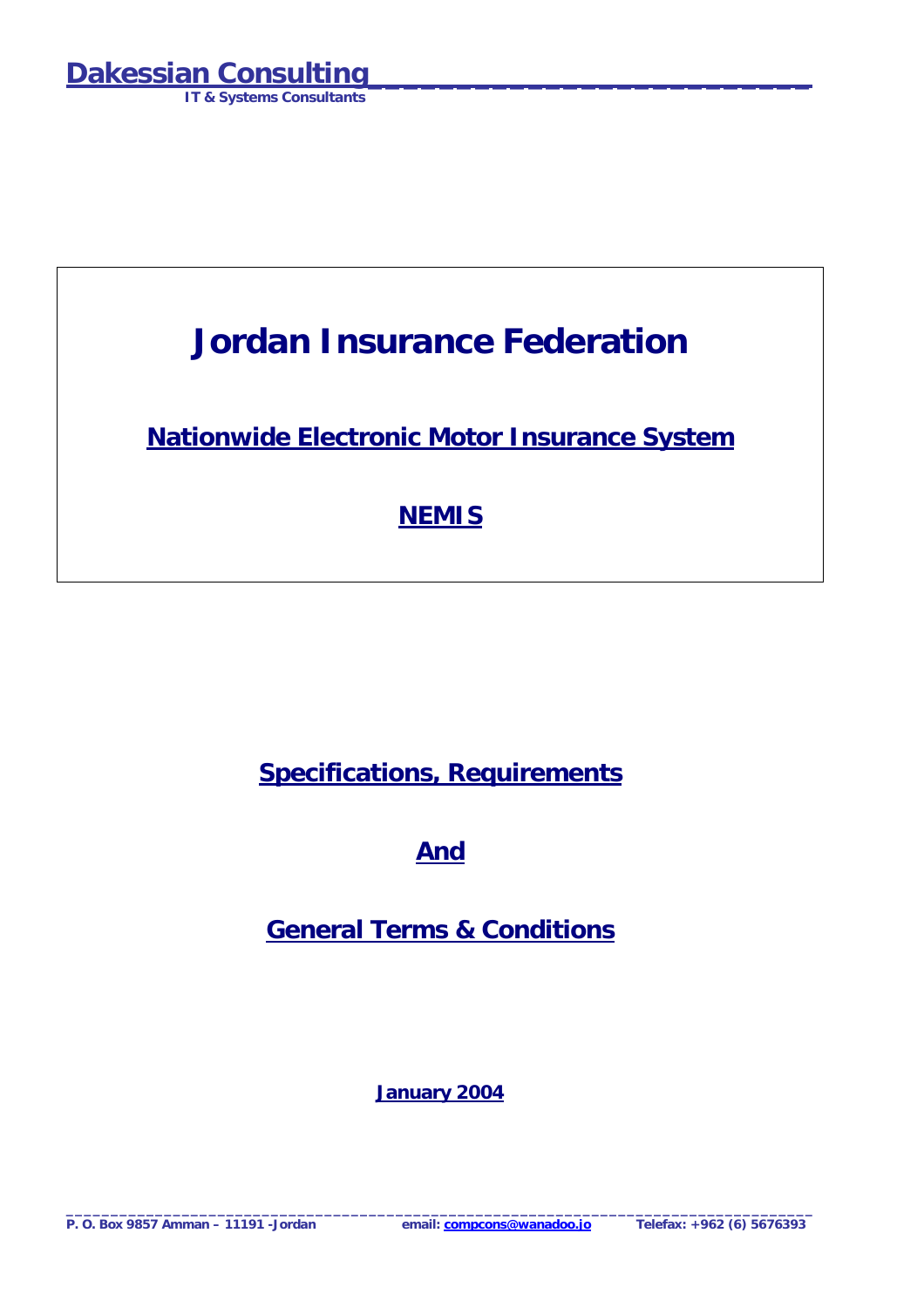## **Dakessian Consulting**

IT & Systems Consultants

JOIF / NEMIS - Page 2 of 63

### **Contents**

| 1.                                                |  |
|---------------------------------------------------|--|
| 1.1                                               |  |
| 1.2                                               |  |
|                                                   |  |
|                                                   |  |
|                                                   |  |
|                                                   |  |
|                                                   |  |
|                                                   |  |
|                                                   |  |
|                                                   |  |
|                                                   |  |
|                                                   |  |
|                                                   |  |
|                                                   |  |
| 1.3.1 Ministry Of Finance / Customs Department 12 |  |
|                                                   |  |
|                                                   |  |
|                                                   |  |
|                                                   |  |
|                                                   |  |
|                                                   |  |
|                                                   |  |
| 2.                                                |  |
| 2.1                                               |  |
|                                                   |  |
|                                                   |  |
|                                                   |  |
| 2.2                                               |  |
| 2.3                                               |  |
| 2.4                                               |  |
|                                                   |  |
|                                                   |  |
| 2.5                                               |  |
| 3.                                                |  |
| 3.1                                               |  |
| 3.2                                               |  |
|                                                   |  |
| 4.1                                               |  |
|                                                   |  |
|                                                   |  |
| 4.2                                               |  |
|                                                   |  |
|                                                   |  |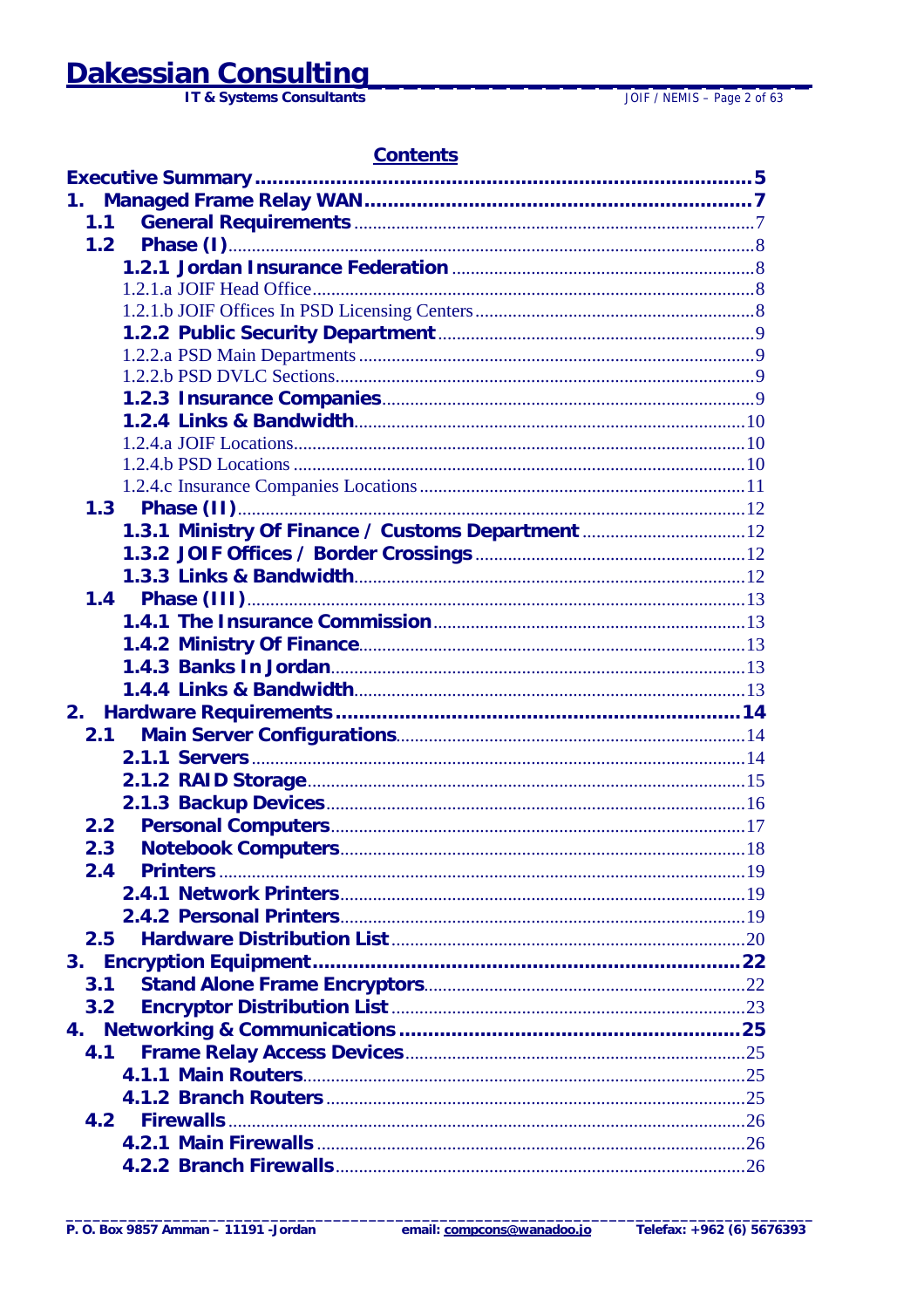# **Dakessian Consulting**

| 4.3 |  |
|-----|--|
| 4.4 |  |
| 4.5 |  |
|     |  |
| 5.1 |  |
|     |  |
|     |  |
|     |  |
|     |  |
|     |  |
|     |  |
|     |  |
|     |  |
|     |  |
|     |  |
|     |  |
|     |  |
|     |  |
|     |  |
| 6.1 |  |
| 6.2 |  |
| 6.3 |  |
| 6.4 |  |
|     |  |
| 7.1 |  |
|     |  |
|     |  |
|     |  |
|     |  |
|     |  |
|     |  |
|     |  |
| 7.2 |  |
|     |  |
|     |  |
|     |  |
|     |  |
|     |  |
|     |  |
|     |  |
|     |  |
|     |  |
|     |  |
|     |  |
| 7.3 |  |
|     |  |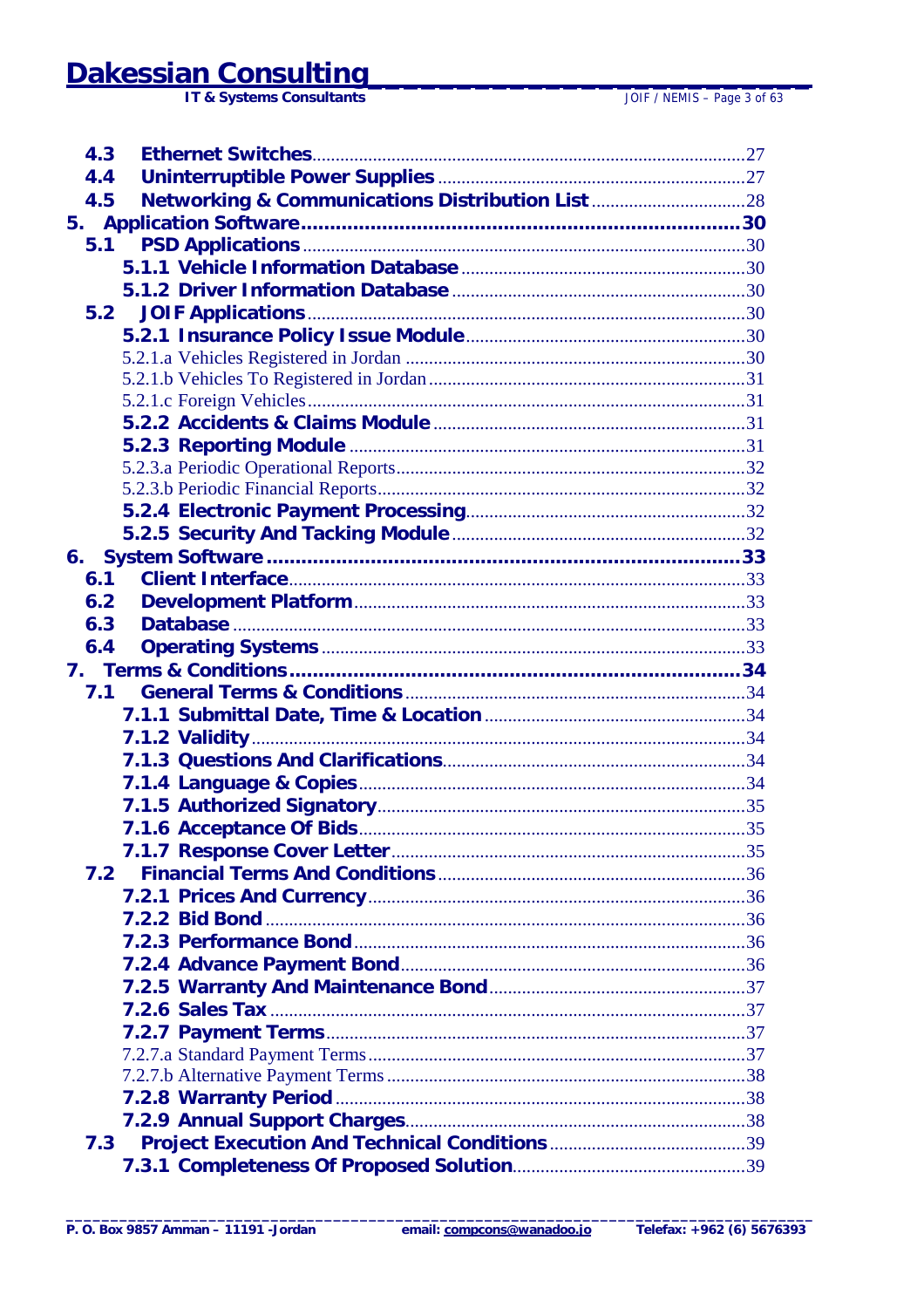| 7.5 |  |
|-----|--|
| 7.6 |  |
| 7.7 |  |
| 7.8 |  |
| 7.9 |  |
|     |  |
| 8.1 |  |
|     |  |
|     |  |
|     |  |
|     |  |
|     |  |
|     |  |
|     |  |
| 8.2 |  |
| 8.3 |  |
| 8.4 |  |
| 8.5 |  |
| 8.6 |  |
|     |  |
| 9.1 |  |
| 9.2 |  |
| 9.3 |  |
| 9.4 |  |
| 9.5 |  |
|     |  |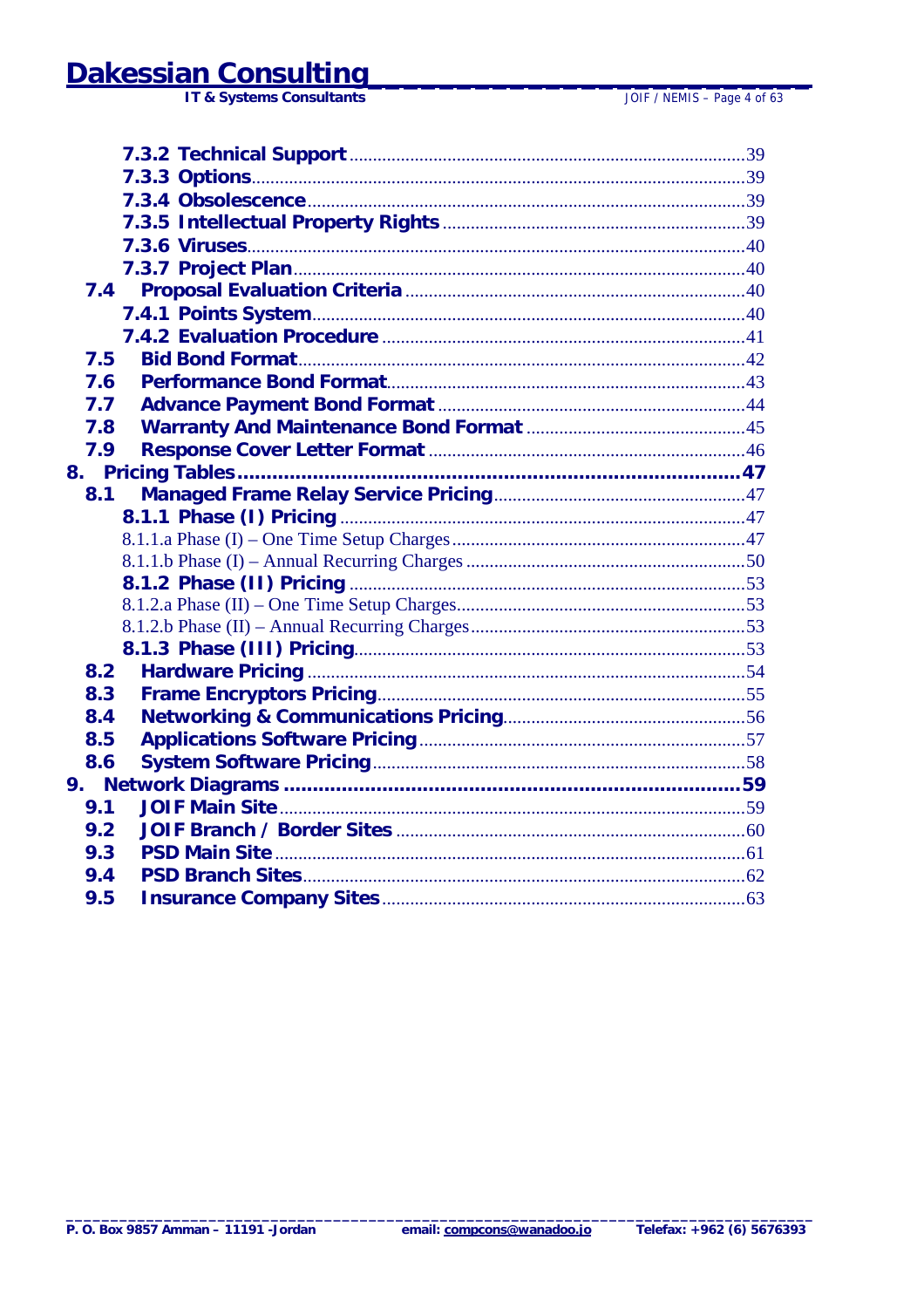**IT & Systems Consultants IT & Systems Consultants JOIF / NEMIS – Page 5 of 63** 

### <span id="page-4-0"></span>**Executive Summary**

The Jordan Insurance Federation (JOIF) seeks to fully automate and enhance the issue, tracking and claims of third party mandatory motor insurance policies through the implementation of a Nationwide Electronic Motor Insurance System (NEMIS). The project includes the following specializations:

- ! Install, Manage & Support Nationwide Frame Relay Network
- **EXECUTE:** Supply, Install & Support Servers, PCs and Printers
- ! Supply, Install & Support Encryption Equipment
- **EXECUTE:** Supply, Install & Support LAN Equipment
- ! Supply, Install & Support System SW (RDMS, OS, etc)
- ! Design, Develop & Maintain Web Enabled Applications SW

The primary stakeholders of NEMIS are:

- ! The Jordan Insurance Federation (JOIF)
- **The Public Security Department**
- Insurance Companies in Jordan

Secondary stakeholders include

- The Insurance Commission
- **The Ministry Of Finance**
- Banks In Jordan

JOIF initiated a prequalification procedure for interested ICT products and services companies within the various specializations in December 2003 and successful candidates were subsequently informed of their respective results.

Pre-qualified candidates will receive a copy of his document which outlines the various products and services required to implement NEMIS.

A radical improvement in the quality and type of services is expected. Automating operations on a centralized basis will be achieved by developing an integrated set of applications covering all relevant current functions and services. Enhanced services will be of particular benefit to all stakeholders including relevant government departments and ministries, insurance companies operating in Jordan, tourists and visitors as well as the general public as a whole.

The successful implementation of NEMIS will have the following effects:

- ! Provide speedy, accurate and convenient access to information.
- **IMPROVE JOIF operational efficiency, planning and introduce more controls.**
- ! Improve the financial standing of insurance companies by reducing motor insurance fraud and implementing the "Points System" for premium calculations.
- ! Raise awareness and instill responsible driving habits in the general public by adopting the "Points System" as a basis for premium calculations.
- Timely introduction of new services.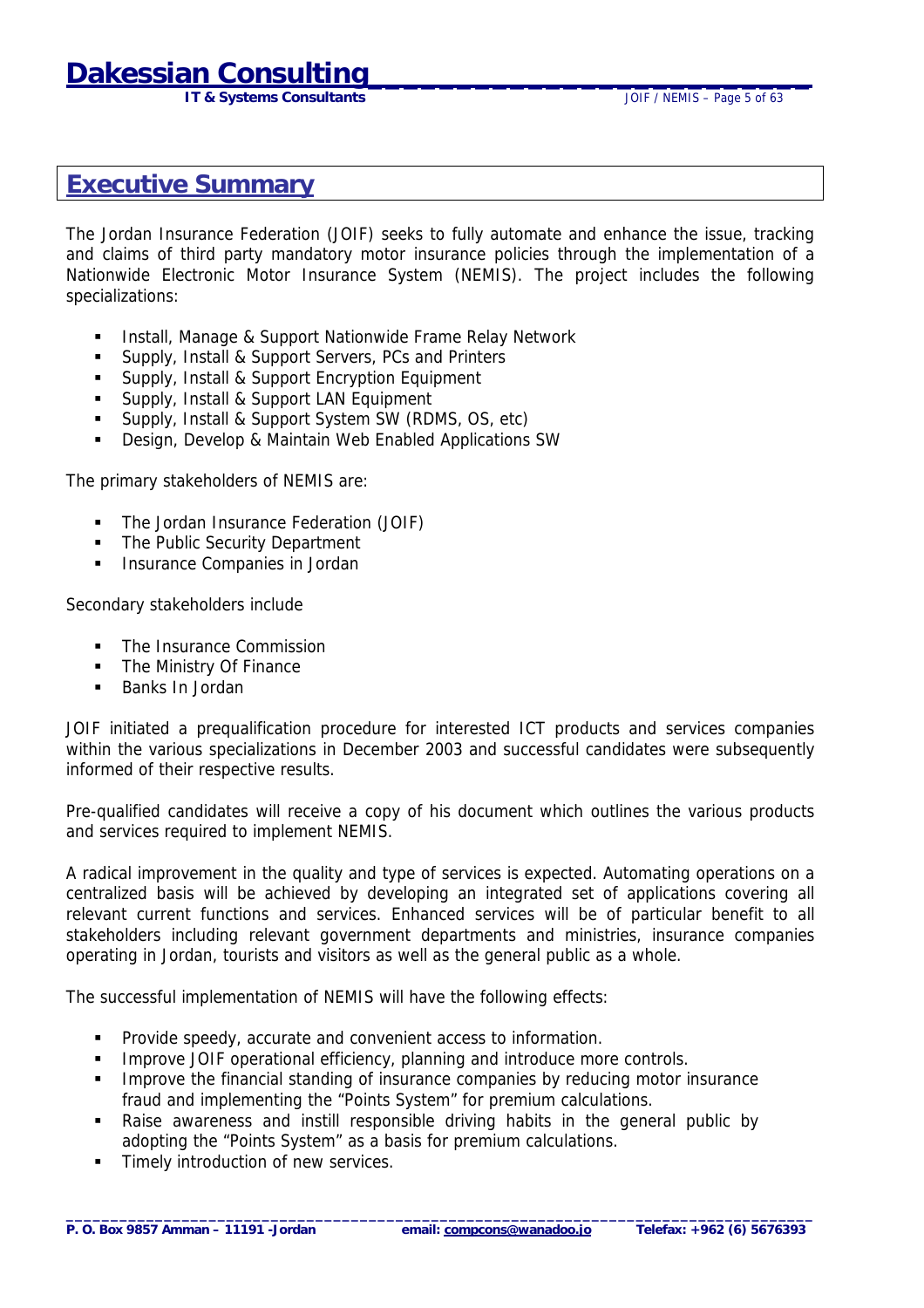**IT & Systems Consultants** 

For practical purposes, the project will be implemented in three phases as follows:

| Phase (I)   | JOIF Head Office, Branches, Offices<br>PSD (DVLC Departments), DVLC Sections<br>Insurance Companies (Head Offices)     |
|-------------|------------------------------------------------------------------------------------------------------------------------|
| Phase (II)  | JOIF Offices At Border Crossings<br>Ministry Of Finance - Customs Department                                           |
| Phase (III) | Insurance Commission,<br>Ministry Of Finance - Sales Tax Department<br>Ministry Of Finance - Stamps<br>Banks In Jordan |

NEMIS is expected to be implemented within six (6) months of contract(s) signature.

While JOIF has already obtained PSD's **preliminary and conditional** conceptual approval, all link specifications, locations, information exchange services and functionality pertaining to PSD are still subject to their final approval. A formal agreement to this effect is expected to be signed between JOIF and PSD in due course.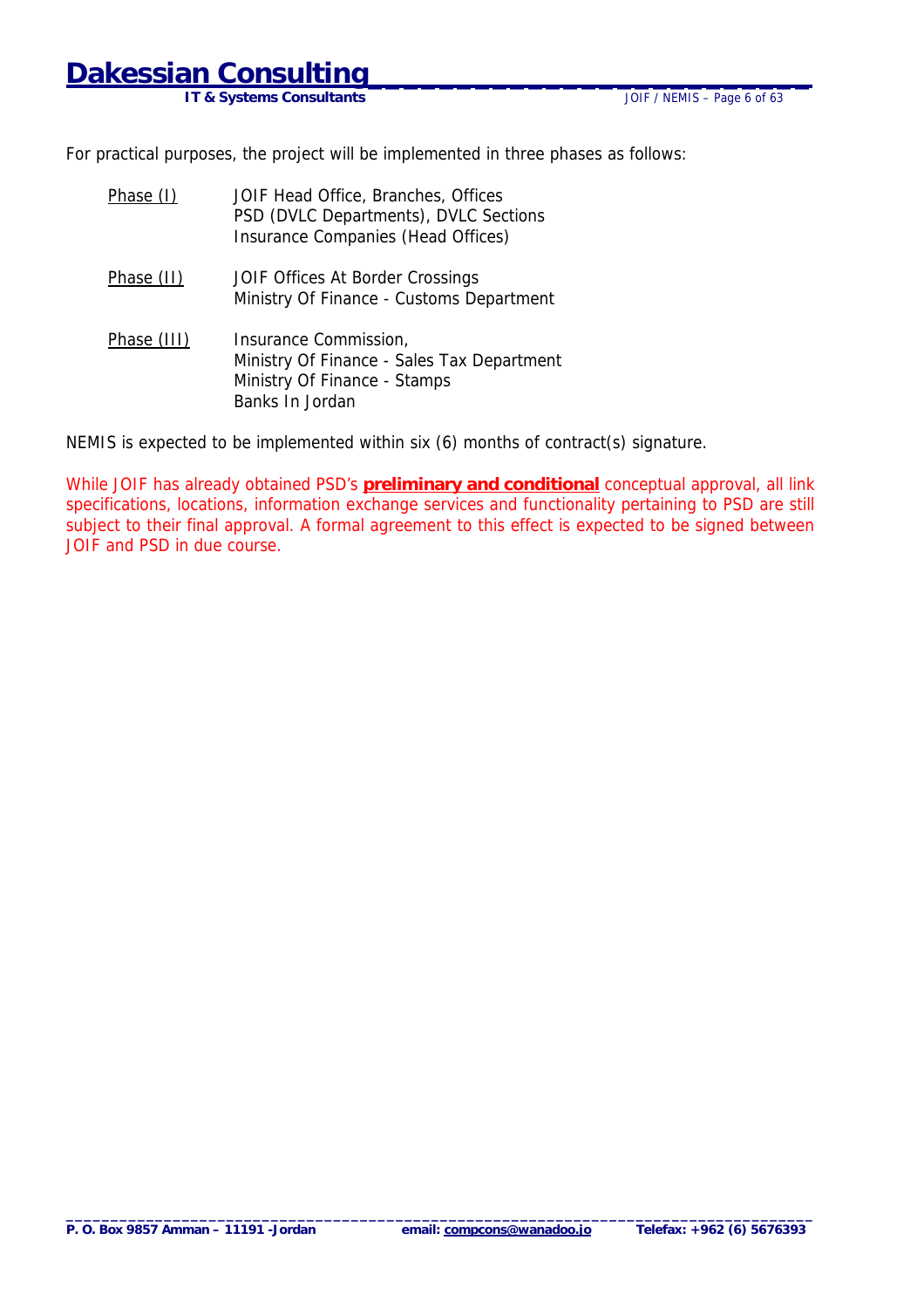**IT & Systems Consultants** *IT & Systems Consultants* 

### <span id="page-6-0"></span>**1. Managed Frame Relay WAN**

#### **1.1 General Requirements**

NEMIS requirements for the Managed FR Wide Are Network are as follows:

- Availability & Support A modern digital network with high availability is required. A high quality service including technical support, account manager, centralized network management, 24 x 7 monitoring, quick response in fault handling and service level commitments is required.
- Nationwide Coverage The Managed Frame Relay network nodes are required on a nationwide basis for the specified locations.
- Reliability & Transparency Standard technologies (ATM & Frame Relay) adopted worldwide shall be deployed. Transmission shall be transparent regardless of content data, voice or images on same link.
- Scalability & Flexibility Various bandwidth access capacities shall be made available. Adding Permanent Virtual Circuits (PVCs) in multi-directions without additional leased lines or additional equipment shall also be possible.
- Productivity Full network management services are required.
- Multiple PVC Support Multiple PVC support is required. Details will be made available during implementation.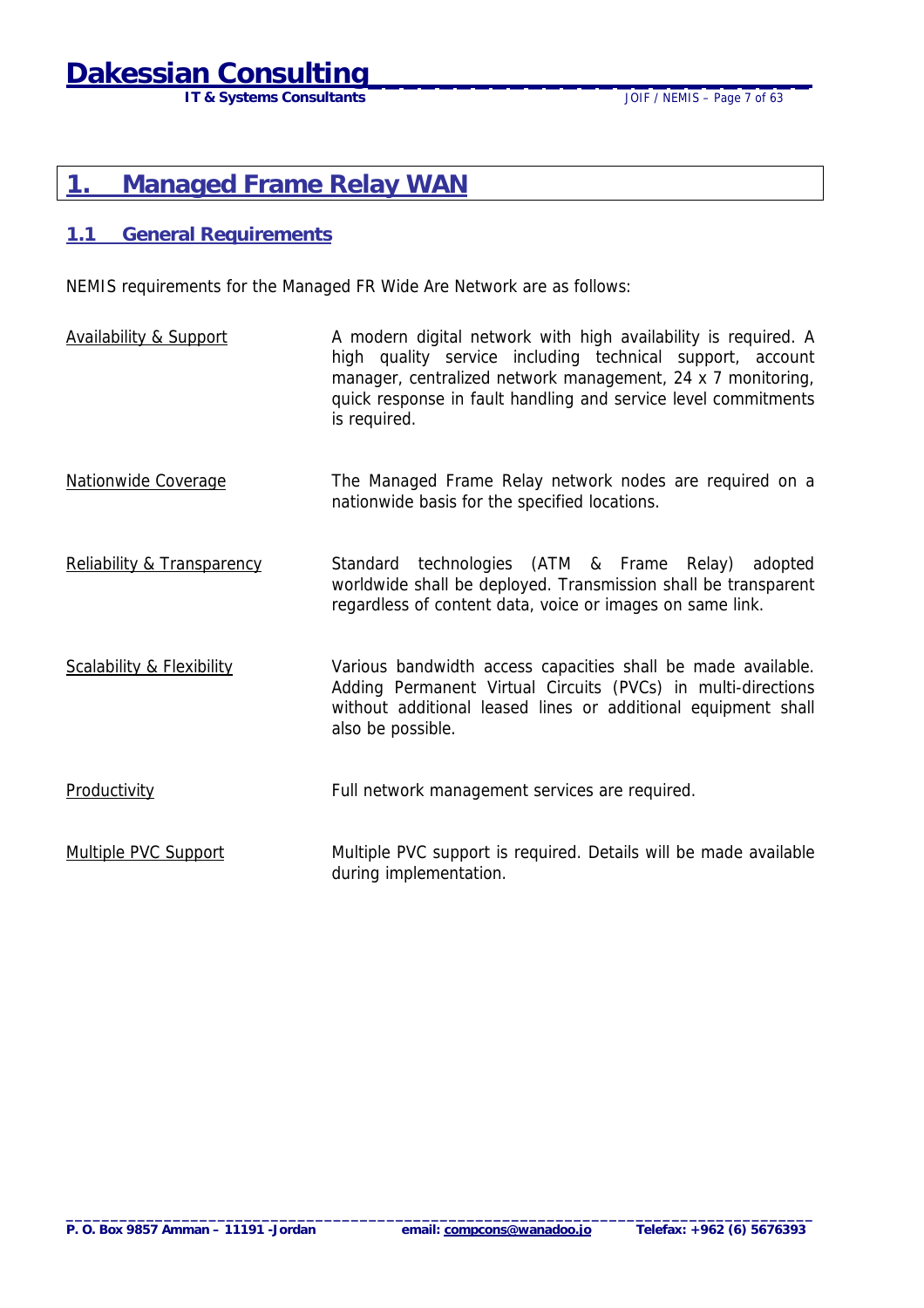**IT & Systems Consultants IT & Systems Consultants JOIF / NEMIS – Page 8 of 63** 

#### <span id="page-7-0"></span>**1.2 Phase (I)**

The following entities were selected for implementation during Phase (I):

- ! JOIF Head Office, Branches, Offices
- ! Public Security Department (DVLC Centers & Sections)
- **.** Insurance Companies (Head Offices)

Phase (I) includes a total of sixty five (65) nationwide locations distributed as follows:

#### **1.2.1 Jordan Insurance Federation**

The Jordan Insurance Federation operates out of various locations distributed nationwide. All listed JTC Exchange information should be subject to verification:

#### 1.2.1.a JOIF Head Office

JOIF's Head Office is located in the Shmeisani area of Amman, opposite the Royal Cultural Center. This building will serve as the main center of operations.

| ╨ | Designation                   | .ocation           | anne^ <sup>- −</sup> ™ |
|---|-------------------------------|--------------------|------------------------|
|   | Office<br><b>JOIF</b><br>Head | Shmeisani<br>Ammar | Abdali                 |

#### 1.2.1.b JOIF Offices In PSD Licensing Centers

JOIF also has eighteen (18) offices located in or adjacent to all Drivers & Vehicles Licensing Centers and Sections (DVLCs) operated by the Public Security Department (PSD).

| #  | Designation         | Location            | <b>JTC Exchange</b>  |
|----|---------------------|---------------------|----------------------|
| 2  | Marka               | Marka DVLC          | Marka                |
| 3  | Al-Hizam            | Al-Hizam DVLC       | Marka                |
| 4  | South Amman - Sahab | Sahab DVLC          | Sahab                |
| 5  | Amman Customs       | Queismeh            | Ashrafieh            |
| 6  | Salt                | Salt DVLC           | Salt                 |
| 7  | Madaba              | Madaba DVLC         | Madaba               |
| 8  | Zarga               | Zarqa DVLC          | Zarqa Central        |
| 9  | Mafrag              | Mafraq DVLC         | Mafraq               |
| 10 | Jerash              | Jerash DVLC         | Jerash               |
| 11 | <b>Irbid</b>        | Irbid DVLC          | Aidon                |
| 12 | Karak               | Karak DVLC          | <b>Thanieh Karak</b> |
| 13 | Tafileh             | Tafileh DVLC        | Tafileh              |
| 14 | Maan                | Maan DVLC           | Maan                 |
| 15 | Ajloun              | Ajloun DVLC         | Ajloun               |
| 16 | Aqaba               | Agaba DVLC          | Aqaba                |
| 17 | Zarga Free Zone     | Zarga Free Zone     | Zarga Free Zone      |
| 18 | Ramtha              | Next To Ramtha DVLC | Ramtha               |
| 19 | Irbid - West        | West Irbid DVLC     | Irbid Shamali        |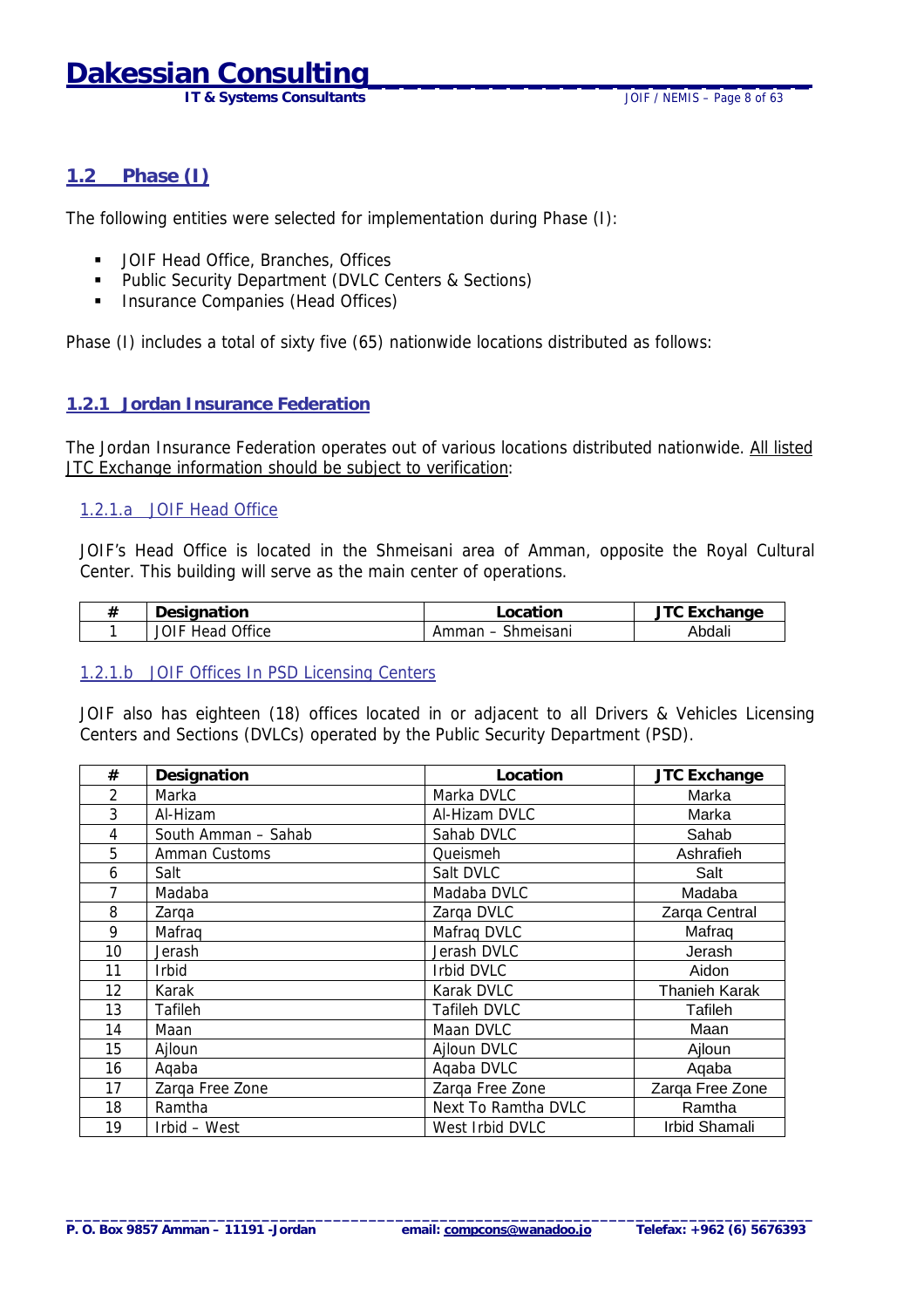## <span id="page-8-0"></span>**Dakessian Consulting\_\_\_\_\_\_\_\_\_\_\_\_\_\_\_\_\_\_\_\_\_\_\_\_\_**

**IT & Systems Consultants JOIF / NEMIS – Page 9 of 63** 

#### **1.2.2 Public Security Department**

There are twenty one (21) Departments/Sections of the Public Security Department (PSD) of direct relevance to NEMIS. All listed JTC Exchange information should be subject to verification:

#### 1.2.2.a PSD Main Departments

| #   | Designation                      | Location | <b>JTC Exchange</b> |
|-----|----------------------------------|----------|---------------------|
| 20  | Main DLC Department              | Marka    | Marka               |
| 21  | Main VLC Department              | Marka    | Marka               |
| 22. | Traffic Department               | Mahatta  | Mahatta             |
| 23  | <b>Highway Patrol Department</b> | Jubeiha  | Jubeiha             |

#### 1.2.2.b PSD DVLC Sections

| #  | Designation              | Location        | <b>JTC Exchange</b> |
|----|--------------------------|-----------------|---------------------|
| 24 | Al-Hizam DVLC            | Hizam           | Marka               |
| 25 | South Amman - Sahab DVLC | Sahab           | Sahab               |
| 26 | Amman Customs VLC        | Quweismeh       | Ashrafieh           |
| 27 | Salt DVLC                | Salt            | Salt                |
| 28 | Madaba DVLC              | Madaba          | Madaba              |
| 29 | Zarga DVLC               | Zarga           | Zarga Central       |
| 30 | Mafrag DVLC              | Mafrag          | Mafrag              |
| 31 | Jerash DVLC              | Jerash          | Jerash              |
| 32 | Irbid DVLC               | <b>Irbid</b>    | Aidon               |
| 33 | Karak DVLC               | Karak           | Thanieh Karak       |
| 34 | Tafileh DVLC             | Tafileh         | Tafileh             |
| 35 | Maan DVLC                | Maan            | Maan                |
| 36 | Ajloun DVLC              | Ajloun          | Ajloun              |
| 37 | Agaba DVLC               | Agaba           | Agaba               |
| 38 | Zarqa Free Zone VLC      | Zarga Free Zone | Zarga Free Zone     |
| 39 | Ramtha DVLC              | Ramtha          | Ramtha              |
| 40 | Irbid West DVLC          | <b>Irbid</b>    | Irbid Shamali       |

#### **1.2.3 Insurance Companies**

A total of twenty six (26) insurance companies are currently licensed to operate in Jordan. The geographic distribution of their Head Offices is as follows. All listed JTC Exchange information should be subject to verification:

| #  | Name Of Company          | <b>Head Office Location</b> | <b>JTC Exchange</b> |
|----|--------------------------|-----------------------------|---------------------|
| 41 | Jordan Insurance         | Amman - Jabal Amman         | Amman Cent.         |
| 42 | Middle East Insurance    | Amman - Jabal Amman         | Tla Al Ali          |
| 43 | National Ahlia Insurance | Amman - Shmeisani           | Abdali              |
| 44 | United Insurance         | Amman-Downtown              | Amman Cent.         |
| 45 | Arabian Seas Insurance   | Amman - Abdali              | Amman Cent.         |
| 46 | Arab General Insurance   | Amman - Jabal Amman         | Amman Cent.         |
| 47 | Jerusalem Insurance      | Amman - Shmeisani<br>Abdali |                     |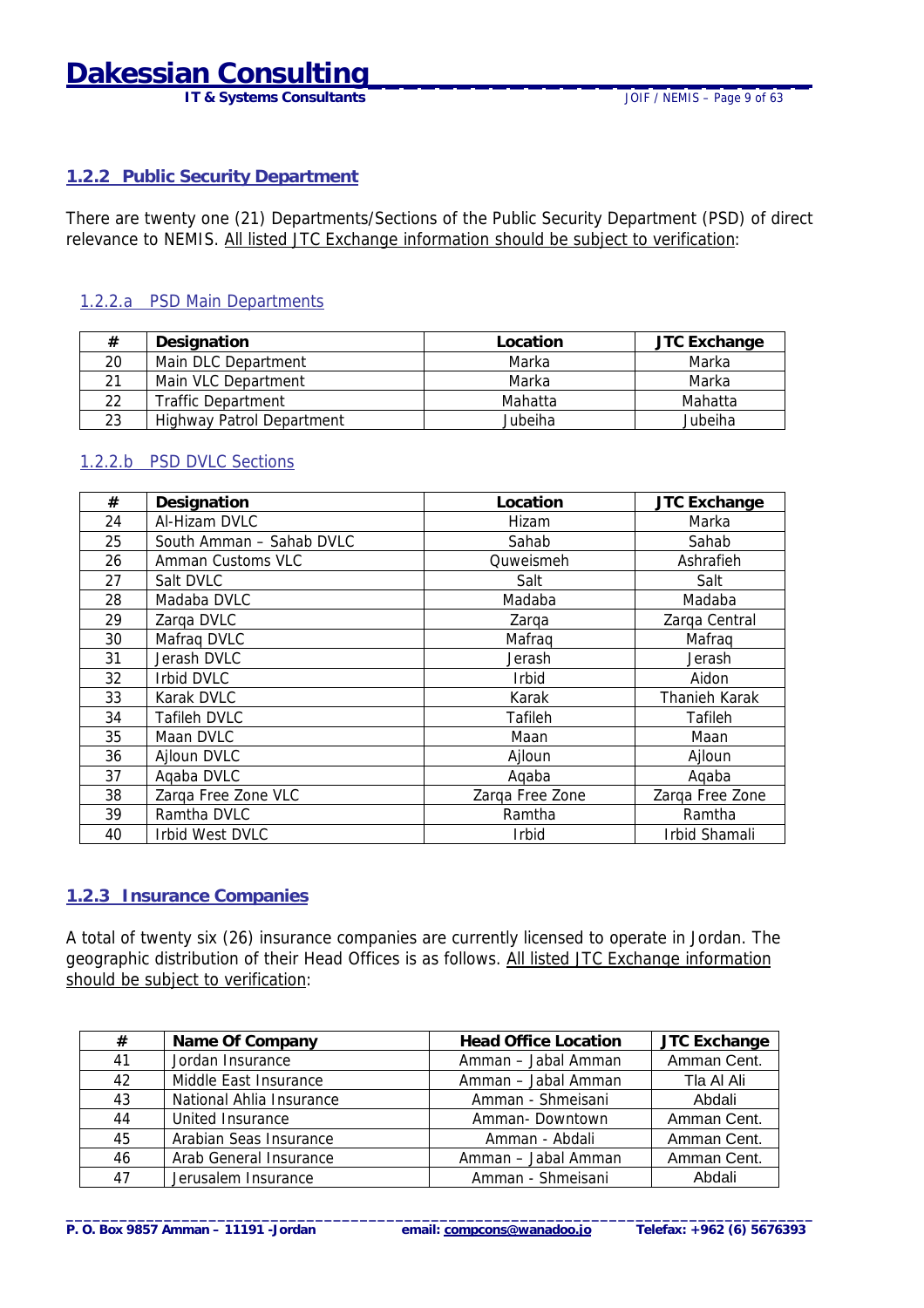<span id="page-9-0"></span>**Dakessian Consulting** 

**IT & Systems Consultants IT & Systems Consultants JOIF / NEMIS – Page 10 of 63** 

| 48                                                 | Arab Eagle Insurance                                  | Amman - Abdali                     | Abdali      |
|----------------------------------------------------|-------------------------------------------------------|------------------------------------|-------------|
| 49                                                 | Jordan French Insurance                               | Amman - Shmeisani                  | Abdali      |
| 50                                                 | Arab Int. Union Insurance                             | Amman - Shmeisani                  | Abdali      |
| 51                                                 | Delta Insurance                                       | Amman - Jabal Amman                | Amman Cent. |
| 52                                                 | Oasis Insurance                                       | Amman - Shmeisani                  | Abdali      |
| 53                                                 | Yarmouk Insurance                                     | Amman - Rabia                      | Tla Al Ali  |
| 54                                                 | Holy Land Insurance                                   | Amman - Jabal Al-Hussein           | Abdali      |
| 55                                                 | Arab Life & Accident Insurance                        | Amman - Shmeisani                  | Abdali      |
| 56                                                 | Philadelphia Insurance                                | Amman - Jabal Al-Hussein           | Abdali      |
| 57                                                 | American Life Insurance                               | Amman - Jabal Amman                |             |
| 58                                                 | Jordan International Insurance<br>Amman – Jabal Amman |                                    | Amman Cent. |
| 59<br>Arab German Insurance<br>Amman – Jabal Amman |                                                       | Amman Cent.                        |             |
| 60                                                 | Amman - Shmeisani<br>Euro Arab Insurance              |                                    | Tla Al Ali  |
| 61                                                 | Islamic Insurance<br>Amman - Gardens                  |                                    | Abdali      |
| 62                                                 | Amman - Shmeisani<br>Arab Insurers                    |                                    | Abdali      |
| 63                                                 | Arab American Insurance                               | Amman - Abdoun                     |             |
| 64                                                 | Arab Jordanian Insurance Group                        | Amman - Rabia                      | Tla Al Ali  |
| 65                                                 | Arab Orient Insurance                                 | Amman - Abdali                     | Abdali      |
| 66                                                 | Jerasa Insurance                                      | Amman Cent.<br>Amman – Jabal Amman |             |

At this stage, only the Head Offices of the listed Insurance Companies will be connected. Connectivity to the branches of insurance companies, if any, will be dealt internally by each company respectively.

#### **1.2.4 Links & Bandwidth**

#### 1.2.4.a JOIF Locations

| #  | Office                    | Location          | # Of Links | CIR/Burst      |
|----|---------------------------|-------------------|------------|----------------|
|    | JOIF - Head Office        | Amman - Shmeisani | 3          | E <sub>1</sub> |
| 2  | JOIF - Marka              | Marka DVLC        |            | 64/128 kbps    |
| 3  | JOIF - Al-Hizam           | Al-Hizam DVLC     |            | 64/128 kbps    |
| 4  | JOIF - South Amman /Sahab | Sahab DVLC        |            | 64/128 kbps    |
| 5  | JOIF - Amman Customs      | Queismeh          |            | 64/128 kbps    |
| 6  | JOIF - Salt               | Salt DVLC         |            | 64/128 kbps    |
| 7  | JOIF - Madaba             | Madaba DVLC       |            | 64/128 kbps    |
| 8  | JOIF - Zarga              | Zarga DVLC        |            | 64/128 kbps    |
| 9  | JOIF - Mafraq             | Mafraq DVLC       |            | 64/128 kbps    |
| 10 | JOIF - Jerash             | Jerash DVLC       |            | 64/128 kbps    |
| 11 | JOIF - Irbid              | Irbid DVLC        |            | 64/128 kbps    |
| 12 | JOIF - Karak              | Karak DVLC        |            | 64/128 kbps    |
| 13 | JOIF - Tafileh            | Tafileh DVLC      |            | 64/128 kbps    |
| 14 | JOIF - Maan               | Maan DVLC         |            | 64/128 kbps    |
| 15 | JOIF - Ajloun             | Ajloun DVLC       |            | 64/128 kbps    |
| 16 | JOIF - Agaba              | Agaba DVLC        |            | 64/128 kbps    |
| 17 | JOIF - Zarqa Free Zone    | Zarga Free Zone   |            | 64/128 kbps    |
| 18 | JOIF - Ramtha             | Ramtha DVLC       |            | 64/128 kbps    |
| 19 | JOIF - Irbid West         | West Irbid DVLC   |            | 64/128 kbps    |

#### 1.2.4.b PSD Locations

|  | Section<br>---<br>Jepar<br>புப<br>_____ | ____<br>____ | ∍ık∙ | Burs. |
|--|-----------------------------------------|--------------|------|-------|
|--|-----------------------------------------|--------------|------|-------|

**\_\_\_\_\_\_\_\_\_\_\_\_\_\_\_\_\_\_\_\_\_\_\_\_\_\_\_\_\_\_\_\_\_\_\_\_\_\_\_\_\_\_\_\_\_\_\_\_\_\_\_\_\_\_\_\_\_\_\_\_\_\_\_\_\_\_\_\_\_\_\_\_\_\_\_\_\_\_\_\_\_\_\_\_**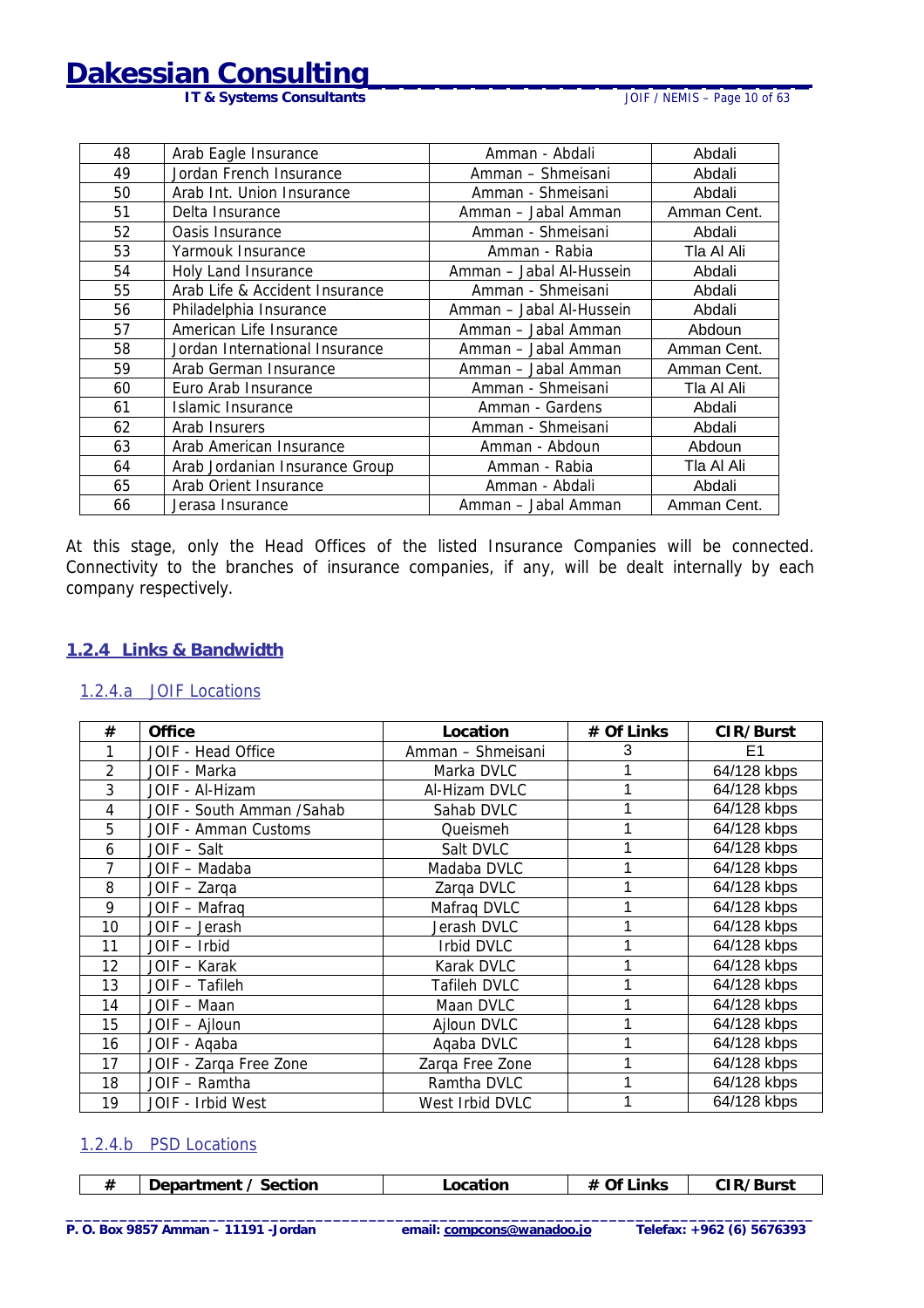<span id="page-10-0"></span>**IT & Systems Consultants CONSULTABLE 10 CONSULTABLE 10 CONSULTABLE 10 CONSULTABLE 10 CONSULTABLE 10 CONSULTABLE 10 CONSULTABLE 10 CONSULTABLE 10 CONSULTABLE 10 CONSULTABLE 10 CONSULTABLE 10 CONSULTABLE 10 CONSULTABLE 10** 

| 20 | PSD - Main DLC Dept.       | Marka           | E <sub>1</sub> |
|----|----------------------------|-----------------|----------------|
| 21 | PSD - Main VLC Dept.       | Marka           | E <sub>1</sub> |
| 22 | PSD - Traffic Dept.        | Mahatta         | 64/128 kbps    |
| 23 | PSD - Highway Patrol Dept. | Jubeiha         | 64/128 kbps    |
| 24 | PSD - Al-Hizam             | Hizam           | 64/128 kbps    |
| 25 | PSD - South Amman / Sahab  | Sahab           | 64/128 kbps    |
| 26 | PSD - Amman Customs        | Quweismeh       | 64/128 kbps    |
| 27 | PSD - Salt                 | Salt            | 64/128 kbps    |
| 28 | PSD - Madaba               | Madaba          | 64/128 kbps    |
| 29 | PSD - Zarga                | Zarqa           | 64/128 kbps    |
| 30 | PSD - Mafraq               | Mafrag          | 64/128 kbps    |
| 31 | PSD - Jerash               | Jerash          | 64/128 kbps    |
| 32 | PSD - Irbid                | <b>Irbid</b>    | 64/128 kbps    |
| 33 | PSD - Karak                | Karak           | 64/128 kbps    |
| 34 | PSD - Tafileh              | Tafileh         | 64/128 kbps    |
| 35 | PSD - Maan                 | Maan            | 64/128 kbps    |
| 36 | PSD - Ajloun               | Ajloun          | 64/128 kbps    |
| 37 | PSD - Agaba                | Aqaba           | 64/128 kbps    |
| 38 | PSD - Zarqa Free Zone      | Zarqa Free Zone | 64/128 kbps    |
| 39 | PSD - Ramtha               | Ramtha          | 64/128 kbps    |
| 40 | PSD - Irbid - West         | <b>Irbid</b>    | 64/128 kbps    |

#### 1.2.4.c Insurance Companies Locations

| #  | <b>Insurance Company</b>      | Location              | # Of Links | CIR/Burst   |
|----|-------------------------------|-----------------------|------------|-------------|
| 41 | Jordan Ins.                   | Amman - J. Amman      |            | 64/128 kbps |
| 42 | Middle East Ins.              | Amman - J. Amman      |            | 64/128 kbps |
| 43 | National Ahlia Ins.           | Amman - Shmeisani     |            | 64/128 kbps |
| 44 | United Ins.                   | Amman - Downtown      |            | 64/128 kbps |
| 45 | Arabian Seas Ins.             | Amman - Abdali        |            | 64/128 kbps |
| 46 | Arab General Ins.             | Amman - J. Amman      |            | 64/128 kbps |
| 47 | Jerusalem Ins.                | Amman - Shmeisani     |            | 64/128 kbps |
| 48 | Arab Eagle Ins.               | Amman - Abdali        | 1          | 64/128 kbps |
| 49 | Jordan French Ins.            | Amman - Shmeisani     |            | 64/128 kbps |
| 50 | Arab International Union Ins. | Amman - Shmeisani     | 1          | 64/128 kbps |
| 51 | Delta Ins.                    | Amman - J. Amman      | 1          | 64/128 kbps |
| 52 | Oasis Ins.                    | Amman - Shmeisani     | 1          | 64/128 kbps |
| 53 | Yarmouk Ins.                  | Amman - Rabia         |            | 64/128 kbps |
| 54 | Holy Land Ins.                | Amman - J. Al-Hussein | 1          | 64/128 kbps |
| 55 | Arab Life & Accident Ins.     | Amman - Shmeisani     | 1          | 64/128 kbps |
| 56 | Philadelphia Ins.             | Amman - J. Al-Hussein | 1          | 64/128 kbps |
| 57 | American Life Ins.            | Amman - J. Amman      |            | 64/128 kbps |
| 58 | Jordan International Ins.     | Amman - J. Amman      | 1          | 64/128 kbps |
| 59 | Arab German Ins.              | Amman - J. Amman      | 1          | 64/128 kbps |
| 60 | Euro Arab Ins.                | Amman - Shmeisani     | 1          | 64/128 kbps |
| 61 | Islamic Ins.                  | Amman - Gardens       | 1          | 64/128 kbps |
| 62 | Arab Insurers                 | Amman - Shmeisani     |            | 64/128 kbps |
| 63 | Arab American Ins.            | Amman - Abdoun        | 1          | 64/128 kbps |
| 64 | Arab Jordanian Ins.           | Amman - Rabia         | 1          | 64/128 kbps |
| 65 | Arab Orient Ins.              | Amman - Abdali        | 1          | 64/128 kbps |
| 66 | Jerasa Ins.                   | Amman - J. Amman      | 1          | 64/128 kbps |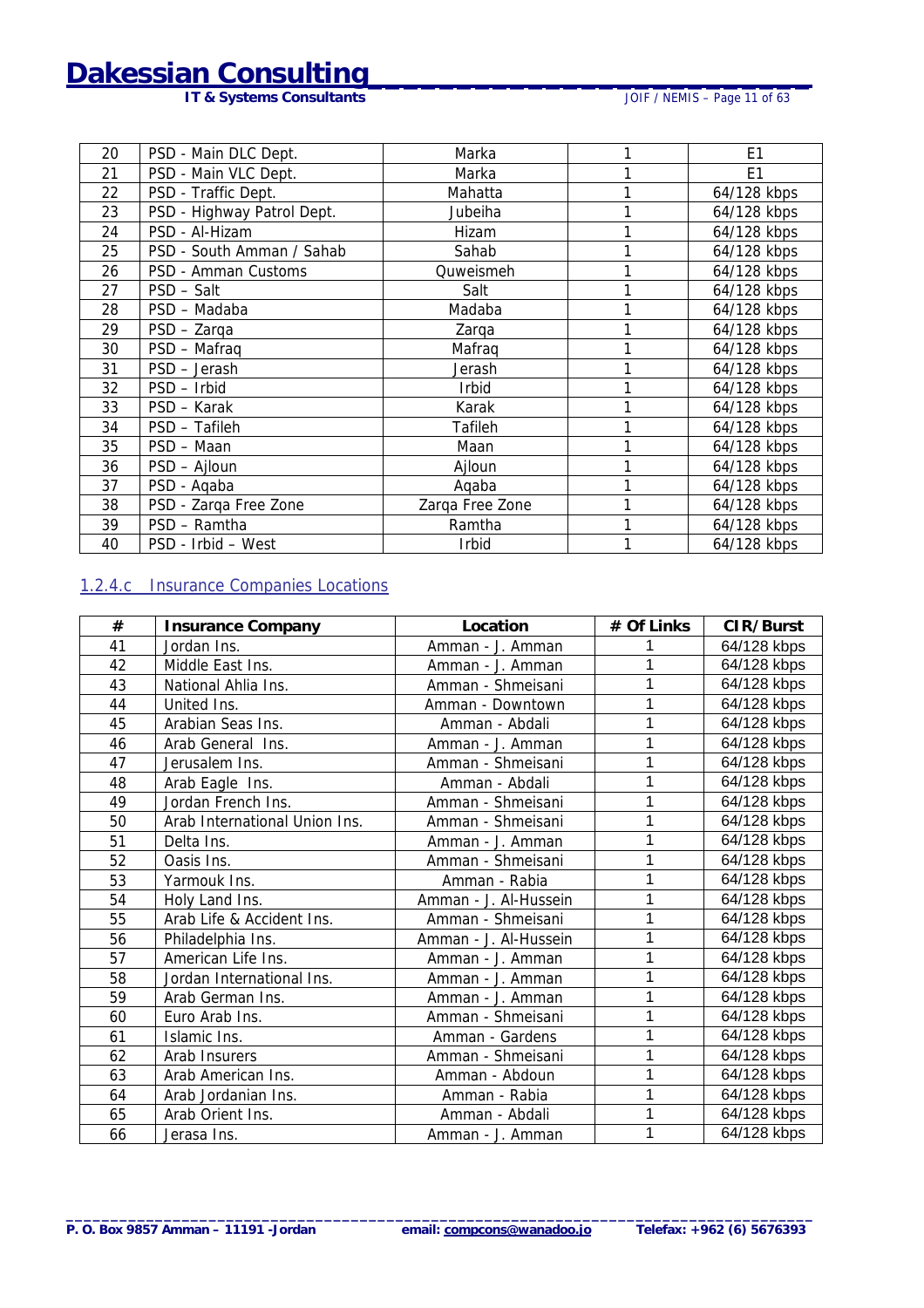**IT & Systems Consultants** JOIF / NEMIS – Page 12 of 63

#### <span id="page-11-0"></span>**1.3 Phase (II)**

The following entities were selected for implementation during Phase (II):

- ! Ministry Of Finance / Customs Department Amman Head Office
- **.** JOIF Branches And Offices At Border Crossings

Phase (II) includes a total of eleven (11) nationwide locations distributed as follows:

#### **1.3.1 Ministry Of Finance / Customs Department**

This office is situated at the Ministry Of Finance/Customs Department in Amman.

| Designation         | ∟ocation           | <b>TC Exchange</b> |
|---------------------|--------------------|--------------------|
| Ministry Of Finance | Customs Department | Amman Cent.        |

#### **1.3.2 JOIF Offices / Border Crossings**

JOIF has a presence at all land/sea border crossings in the Kingdom totaling ten (10) locations. These will be implemented in Phase (II):

| #  | Designation              | Location              | <b>JTC Exchange</b> |
|----|--------------------------|-----------------------|---------------------|
| 68 | Al-Durra                 | Durra Border          |                     |
| 69 | Agaba Passenger Terminal | Agaba Port            | Aqaba               |
| 70 | Wadi Araba               | Wadi Araba Border     |                     |
| 71 | Jordan Valley            | Sheikh Hussein Bridge |                     |
| 72 | Jaber                    | Jaber Border          |                     |
| 73 | Karameh                  | Karameh Border        |                     |
| 74 | Omari                    | Omari Border          |                     |
| 75 | Mudawarrah               | Mudawarrah Border     |                     |
| 76 | Ramtha                   | Ramtha Border         |                     |
| 77 | Agaba Customs            | Agaba Port            | Agaba               |

#### **1.3.3 Links & Bandwidth**

| #  | Name                     | Location              | # Of Links | CIR/Burst   |
|----|--------------------------|-----------------------|------------|-------------|
| 67 | MoF / Customs Department | Amman                 |            | 64/128 kbps |
| 68 | Al-Durra                 | Durra Border          |            | 64/128 kbps |
| 69 | Agaba Passenger Terminal | Agaba Port            |            | 64/128 kbps |
| 70 | Wadi Araba               | Wadi Araba Border     |            | 64/128 kbps |
| 71 | Jordan Valley            | Sheikh Hussein Bridge |            | 64/128 kbps |
| 72 | Jaber                    | Jaber Border          |            | 64/128 kbps |
| 73 | Karameh                  | Karameh Border        |            | 64/128 kbps |
| 74 | Omari                    | Omari Border          |            | 64/128 kbps |
| 75 | Mudawarrah               | Mudawarrah Border     |            | 64/128 kbps |
| 76 | Ramtha                   | Ramtha Border         |            | 64/128 kbps |
| 77 | Agaba Customs            | Agaba Port            |            | 64/128 kbps |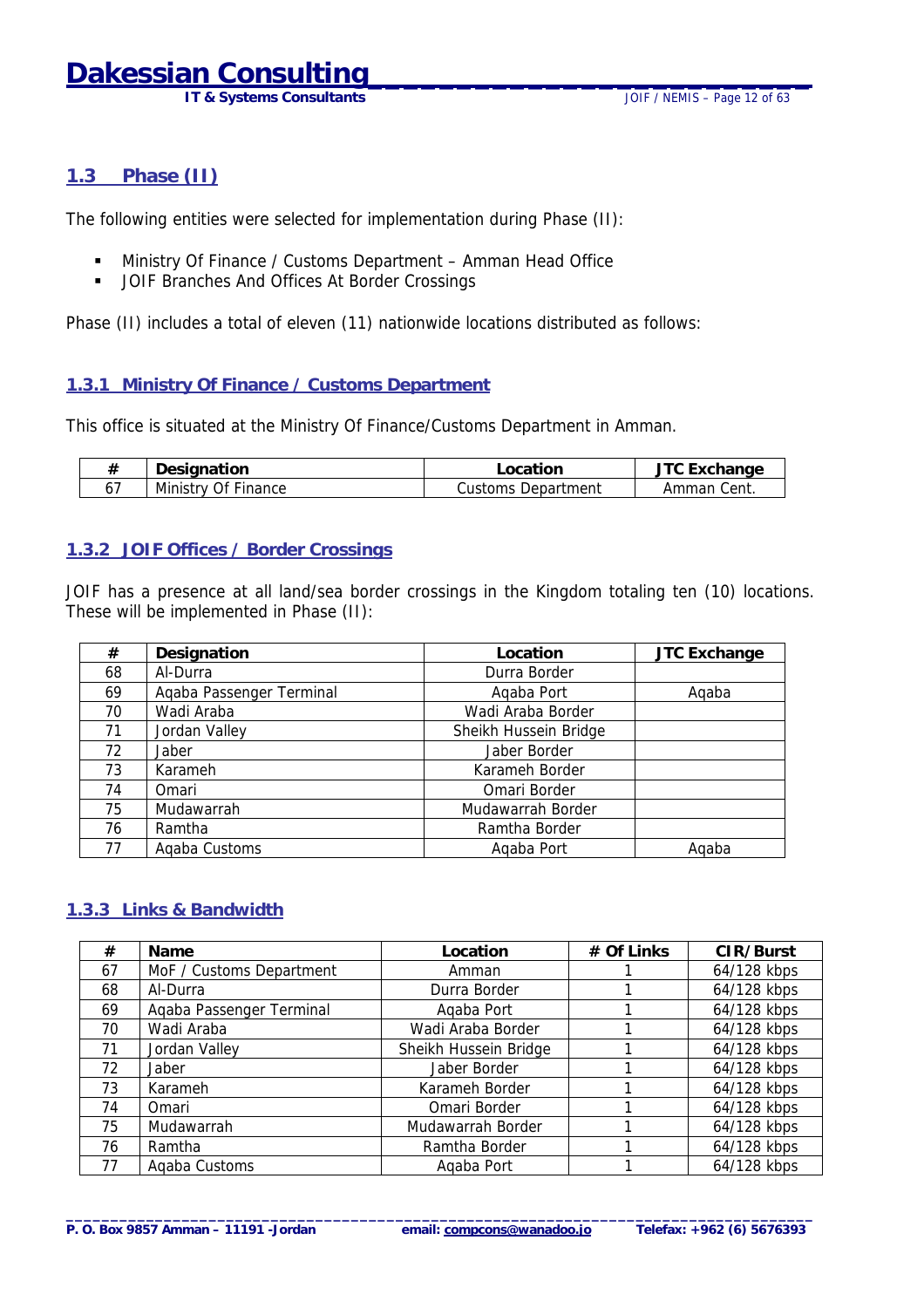**IT & Systems Consultants IT & Systems Consultants JOIF** / NEMIS – Page 13 of 63

#### <span id="page-12-0"></span>**1.4 Phase (III)**

The third and final phase of implementation will cover a number of external entities that will benefit from NEMIS. They are as follows:

#### **1.4.1 The Insurance Commission**

| #  | Name Of Entity       | <b>Head Office Location</b> | <sup>--</sup> Exchange |
|----|----------------------|-----------------------------|------------------------|
| 78 | Insurance Commission | Shmeisani<br>Amman<br>$-$   | Abdali                 |

#### **1.4.2 Ministry Of Finance**

| #  | Name Of Entity                  | <b>Head Office Location</b> | JTC Exchange |
|----|---------------------------------|-----------------------------|--------------|
| 79 | Ministry Of Finance – Sales Tax | Amman – Jabal Amman         |              |
| 80 | Ministry Of Finance - Stamps    | Amman-Downtown              |              |

#### **1.4.3 Banks In Jordan**

| #  | Name Of Entity  | <b>Head Office Location</b> | <b>JTC Exchange</b> |
|----|-----------------|-----------------------------|---------------------|
| 81 | Banks In Jordan | To Be Defined               | To Be Defined       |

#### **1.4.4 Links & Bandwidth**

The following requirements for Phase (III) are preliminary. Exact locations and connectivity speeds will be defined in due course.

| #  | Name Of Entity              | Location          | $#$ Of Links | CIR/Burst   |
|----|-----------------------------|-------------------|--------------|-------------|
| 78 | <b>Insurance Commission</b> | Amman - Shmeisani |              | 64/128 kbps |
| 79 | MoF / Sales Tax             | Amman - J. Amman  |              | 64/128 kbps |
| 80 | MoF / Stamps                | Amman - Downtown  |              | 64/128 kbps |
| 81 | Banks In Jordan             | To Be Defined     | 20           | 64/128 kbps |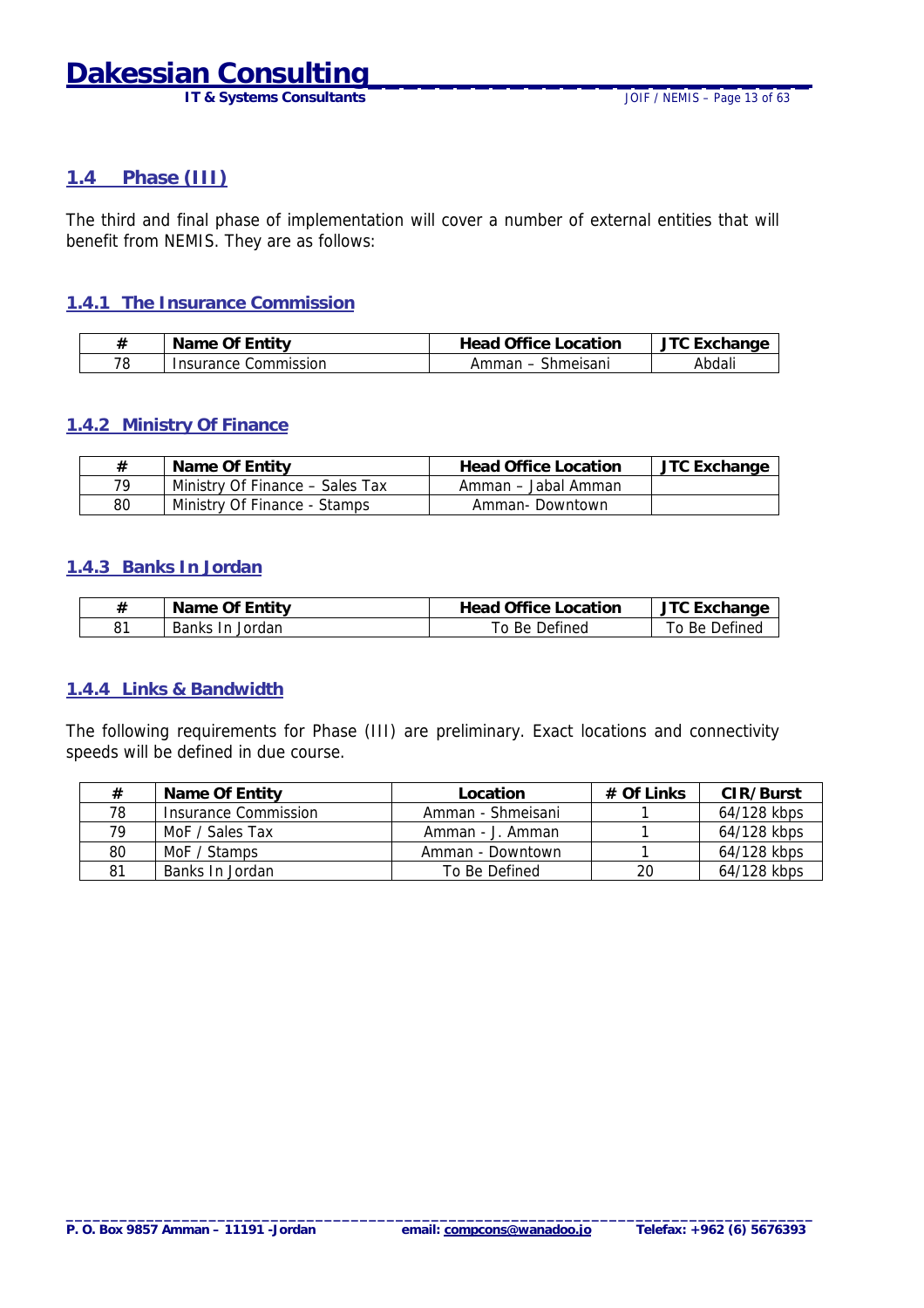## <span id="page-13-0"></span>**Dakessian Consulting\_\_\_\_\_\_\_\_\_\_\_\_\_\_\_\_\_\_\_\_\_\_\_\_\_**

**IT & Systems Consultants JOIF / NEMIS – Page 14 of 63** 

### **2. Hardware Requirements**

#### **2.1 Main Server Configurations**

Server configurations with the following minimum specifications are required. Numbers and installation locations are listed in the section marked "[2.5 Hardware Distribution List"](#page-19-0):

#### **2.1.1 Servers**

|                         |                      | <b>Required Server Specs</b> |
|-------------------------|----------------------|------------------------------|
| 1                       | <b>CPU</b>           |                              |
|                         | <b>Type</b>          | 4 x Intel Zeon MP            |
|                         | Speed                | 2.8 GHz                      |
|                         | <b>FSB</b>           | <b>400 MHz</b>               |
|                         | Technology           | Hyper-threading              |
|                         | Processor Upgrade    | None                         |
| $\overline{2}$          | Memory               |                              |
|                         | Capacity             | 4 GB DDR SD RAM              |
|                         | L2 Cache             | 512 KB Integrated            |
|                         | L3 Cache             | 2 MB Integrated              |
|                         | Expansion            | Up to 16 GB                  |
| 3                       | Disk Storage         |                              |
|                         | Controller           | Dual Channel Ultra3 SCSI     |
|                         |                      | RAID Smart Array Support     |
|                         | <b>Hard Disks</b>    | 4 x 144 GB / 15000 RPM       |
|                         |                      | Hot Swap                     |
|                         | CD-ROM               | 48 x Drive                   |
|                         | <b>FD</b>            | 3.5" 1.44 MB                 |
| $\overline{\mathbf{4}}$ | Interfaces           |                              |
|                         | Serial               | 1                            |
|                         | Parallel             | 1                            |
|                         | <b>USB</b>           | $\overline{c}$               |
|                         | Mouse                | $\mathbf{1}$                 |
|                         | Keyboard             | $\mathbf{1}$                 |
|                         | <b>RJ 45</b>         | 1                            |
| 5                       | Networking           |                              |
|                         | Ethernet             | <b>Integrated Gigabit</b>    |
|                         |                      | Wake On LAN                  |
| 6                       | Multimedia           |                              |
|                         | Audio                |                              |
|                         | Speakers             |                              |
|                         | <b>Graphics Card</b> | SVGA ATI Rage 8 MB           |
|                         | Monitor              | 17" LCD Colour Flat Panel    |
| $\overline{7}$          | Peripherals          |                              |
|                         | Keyboard             | Standard A/L PS-2            |
|                         | Mouse                | PS-2, 2 Button + Pad         |
| 8                       | Case & Power         |                              |
|                         | Rating               | 2 x 600 Watt Hot Swap        |
|                         | Form Factor          | Tower                        |
|                         | Colour               | Matching Set                 |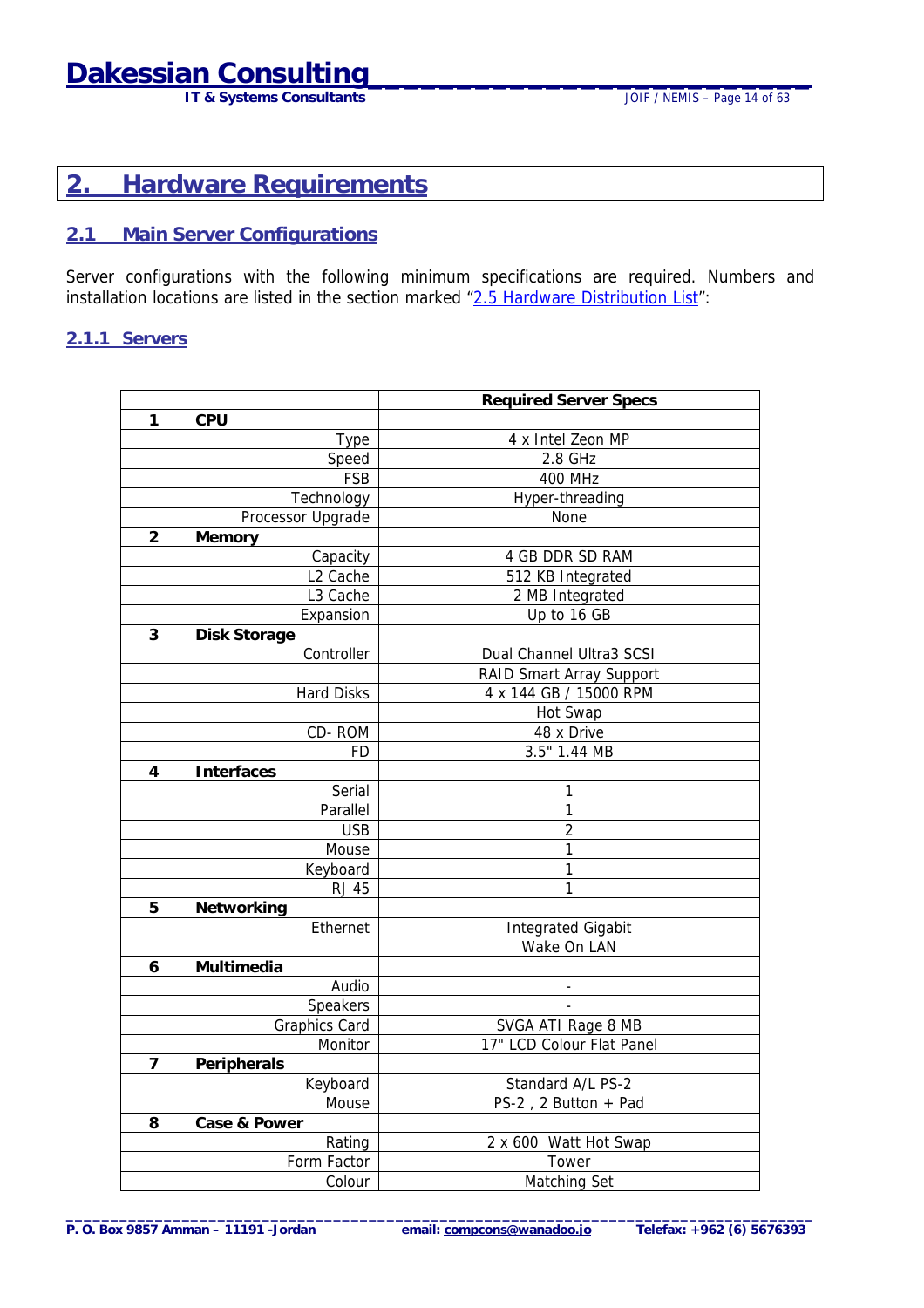**IT & Systems Consultants** 

<span id="page-14-0"></span>

|   | Voltage            | Universal 100-240 VAC                  |
|---|--------------------|----------------------------------------|
|   | Frequency          | Universal 50 -60 Hz                    |
|   | Cooling            | Power Supply, Processor & Chassis Fans |
| 9 | Software           |                                        |
|   | <b>OS</b>          | Multiple OS Support                    |
|   | Setup Utility      | CD-ROM Installation & Configuration    |
|   | <b>Diagnostics</b> | Software & LED Map                     |
|   | Security           | Power On, Administrator Passwords      |
|   |                    | Lockable Front Door                    |
|   |                    | Un-attended Boot                       |
|   |                    | Selectable Boot                        |

### **2.1.2 RAID Storage**

An external Storage Array with the following specifications is required with each server configuration:

|                         |                         | <b>Specifications</b>       |
|-------------------------|-------------------------|-----------------------------|
| 1                       | <b>Storage Capacity</b> |                             |
|                         | Maximum                 | 1440 GB                     |
| $\overline{2}$          | <b>RAID Support</b>     |                             |
|                         | <b>RAID 1,0</b>         | Yes                         |
|                         | RAID <sub>5</sub>       | Yes                         |
| 3                       | <b>Disk Drives</b>      |                             |
|                         | Number Of Drives        | $>10$                       |
|                         | Drive Speed             | $>10k$ RPM                  |
|                         | Drive Capacity          | 144 GB                      |
| $\overline{\mathbf{4}}$ | Controller              |                             |
|                         | Type                    | Wide Ultra 3 SCSI           |
|                         | Redundancy              | Dual Active                 |
|                         | Memory                  | 64 MB Each                  |
| 5                       | <b>Power Supply</b>     |                             |
|                         | Type                    | Universal                   |
|                         | Redundancy              | Dual Hot Swap               |
| 6                       | Reliability             |                             |
|                         | <b>MBTF</b>             | > 200,000 Hours @ 100% Duty |
|                         | <b>Error Detection</b>  | Reed Solomon                |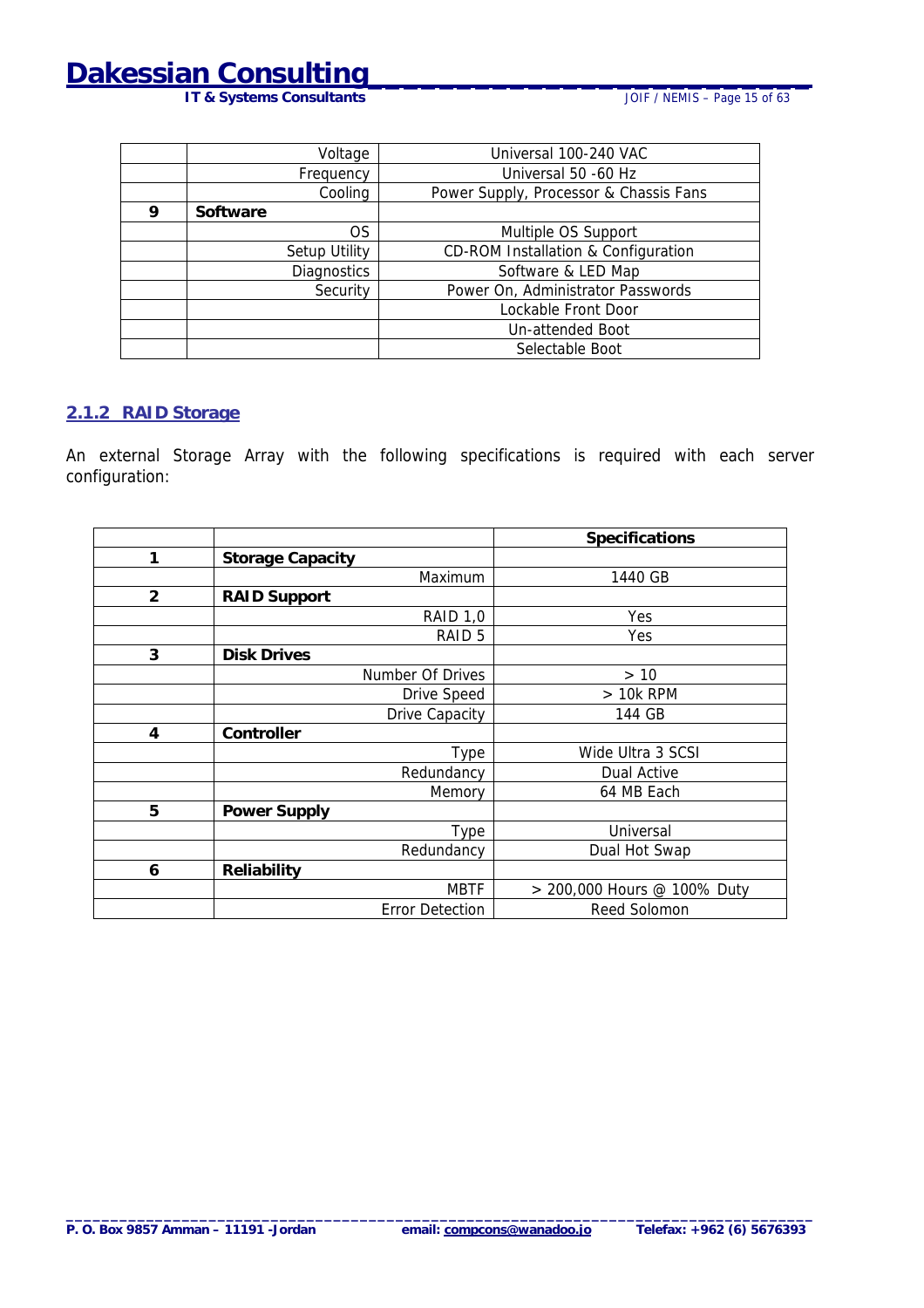**IT & Systems Consultants** 

#### <span id="page-15-0"></span>**2.1.3 Backup Devices**

An external Tape Drive with the following specifications is required with each server configuration:

|                |                         | <b>Specifications</b>       |
|----------------|-------------------------|-----------------------------|
| 1              | <b>Storage Capacity</b> |                             |
|                | Uncompressed            | 200 GB                      |
| $\overline{2}$ | <b>Transfer Rates</b>   |                             |
|                | Sustained               | 30 MB/s Uncompressed        |
|                | <b>Burst</b>            | 160 MB/s                    |
| 3              | Data Access Times       |                             |
|                | From BOT                | < 75 Seconds                |
|                | Load To BOT             | < 20 Seconds                |
|                | Unload From BOT         | < 15 Seconds                |
|                | Rewind Time From EOT    | $<$ 90 seconds              |
|                | Rewind Speed            | $> 7$ m/s                   |
| 4              | <b>Memory Buffer</b>    |                             |
|                | Capacity                | 64 MB                       |
| 5              | Interface               |                             |
|                | Type                    | Wide Ultra 3 SCSI           |
|                | Connector               | 68 Pin HD-LVDS              |
| 6              | Reliability             |                             |
|                | <b>MBTF</b>             | > 200,000 Hours @ 100% Duty |
|                | <b>Error Detection</b>  | Reed Solomon                |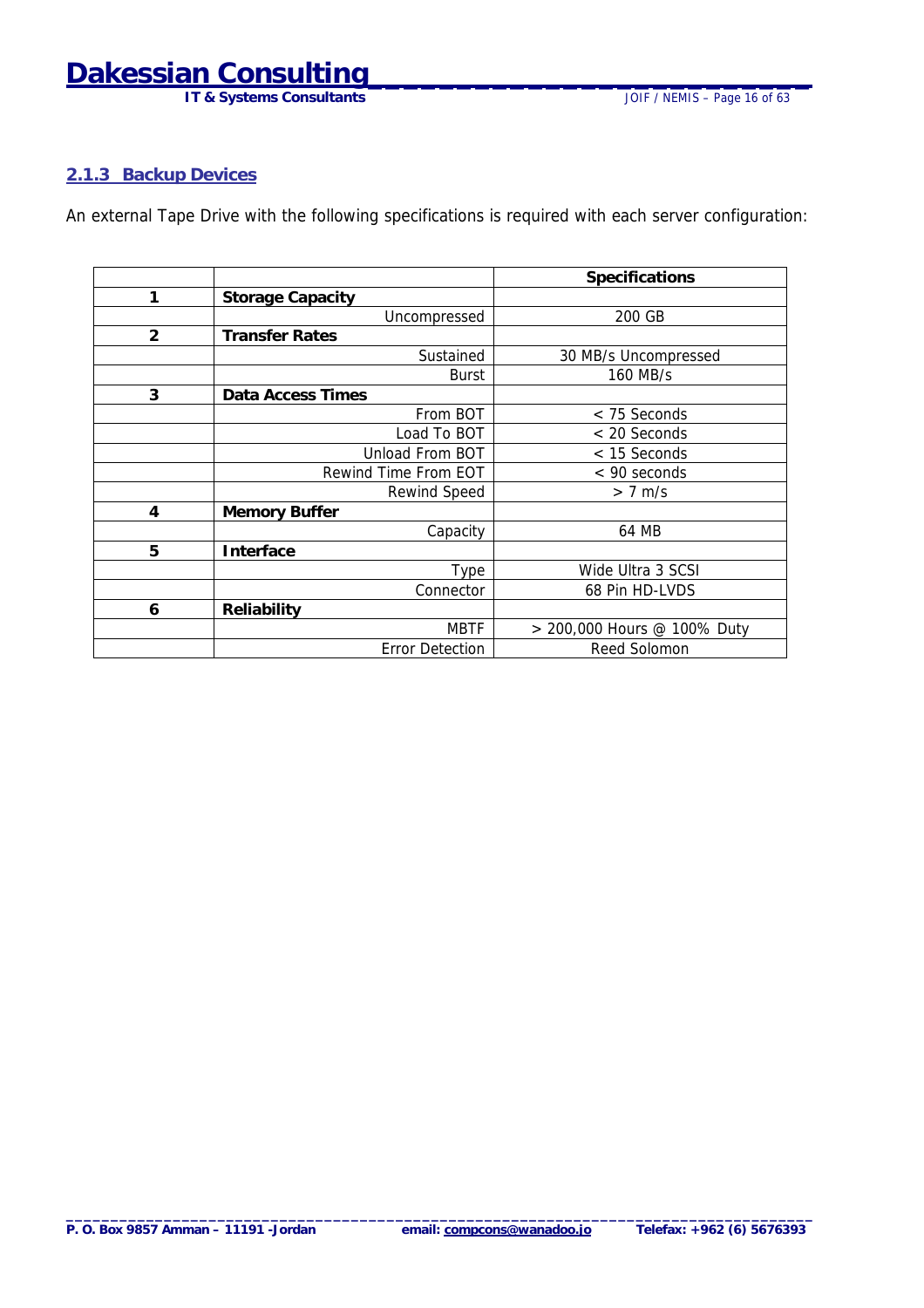## <span id="page-16-0"></span>**Dakessian Consulting\_\_\_\_\_\_\_\_\_\_\_\_\_\_\_\_\_\_\_\_\_\_\_\_\_**

**IT & Systems Consultants JOIF / NEMIS – Page 17 of 63** 

### **2.2 Personal Computers**

PCs with the following minimum specifications are required. Numbers and installation locations are listed in the section marked "[2.5 Hardware Distribution List"](#page-19-0):

|                |                      | <b>Required PC Specs</b>            |  |  |
|----------------|----------------------|-------------------------------------|--|--|
| 1              | <b>CPU</b>           |                                     |  |  |
|                | <b>Type</b>          | Intel Pentium 4                     |  |  |
|                | Speed                | 3.0 GHz                             |  |  |
|                | <b>FSB</b>           | 800 MHz                             |  |  |
|                | Standard             | Intel 845G                          |  |  |
| $\overline{2}$ | Memory               |                                     |  |  |
|                | Capacity             | 512 MB DDR SD RAM                   |  |  |
|                | L <sub>2</sub> Cache | 512 KB Integrated                   |  |  |
|                | Expansion            |                                     |  |  |
| 3              | <b>Disk Storage</b>  |                                     |  |  |
|                | Controller           | SMART III UATA/100                  |  |  |
|                | <b>HD Capacity</b>   | 40GB / 7200 RPM                     |  |  |
|                | CD-ROM               | 48x CD ROM Drive                    |  |  |
|                | <b>FD</b>            | $3.5"$ 1.44 MB                      |  |  |
| 4              | Interfaces           |                                     |  |  |
|                | Parallel             | 1                                   |  |  |
|                | Serial               | 1                                   |  |  |
|                | <b>USB</b>           | 4                                   |  |  |
|                | Mouse                | 1                                   |  |  |
|                | Keyboard             | 1                                   |  |  |
|                | Audio                | 1                                   |  |  |
|                | <b>RJ 45</b>         | 1                                   |  |  |
| 5              | Networking           |                                     |  |  |
|                | <b>LAN Card</b>      | <b>Integrated Gigabit Ethernet</b>  |  |  |
| 6              | Multimedia           |                                     |  |  |
|                | Audio                | Integrated Intel Audio              |  |  |
|                | Speakers             | <b>Internal Stereo</b>              |  |  |
|                | <b>Graphics Card</b> | Integrated Intel (845) 32MB         |  |  |
|                | Monitor              | 17" Flat Panel Colour LCD           |  |  |
| 7              | Peripherals          |                                     |  |  |
|                | Keyboard             | Standard A/L PS-2                   |  |  |
|                | Mouse                | PS-2, 2 Button + Pad                |  |  |
| 8              | <b>Power Supply</b>  |                                     |  |  |
|                | Rating               | 240 Watts                           |  |  |
|                | Case                 | Desktop                             |  |  |
|                | Colour               | Matching Set                        |  |  |
|                | Voltage              | Universal 100-240 VAC               |  |  |
|                | Frequency            | Universal 50 -60 Hz                 |  |  |
|                | Cooling              | <b>VS Power Fans</b>                |  |  |
| 9              | Software             |                                     |  |  |
|                | <b>OS</b>            | Windows XP Pro SP1 - Arabic Enabled |  |  |
|                | Applications         | None                                |  |  |
|                | Setup Utility        | <b>ROM Based</b>                    |  |  |
|                | Diagnostics          | For Windows XP                      |  |  |
|                | Passwords            | Power On, Setup, Port Enable        |  |  |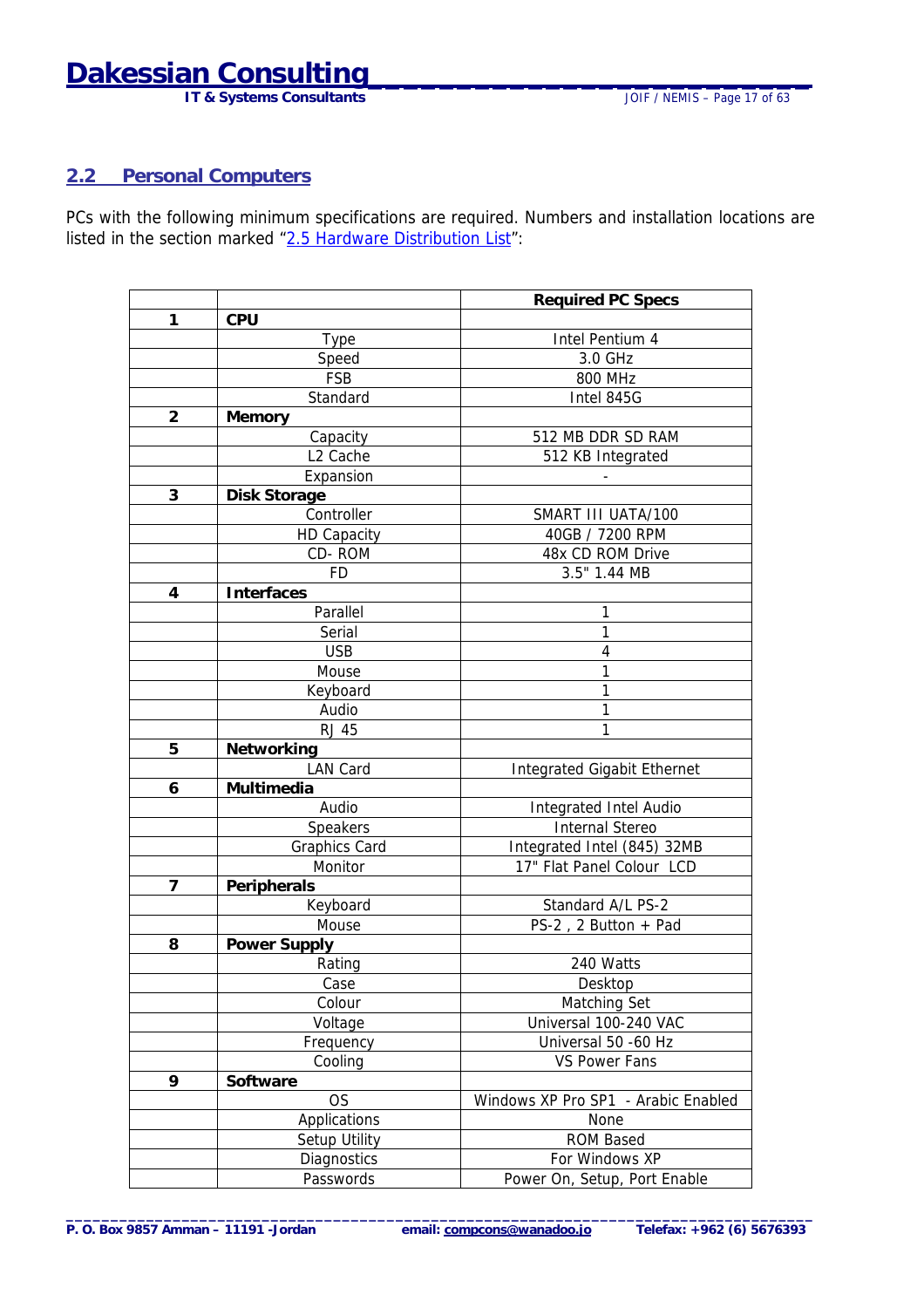**IT & Systems Consultants** 

### <span id="page-17-0"></span>**2.3 Notebook Computers**

Notebook computers with the following minimum specifications are required. Numbers and installation locations are listed in the section marked "[2.5 Hardware Distribution List"](#page-19-0):

| 1<br><b>CPU</b><br>Intel Pentium 4<br><b>Type</b><br>2.8 GHz<br>Speed<br><b>FSB</b><br><b>800 MHz</b><br>Standard<br>Intel 845G<br>$\overline{2}$<br>Memory<br>Capacity<br>512 MB DDR SD RAM<br>L <sub>2</sub> Cache<br>512 KB Integrated<br>Expansion<br>3<br><b>Disk Storage</b><br>Controller<br>SMART III UATA/100<br><b>HD Capacity</b><br>40GB / 7200 RPM<br>CD-ROM<br>48x DVD-CD RW Combo Drive<br>$3.5"$ 1.44 MB<br><b>FD</b><br>Interfaces<br>4<br>Parallel<br>1<br>1<br>Serial<br><b>USB</b><br>1<br>1<br>Mouse<br>1<br>Keyboard<br>1<br>Audio<br><b>External Monitor</b><br>1<br>1<br><b>RJ 45</b><br>RJ11<br>1<br>5<br>Networking<br><b>LAN Card</b><br>Integrated 10/100 Ethernet<br>Multimedia<br>6<br>Audio<br>Integrated Intel Audio<br>Speakers<br><b>Internal Stereo</b><br><b>Graphics Card</b><br>Integrated Intel (845) 32MB<br>15" Flat Panel Colour LCD<br>Monitor<br>$\overline{7}$<br>Peripherals<br>Keyboard<br>Standard A/L PS-2<br>PS-2, 2 Button + Pad<br>Mouse<br>Power Supply<br>8<br>90 Watts<br>Rating<br>Universal 100-240 VAC<br>Voltage<br>Universal 50 -60 Hz<br>Frequency<br>Cooling<br>Power Fan<br>9<br>Software<br><b>OS</b><br>Windows XP Pro SP1 - Arabic Enabled<br>Applications<br>None<br>Setup Utility<br><b>ROM Based</b><br>For Windows XP<br>Diagnostics |           | <b>Required Notebook Specs</b> |  |
|------------------------------------------------------------------------------------------------------------------------------------------------------------------------------------------------------------------------------------------------------------------------------------------------------------------------------------------------------------------------------------------------------------------------------------------------------------------------------------------------------------------------------------------------------------------------------------------------------------------------------------------------------------------------------------------------------------------------------------------------------------------------------------------------------------------------------------------------------------------------------------------------------------------------------------------------------------------------------------------------------------------------------------------------------------------------------------------------------------------------------------------------------------------------------------------------------------------------------------------------------------------------------------------------------------|-----------|--------------------------------|--|
|                                                                                                                                                                                                                                                                                                                                                                                                                                                                                                                                                                                                                                                                                                                                                                                                                                                                                                                                                                                                                                                                                                                                                                                                                                                                                                            |           |                                |  |
|                                                                                                                                                                                                                                                                                                                                                                                                                                                                                                                                                                                                                                                                                                                                                                                                                                                                                                                                                                                                                                                                                                                                                                                                                                                                                                            |           |                                |  |
|                                                                                                                                                                                                                                                                                                                                                                                                                                                                                                                                                                                                                                                                                                                                                                                                                                                                                                                                                                                                                                                                                                                                                                                                                                                                                                            |           |                                |  |
|                                                                                                                                                                                                                                                                                                                                                                                                                                                                                                                                                                                                                                                                                                                                                                                                                                                                                                                                                                                                                                                                                                                                                                                                                                                                                                            |           |                                |  |
|                                                                                                                                                                                                                                                                                                                                                                                                                                                                                                                                                                                                                                                                                                                                                                                                                                                                                                                                                                                                                                                                                                                                                                                                                                                                                                            |           |                                |  |
|                                                                                                                                                                                                                                                                                                                                                                                                                                                                                                                                                                                                                                                                                                                                                                                                                                                                                                                                                                                                                                                                                                                                                                                                                                                                                                            |           |                                |  |
|                                                                                                                                                                                                                                                                                                                                                                                                                                                                                                                                                                                                                                                                                                                                                                                                                                                                                                                                                                                                                                                                                                                                                                                                                                                                                                            |           |                                |  |
|                                                                                                                                                                                                                                                                                                                                                                                                                                                                                                                                                                                                                                                                                                                                                                                                                                                                                                                                                                                                                                                                                                                                                                                                                                                                                                            |           |                                |  |
|                                                                                                                                                                                                                                                                                                                                                                                                                                                                                                                                                                                                                                                                                                                                                                                                                                                                                                                                                                                                                                                                                                                                                                                                                                                                                                            |           |                                |  |
|                                                                                                                                                                                                                                                                                                                                                                                                                                                                                                                                                                                                                                                                                                                                                                                                                                                                                                                                                                                                                                                                                                                                                                                                                                                                                                            |           |                                |  |
|                                                                                                                                                                                                                                                                                                                                                                                                                                                                                                                                                                                                                                                                                                                                                                                                                                                                                                                                                                                                                                                                                                                                                                                                                                                                                                            |           |                                |  |
|                                                                                                                                                                                                                                                                                                                                                                                                                                                                                                                                                                                                                                                                                                                                                                                                                                                                                                                                                                                                                                                                                                                                                                                                                                                                                                            |           |                                |  |
|                                                                                                                                                                                                                                                                                                                                                                                                                                                                                                                                                                                                                                                                                                                                                                                                                                                                                                                                                                                                                                                                                                                                                                                                                                                                                                            |           |                                |  |
|                                                                                                                                                                                                                                                                                                                                                                                                                                                                                                                                                                                                                                                                                                                                                                                                                                                                                                                                                                                                                                                                                                                                                                                                                                                                                                            |           |                                |  |
|                                                                                                                                                                                                                                                                                                                                                                                                                                                                                                                                                                                                                                                                                                                                                                                                                                                                                                                                                                                                                                                                                                                                                                                                                                                                                                            |           |                                |  |
|                                                                                                                                                                                                                                                                                                                                                                                                                                                                                                                                                                                                                                                                                                                                                                                                                                                                                                                                                                                                                                                                                                                                                                                                                                                                                                            |           |                                |  |
|                                                                                                                                                                                                                                                                                                                                                                                                                                                                                                                                                                                                                                                                                                                                                                                                                                                                                                                                                                                                                                                                                                                                                                                                                                                                                                            |           |                                |  |
|                                                                                                                                                                                                                                                                                                                                                                                                                                                                                                                                                                                                                                                                                                                                                                                                                                                                                                                                                                                                                                                                                                                                                                                                                                                                                                            |           |                                |  |
|                                                                                                                                                                                                                                                                                                                                                                                                                                                                                                                                                                                                                                                                                                                                                                                                                                                                                                                                                                                                                                                                                                                                                                                                                                                                                                            |           |                                |  |
|                                                                                                                                                                                                                                                                                                                                                                                                                                                                                                                                                                                                                                                                                                                                                                                                                                                                                                                                                                                                                                                                                                                                                                                                                                                                                                            |           |                                |  |
|                                                                                                                                                                                                                                                                                                                                                                                                                                                                                                                                                                                                                                                                                                                                                                                                                                                                                                                                                                                                                                                                                                                                                                                                                                                                                                            |           |                                |  |
|                                                                                                                                                                                                                                                                                                                                                                                                                                                                                                                                                                                                                                                                                                                                                                                                                                                                                                                                                                                                                                                                                                                                                                                                                                                                                                            |           |                                |  |
|                                                                                                                                                                                                                                                                                                                                                                                                                                                                                                                                                                                                                                                                                                                                                                                                                                                                                                                                                                                                                                                                                                                                                                                                                                                                                                            |           |                                |  |
|                                                                                                                                                                                                                                                                                                                                                                                                                                                                                                                                                                                                                                                                                                                                                                                                                                                                                                                                                                                                                                                                                                                                                                                                                                                                                                            |           |                                |  |
|                                                                                                                                                                                                                                                                                                                                                                                                                                                                                                                                                                                                                                                                                                                                                                                                                                                                                                                                                                                                                                                                                                                                                                                                                                                                                                            |           |                                |  |
|                                                                                                                                                                                                                                                                                                                                                                                                                                                                                                                                                                                                                                                                                                                                                                                                                                                                                                                                                                                                                                                                                                                                                                                                                                                                                                            |           |                                |  |
|                                                                                                                                                                                                                                                                                                                                                                                                                                                                                                                                                                                                                                                                                                                                                                                                                                                                                                                                                                                                                                                                                                                                                                                                                                                                                                            |           |                                |  |
|                                                                                                                                                                                                                                                                                                                                                                                                                                                                                                                                                                                                                                                                                                                                                                                                                                                                                                                                                                                                                                                                                                                                                                                                                                                                                                            |           |                                |  |
|                                                                                                                                                                                                                                                                                                                                                                                                                                                                                                                                                                                                                                                                                                                                                                                                                                                                                                                                                                                                                                                                                                                                                                                                                                                                                                            |           |                                |  |
|                                                                                                                                                                                                                                                                                                                                                                                                                                                                                                                                                                                                                                                                                                                                                                                                                                                                                                                                                                                                                                                                                                                                                                                                                                                                                                            |           |                                |  |
|                                                                                                                                                                                                                                                                                                                                                                                                                                                                                                                                                                                                                                                                                                                                                                                                                                                                                                                                                                                                                                                                                                                                                                                                                                                                                                            |           |                                |  |
|                                                                                                                                                                                                                                                                                                                                                                                                                                                                                                                                                                                                                                                                                                                                                                                                                                                                                                                                                                                                                                                                                                                                                                                                                                                                                                            |           |                                |  |
|                                                                                                                                                                                                                                                                                                                                                                                                                                                                                                                                                                                                                                                                                                                                                                                                                                                                                                                                                                                                                                                                                                                                                                                                                                                                                                            |           |                                |  |
|                                                                                                                                                                                                                                                                                                                                                                                                                                                                                                                                                                                                                                                                                                                                                                                                                                                                                                                                                                                                                                                                                                                                                                                                                                                                                                            |           |                                |  |
|                                                                                                                                                                                                                                                                                                                                                                                                                                                                                                                                                                                                                                                                                                                                                                                                                                                                                                                                                                                                                                                                                                                                                                                                                                                                                                            |           |                                |  |
|                                                                                                                                                                                                                                                                                                                                                                                                                                                                                                                                                                                                                                                                                                                                                                                                                                                                                                                                                                                                                                                                                                                                                                                                                                                                                                            |           |                                |  |
|                                                                                                                                                                                                                                                                                                                                                                                                                                                                                                                                                                                                                                                                                                                                                                                                                                                                                                                                                                                                                                                                                                                                                                                                                                                                                                            |           |                                |  |
|                                                                                                                                                                                                                                                                                                                                                                                                                                                                                                                                                                                                                                                                                                                                                                                                                                                                                                                                                                                                                                                                                                                                                                                                                                                                                                            |           |                                |  |
|                                                                                                                                                                                                                                                                                                                                                                                                                                                                                                                                                                                                                                                                                                                                                                                                                                                                                                                                                                                                                                                                                                                                                                                                                                                                                                            |           |                                |  |
|                                                                                                                                                                                                                                                                                                                                                                                                                                                                                                                                                                                                                                                                                                                                                                                                                                                                                                                                                                                                                                                                                                                                                                                                                                                                                                            |           |                                |  |
|                                                                                                                                                                                                                                                                                                                                                                                                                                                                                                                                                                                                                                                                                                                                                                                                                                                                                                                                                                                                                                                                                                                                                                                                                                                                                                            |           |                                |  |
|                                                                                                                                                                                                                                                                                                                                                                                                                                                                                                                                                                                                                                                                                                                                                                                                                                                                                                                                                                                                                                                                                                                                                                                                                                                                                                            |           |                                |  |
|                                                                                                                                                                                                                                                                                                                                                                                                                                                                                                                                                                                                                                                                                                                                                                                                                                                                                                                                                                                                                                                                                                                                                                                                                                                                                                            |           |                                |  |
|                                                                                                                                                                                                                                                                                                                                                                                                                                                                                                                                                                                                                                                                                                                                                                                                                                                                                                                                                                                                                                                                                                                                                                                                                                                                                                            |           |                                |  |
|                                                                                                                                                                                                                                                                                                                                                                                                                                                                                                                                                                                                                                                                                                                                                                                                                                                                                                                                                                                                                                                                                                                                                                                                                                                                                                            | Passwords | Power On, Setup, Port Enable   |  |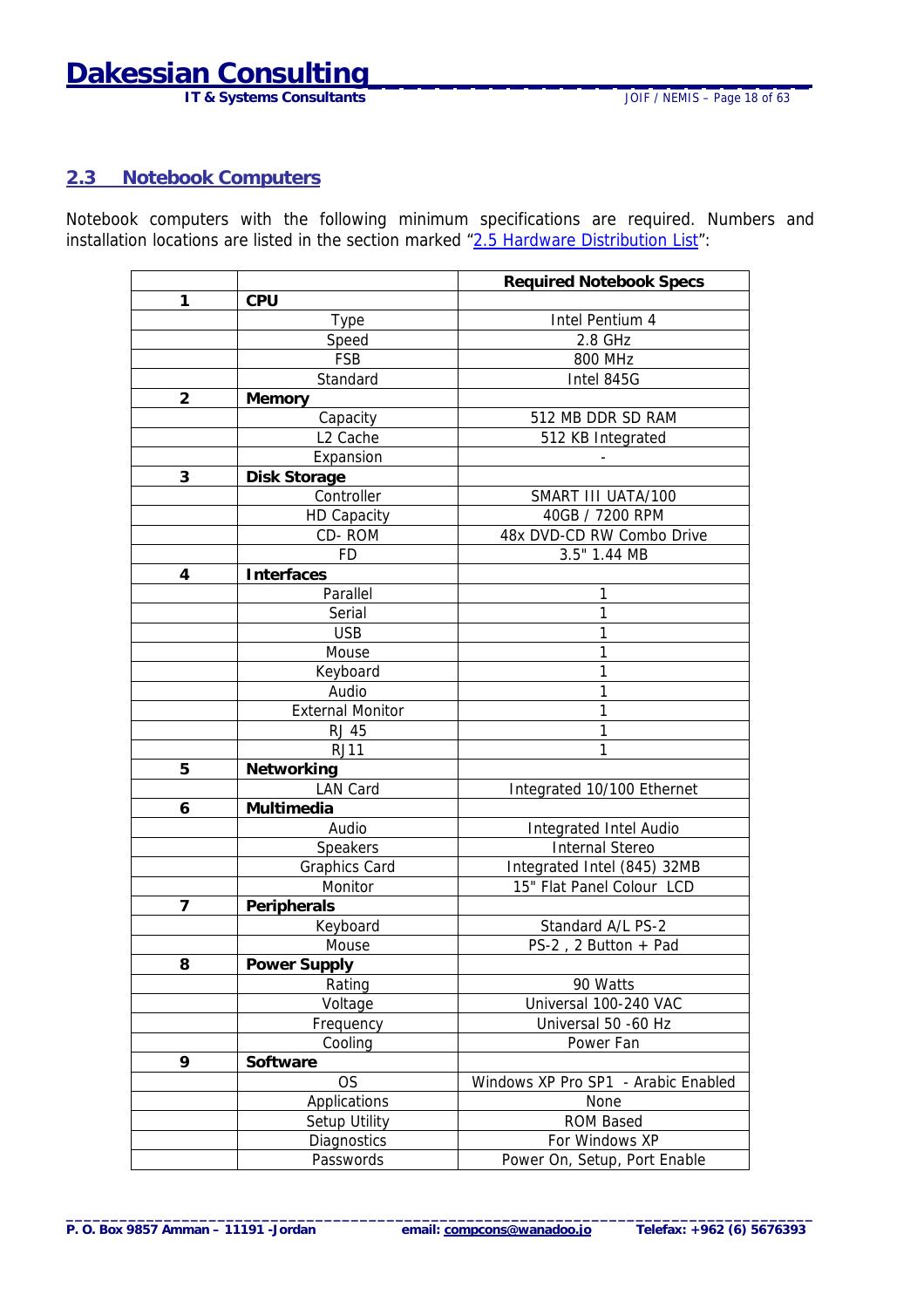## <span id="page-18-0"></span>**Dakessian Consulting\_\_\_\_\_\_\_\_\_\_\_\_\_\_\_\_\_\_\_\_\_\_\_\_\_**

**IT & Systems Consultants JOIF / NEMIS – Page 19 of 63** 

#### **2.4 Printers**

#### **2.4.1 Network Printers**

Two (2) Network Printers are required. They will be installed at JOIF Head Office.

|                |                   |                 | <b>Network Printer Specifications</b> |
|----------------|-------------------|-----------------|---------------------------------------|
| 1              | Technology        |                 |                                       |
|                |                   | Type            | Laser BW                              |
|                |                   | Resolution      | Up to 1200 dpi                        |
|                |                   | Paper Size      | A3/A4                                 |
|                |                   | Paper Type      | Standard Sheets + Env.                |
|                |                   | Print Speed     | 20-30 ppm                             |
| $\overline{2}$ | Memory            |                 |                                       |
|                |                   | RAM Capacity    | 32 MB                                 |
| 4              | <b>Interfaces</b> |                 |                                       |
|                |                   | <b>USB</b>      |                                       |
|                |                   | <b>Infrared</b> |                                       |
| 5              | Networking        |                 |                                       |
|                |                   | <b>LAN Card</b> | Ethernet                              |
| 9              | Software          |                 |                                       |
|                |                   | OS Use          | For Windows Server                    |
|                |                   | Applictations   | <b>Installation CD</b>                |
|                |                   |                 | Fonts                                 |
|                |                   |                 | Diagnostics                           |

#### **2.4.2 Personal Printers**

Personal Printers with the following minimum specifications are required. Numbers and installation locations are listed in the section marked "[2.5 Hardware Distribution List"](#page-19-0):

|                |                   |               | <b>Printer Specifications</b> |
|----------------|-------------------|---------------|-------------------------------|
| 1              | Technology        |               |                               |
|                |                   | Type          | Laser BW                      |
|                |                   | Resolution    | Up to 1200 dpi                |
|                |                   | Paper Size    | A4                            |
|                |                   | Paper Type    | Standard Sheets + Env.        |
|                |                   | Print Speed   | 8-12 ppm                      |
| $\overline{2}$ | Memory            |               |                               |
|                |                   | RAM Capacity  | 8 MB                          |
| $\overline{4}$ | <b>Interfaces</b> |               |                               |
|                |                   | <b>USB</b>    |                               |
|                |                   | Infrared      |                               |
| 5              | Networking        |               |                               |
|                |                   | LAN Card      |                               |
| 9              | Software          |               |                               |
|                |                   | OS Use        | For Windows XP                |
|                |                   | Applictations | Installation CD               |
|                |                   |               | Fonts                         |
|                |                   |               | Diagnostics                   |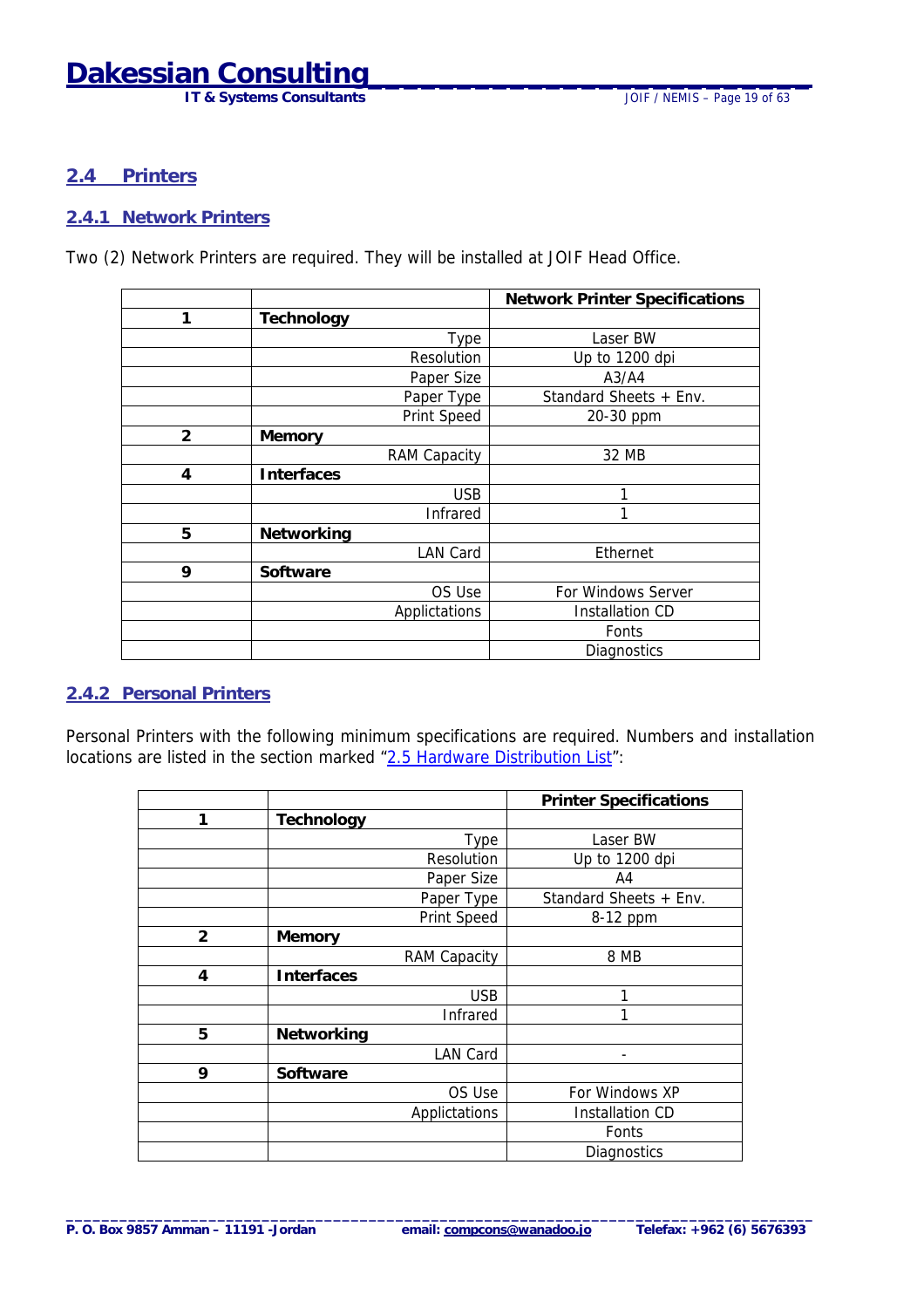**IT & Systems Consultants** 

#### <span id="page-19-0"></span>**2.5 Hardware Distribution List**

For JOIF locations, hardware will be distributed and installed as follows:

| #              | <b>JOIF Locations</b>     | <b>Servers</b> | <b>PCs</b>     | Notebooks      | <b>Printers</b> |
|----------------|---------------------------|----------------|----------------|----------------|-----------------|
|                | JOIF - Head Office        | 2              | 2              | 3              | 2 x Network     |
| $\mathfrak{D}$ | JOIF - Marka              | $\overline{0}$ | 10             | $\Omega$       | 10 x Branch     |
| 3              | JOIF - Al-Hizam           | $\Omega$       | 3              | $\Omega$       | 3 x Branch      |
| 4              | JOIF - South Amman /Sahab | $\Omega$       | 3              | $\Omega$       | 3 x Branch      |
| 5              | JOIF - Amman Customs      | 0              | $\overline{2}$ | $\Omega$       | 2 x Branch      |
| 6              | JOIF – Salt               | $\overline{0}$ | 3              | $\Omega$       | 3 x Branch      |
| 7              | JOIF - Madaba             | $\Omega$       | $\overline{2}$ | $\Omega$       | 2 x Branch      |
| 8              | JOIF - Zarga              | $\Omega$       | 3              | 0              | 3 x Branch      |
| 9              | JOIF - Mafraq             | $\Omega$       | $\overline{2}$ | $\Omega$       | 2 x Branch      |
| 10             | JOIF - Jerash             | $\mathbf 0$    | 2              | $\mathbf 0$    | 2 x Branch      |
| 11             | JOIF - Irbid              | $\overline{0}$ | 4              | $\Omega$       | 4 x Branch      |
| 12             | JOIF - Karak              | $\Omega$       | 2              | $\Omega$       | 2 x Branch      |
| 13             | JOIF - Tafileh            | $\Omega$       | $\overline{2}$ | $\overline{0}$ | 2 x Branch      |
| 14             | JOIF - Maan               | $\mathbf 0$    | $\overline{2}$ | $\Omega$       | 2 x Branch      |
| 15             | JOIF - Ajloun             | $\mathbf 0$    | $\overline{2}$ | 0              | 2 x Branch      |
| 16             | JOIF - Aqaba              | $\Omega$       | $\overline{2}$ | $\Omega$       | 2 x Branch      |
| 17             | JOIF - Zarqa Free Zone    | $\mathbf 0$    | $\overline{2}$ | $\overline{0}$ | 2 x Branch      |
| 18             | JOIF - Ramtha             | $\Omega$       | $\overline{2}$ | $\Omega$       | 2 x Branch      |
| 19             | JOIF - Irbid West         | $\Omega$       | $\mathfrak{D}$ | $\Omega$       | 2 x Branch      |
|                | Totals                    | $\overline{2}$ | 52             | 3              | 52              |

For PSD locations, hardware will be distributed and installed as follows:

| #  | <b>PSD Locations</b>       | <b>Servers</b> | <b>PCs</b> | <b>Notebooks</b> | <b>Printers</b> |
|----|----------------------------|----------------|------------|------------------|-----------------|
| 20 | PSD - Main DLC Dept.       |                |            | $\Omega$         | 1 x Network     |
| 21 | PSD - Main VLC Dept.       | $\overline{0}$ | 1          | $\overline{0}$   | 1 x Branch      |
| 22 | PSD - Traffic Dept.        | 0              |            | $\overline{0}$   | 1 x Branch      |
| 23 | PSD - Highway Patrol Dept. | 0              |            | $\overline{0}$   | 1 x Branch      |
| 24 | PSD - Al-Hizam             | 0              |            | $\mathbf 0$      | 1 x Branch      |
| 25 | PSD - South Amman / Sahab  | 0              |            | $\mathbf 0$      | 1 x Branch      |
| 26 | PSD - Amman Customs        | 0              | 1          | $\overline{0}$   | 1 x Branch      |
| 27 | PSD - Salt                 | $\mathbf 0$    |            | $\overline{0}$   | 1 x Branch      |
| 28 | PSD - Madaba               | $\mathbf 0$    |            | $\overline{0}$   | 1 x Branch      |
| 29 | PSD - Zarga                | 0              |            | $\mathbf 0$      | 1 x Branch      |
| 30 | PSD - Mafraq               | $\mathbf 0$    |            | $\overline{0}$   | 1 x Branch      |
| 31 | PSD - Jerash               | $\overline{0}$ |            | $\overline{0}$   | 1 x Branch      |
| 32 | PSD - Irbid                | 0              |            | $\overline{0}$   | 1 x Branch      |
| 33 | PSD - Karak                | 0              |            | $\overline{0}$   | 1 x Branch      |
| 34 | PSD - Tafileh              | 0              |            | $\mathbf 0$      | 1 x Branch      |
| 35 | PSD - Maan                 | 0              |            | $\overline{0}$   | 1 x Branch      |
| 36 | PSD - Ajloun               | $\Omega$       | 1          | $\overline{0}$   | 1 x Branch      |
| 37 | PSD - Aqaba                | $\mathbf 0$    |            | $\overline{0}$   | 1 x Branch      |
| 38 | PSD - Zarqa Free Zone      | $\mathbf 0$    |            | $\overline{0}$   | 1 x Branch      |
| 39 | PSD - Ramtha               | $\Omega$       |            | $\overline{0}$   | 1 x Branch      |
| 40 | PSD - Irbid - West         | $\mathbf 0$    |            | $\overline{0}$   | 1 x Branch      |
|    | <b>Totals</b>              |                | 21         | $\mathbf 0$      | 21              |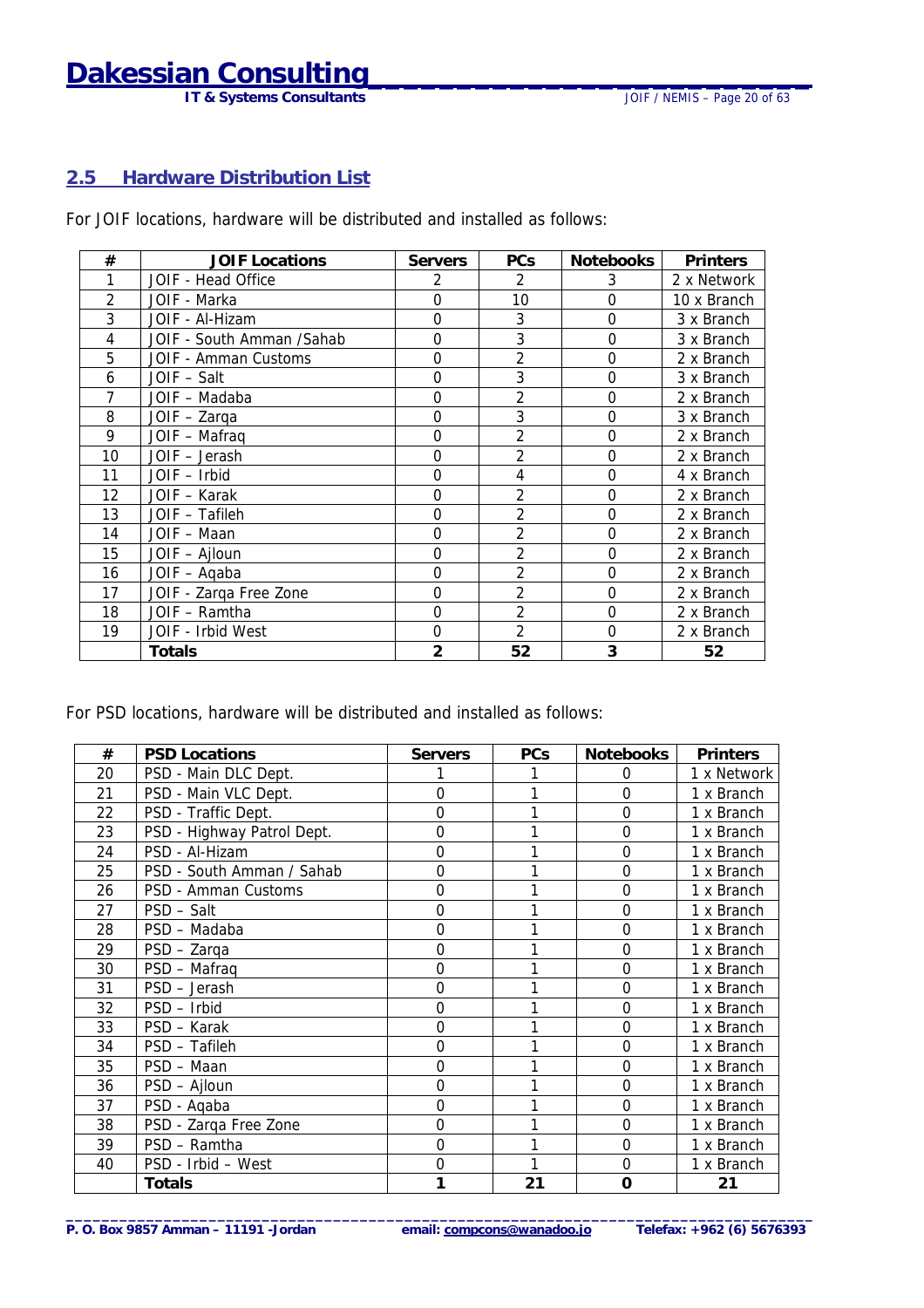## **Dakessian Consulting**

| #  | <b>Insurance Company</b>      | <b>Servers</b> | <b>PCs</b> | <b>Notebooks</b> | <b>Printers</b> |
|----|-------------------------------|----------------|------------|------------------|-----------------|
| 41 | Jordan Ins.                   | $\Omega$       |            | $\Omega$         | 1 x Branch      |
| 42 | Middle East Ins.              | $\overline{0}$ | 1          | $\overline{0}$   | 1 x Branch      |
| 43 | National Ahlia Ins.           | 0              | 1          | $\overline{0}$   | 1 x Branch      |
| 44 | United Ins.                   | $\Omega$       | 1          | $\overline{0}$   | 1 x Branch      |
| 45 | Arabian Seas Ins.             | $\overline{0}$ | 1          | $\overline{O}$   | 1 x Branch      |
| 46 | Arab General Ins.             | 0              |            | $\overline{0}$   | 1 x Branch      |
| 47 | Jerusalem Ins.                | $\Omega$       | 1          | $\overline{0}$   | 1 x Branch      |
| 48 | Arab Eagle Ins.               | $\overline{0}$ | 1          | $\overline{O}$   | 1 x Branch      |
| 49 | Jordan French Ins.            | $\overline{0}$ |            | $\overline{0}$   | 1 x Branch      |
| 50 | Arab International Union Ins. | 0              | 1          | $\overline{0}$   | 1 x Branch      |
| 51 | Delta Ins.                    | 0              | 1          | $\overline{0}$   | 1 x Branch      |
| 52 | Oasis Ins.                    | $\overline{0}$ | 1          | $\overline{0}$   | 1 x Branch      |
| 53 | Yarmouk Ins.                  | $\overline{0}$ | 1          | $\overline{0}$   | 1 x Branch      |
| 54 | Holy Land Ins.                | 0              | 1          | $\overline{0}$   | 1 x Branch      |
| 55 | Arab Life & Accident Ins.     | $\overline{0}$ | 1          | $\overline{0}$   | 1 x Branch      |
| 56 | Philadelphia Ins.             | 0              | 1          | $\mathbf 0$      | 1 x Branch      |
| 57 | American Life Ins.            | 0              | 1          | $\overline{O}$   | 1 x Branch      |
| 58 | Jordan International Ins.     | $\overline{0}$ |            | $\overline{0}$   | 1 x Branch      |
| 59 | Arab German Ins.              | 0              | 1          | $\overline{0}$   | 1 x Branch      |
| 60 | Euro Arab Ins.                | 0              | 1          | $\overline{0}$   | 1 x Branch      |
| 61 | Islamic Ins.                  | $\overline{0}$ |            | $\overline{0}$   | 1 x Branch      |
| 62 | Arab Insurers                 | 0              | 1          | $\overline{0}$   | 1 x Branch      |
| 63 | Arab American Ins.            | 0              |            | $\overline{0}$   | 1 x Branch      |
| 64 | Arab Jordanian Ins.           | $\overline{0}$ | 1          | $\overline{0}$   | 1 x Branch      |
| 65 | Arab Orient Ins.              | 0              | 1          | 0                | 1 x Branch      |
| 66 | Jerasa Ins.                   | 0              | 1          | $\overline{0}$   | 1 x Branch      |
|    | <b>Totals</b>                 | O              | 26         | 0                | 26              |

For Insurance Company locations, hardware will be distributed and installed as follows:

For Borders & Crossings locations, hardware will be distributed and installed as follows:

| #  | <b>Borders</b>           | <b>Servers</b> | <b>PCs</b>    | <b>Notebooks</b> | <b>Printers</b> |
|----|--------------------------|----------------|---------------|------------------|-----------------|
| 67 | MoF / Customs Department |                |               |                  | 1 x Branch      |
| 68 | Al-Durra                 |                | 2             |                  | 2 x Branch      |
| 69 | Agaba Passenger Terminal |                |               |                  | 1 x Branch      |
| 70 | Wadi Araba               |                |               |                  | 1 x Branch      |
| 71 | Jordan Valley            |                |               |                  | 1 x Branch      |
| 72 | Jaber                    |                | 3             |                  | 3 x Branch      |
| 73 | Karameh                  |                | 3             |                  | 3 x Branch      |
| 74 | Omari                    |                | 4             |                  | 4 x Branch      |
| 75 | Mudawarrah               |                | 2             |                  | 2 x Branch      |
| 76 | Ramtha                   |                |               |                  | 1 x Branch      |
| 77 | Agaba Customs            |                | $\mathcal{P}$ | າ                | 2 x Branch      |
|    | Totals                   |                | 21            | າ                | 21              |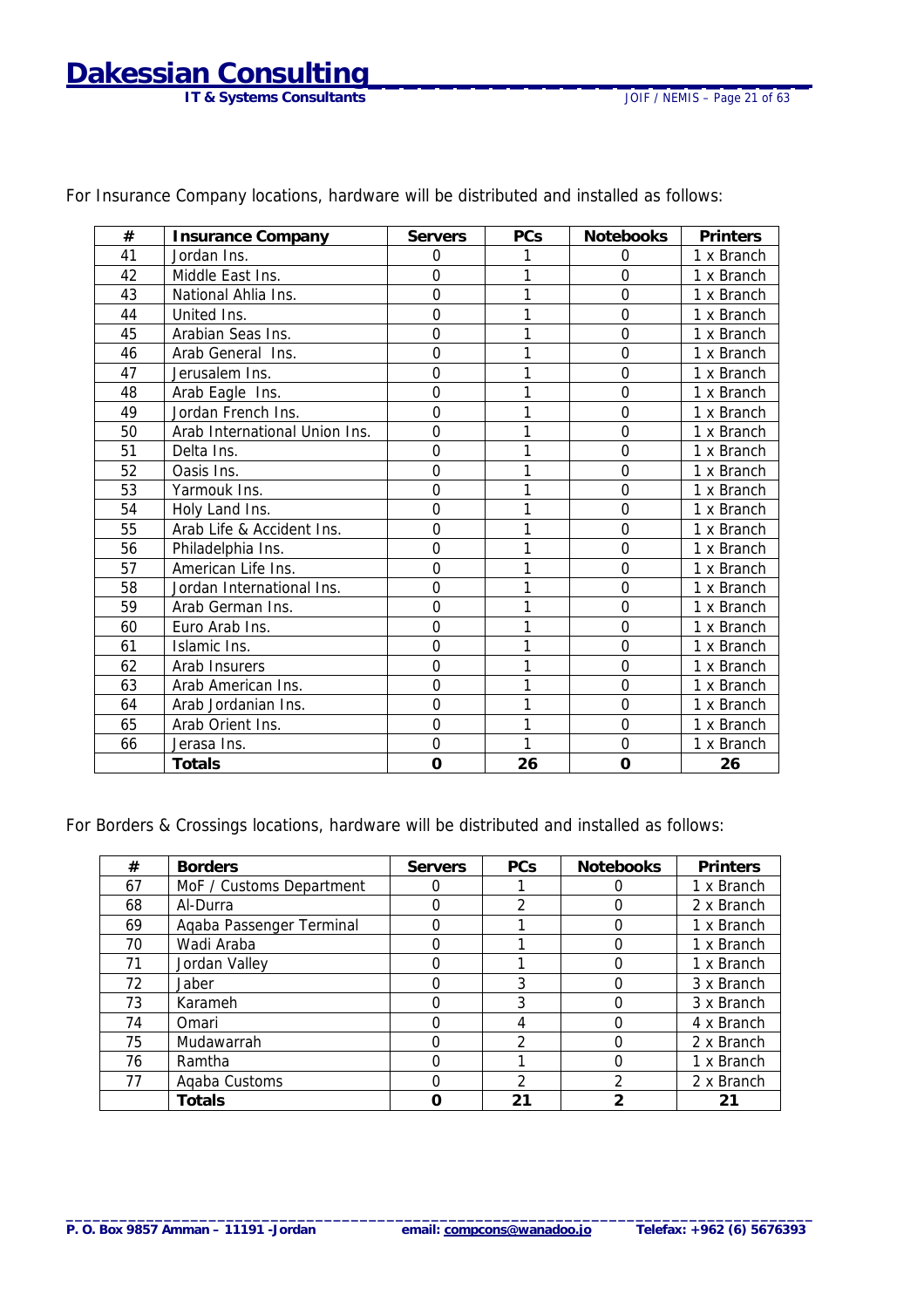## <span id="page-21-0"></span>**Dakessian Consulti**

**IT & Systems Consultants IT & Systems Consultants JOIF / NEMIS – Page 22 of 63** 

### **3. Encryption Equipment**

#### **3.1 Stand Alone Frame Encryptors**

Stand alone Frame Encryptors with the following minimum specifications and features are required. Software encryption functionality in routers will not be considered. Numbers and installation locations are listed in the section marked "[3.2 Encryptor Distribution List"](#page-22-0):

#### General Features

- **EXECUTE SECUTE SOFT** Security management software.
- ! Multiple encryption keys for different virtual circuits.
- ! Tamper proof, tamper resistant construction.
- **Eiltering of unauthorized sources.**
- ! Operationally transparent.

#### Technical Specifications

- ! Two models supporting (Branch / 256 kbps) and (Main / 2 Mbps) full duplex speeds.
- **DES and TDES algorithms.**
- **E** Automatic Diffie-Hellman public key management.
- Multiple PVC support.
- ! Digital Certificates and Signatures for authentication.
- ! V.35, X.21, Ethernet and RS-232 interfaces.
- **EXAMP based management.**
- **In Multiple clock speeds.**
- ! Auto ranging universal power supply.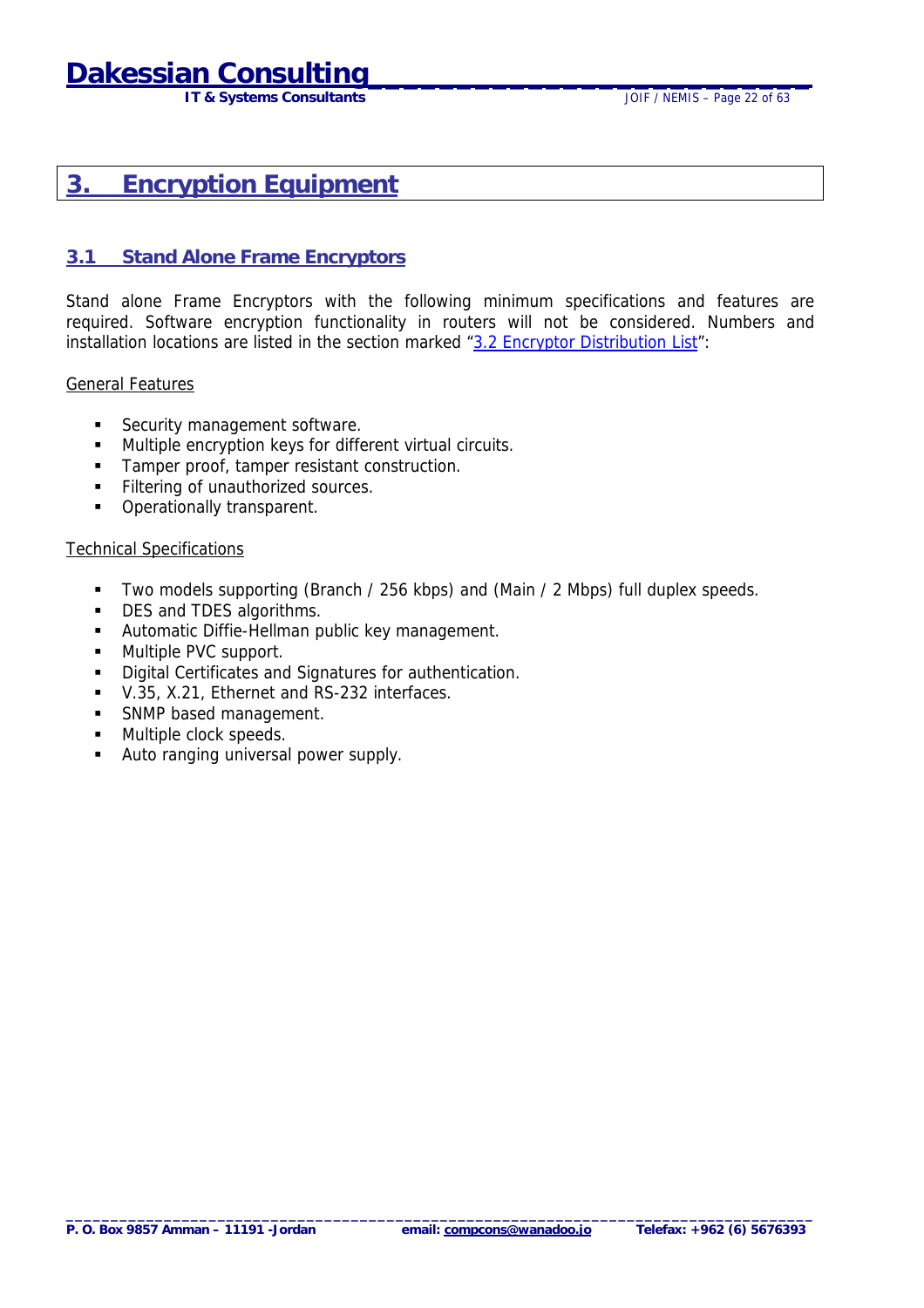## <span id="page-22-0"></span>**Dakessian Consulting**<br>IT & Systems Consultants JOUE / NEMIS – Page 23 of 63

**IT & Systems Consultants** 

#### **3.2 Encryptor Distribution List**

For JOIF locations, FR Encryptors will be distributed and installed as follows:

| #  | <b>JOIF Locations</b>     | <b>E1 FR Encryptor</b> | 256k FR Encryptor |
|----|---------------------------|------------------------|-------------------|
|    | JOIF - Head Office        | 3                      |                   |
| 2  | JOIF - Marka              |                        |                   |
| 3  | JOIF - Al-Hizam           |                        |                   |
| 4  | JOIF - South Amman /Sahab | ( )                    |                   |
| 5  | JOIF - Amman Customs      | 0                      |                   |
| 6  | JOIF - Salt               |                        |                   |
|    | JOIF - Madaba             |                        |                   |
| 8  | JOIF - Zarga              |                        |                   |
| 9  | JOIF - Mafraq             |                        |                   |
| 10 | JOIF - Jerash             | ( )                    |                   |
| 11 | JOIF - Irbid              |                        |                   |
| 12 | JOIF - Karak              |                        |                   |
| 13 | JOIF - Tafileh            | 0                      |                   |
| 14 | JOIF - Maan               | O                      |                   |
| 15 | JOIF - Ajloun             |                        |                   |
| 16 | JOIF - Aqaba              |                        |                   |
| 17 | JOIF - Zarga Free Zone    | O                      |                   |
| 18 | JOIF - Ramtha             | O                      |                   |
| 19 | JOIF - Irbid West         | O                      |                   |
|    | Totals                    |                        | 18                |

For PSD locations, FR Encryptors will be distributed and installed as follows:

| #  | <b>PSD Locations</b>       | <b>E1 Encryptors</b> | 256k Encryptors |
|----|----------------------------|----------------------|-----------------|
| 20 | PSD - Main DLC Dept.       |                      |                 |
| 21 | PSD - Main VLC Dept.       | 0                    | O               |
| 22 | PSD - Traffic Dept.        | 0                    |                 |
| 23 | PSD - Highway Patrol Dept. | 0                    |                 |
| 24 | PSD - Al-Hizam             | 0                    |                 |
| 25 | PSD - South Amman / Sahab  | 0                    |                 |
| 26 | PSD - Amman Customs        | 0                    |                 |
| 27 | PSD - Salt                 | $\Omega$             |                 |
| 28 | PSD - Madaba               | 0                    |                 |
| 29 | PSD - Zarga                | 0                    |                 |
| 30 | PSD - Mafraq               | 0                    |                 |
| 31 | PSD - Jerash               | 0                    |                 |
| 32 | PSD - Irbid                | 0                    |                 |
| 33 | PSD - Karak                | 0                    |                 |
| 34 | PSD - Tafileh              | 0                    |                 |
| 35 | PSD - Maan                 | 0                    |                 |
| 36 | PSD - Ajloun               | 0                    |                 |
| 37 | PSD - Aqaba                | 0                    |                 |
| 38 | PSD - Zarqa Free Zone      | 0                    |                 |
| 39 | PSD - Ramtha               | 0                    |                 |
| 40 | PSD - Irbid - West         | 0                    |                 |
|    | <b>Totals</b>              | $\overline{2}$       | 19              |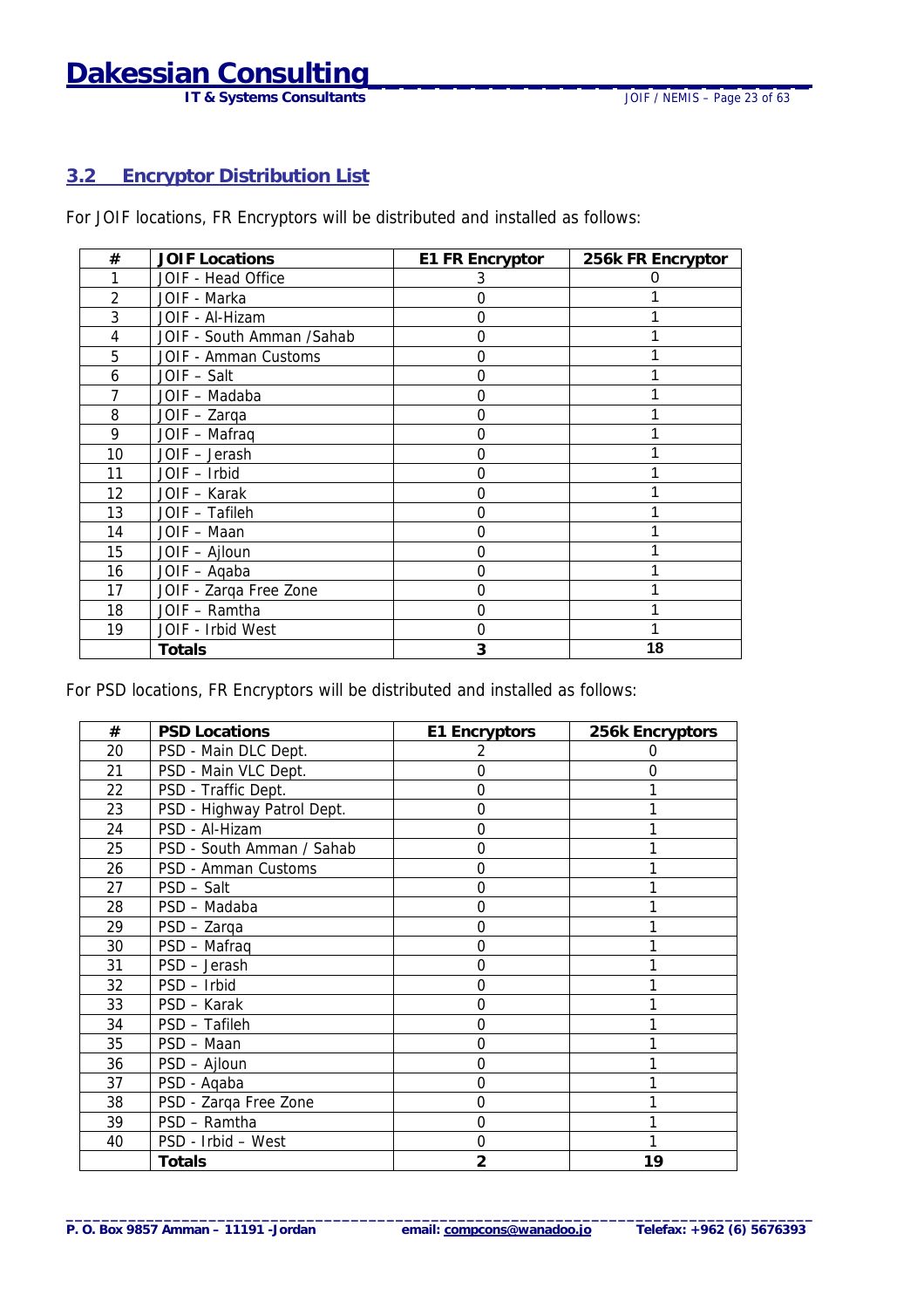**IT & Systems Consultants** 

| #  | <b>Insurance Company</b>      | E1 Encryptors  | 256k Encryptors |
|----|-------------------------------|----------------|-----------------|
| 41 | Jordan Ins.                   | $\Omega$       |                 |
| 42 | Middle East Ins.              | $\Omega$       |                 |
| 43 | National Ahlia Ins.           | $\overline{0}$ |                 |
| 44 | United Ins.                   | $\Omega$       |                 |
| 45 | Arabian Seas Ins.             | $\overline{0}$ |                 |
| 46 | Arab General Ins.             | $\overline{0}$ |                 |
| 47 | Jerusalem Ins.                | $\Omega$       |                 |
| 48 | Arab Eagle Ins.               | $\overline{0}$ |                 |
| 49 | Jordan French Ins.            | $\overline{0}$ |                 |
| 50 | Arab International Union Ins. | $\overline{0}$ |                 |
| 51 | Delta Ins.                    | $\Omega$       |                 |
| 52 | Oasis Ins.                    | $\mathbf 0$    |                 |
| 53 | Yarmouk Ins.                  | $\Omega$       |                 |
| 54 | Holy Land Ins.                | $\Omega$       |                 |
| 55 | Arab Life & Accident Ins.     | $\overline{0}$ |                 |
| 56 | Philadelphia Ins.             | $\Omega$       |                 |
| 57 | American Life Ins.            | $\overline{0}$ |                 |
| 58 | Jordan International Ins.     | $\mathbf 0$    |                 |
| 59 | Arab German Ins.              | $\Omega$       |                 |
| 60 | Euro Arab Ins.                | $\overline{0}$ |                 |
| 61 | Islamic Ins.                  | $\overline{0}$ |                 |
| 62 | Arab Insurers                 | $\Omega$       |                 |
| 63 | Arab American Ins.            | $\mathbf 0$    |                 |
| 64 | Arab Jordanian Ins.           | $\overline{0}$ |                 |
| 65 | Arab Orient Ins.              | $\overline{0}$ |                 |
| 66 | Jerasa Ins.                   | $\Omega$       |                 |
|    | <b>Totals</b>                 | O              | 26              |

For Insurance Company locations, FR Encryptors will be distributed and installed as follows:

For Borders & Crossings locations, FR Encryptors will be distributed and installed as follows:

| #  | <b>Borders</b>           | E1 Encryptors | 256k Encryptors |
|----|--------------------------|---------------|-----------------|
| 67 | MoF / Customs Department |               |                 |
| 68 | Al-Durra                 |               |                 |
| 69 | Agaba Passenger Terminal |               |                 |
| 70 | Wadi Araba               |               |                 |
| 71 | Jordan Valley            |               |                 |
| 72 | Jaber                    |               |                 |
| 73 | Karameh                  |               |                 |
| 74 | Omari                    |               |                 |
| 75 | Mudawarrah               |               |                 |
| 76 | Ramtha                   |               |                 |
| 77 | Agaba Customs            |               |                 |
|    | <b>Totals</b>            |               |                 |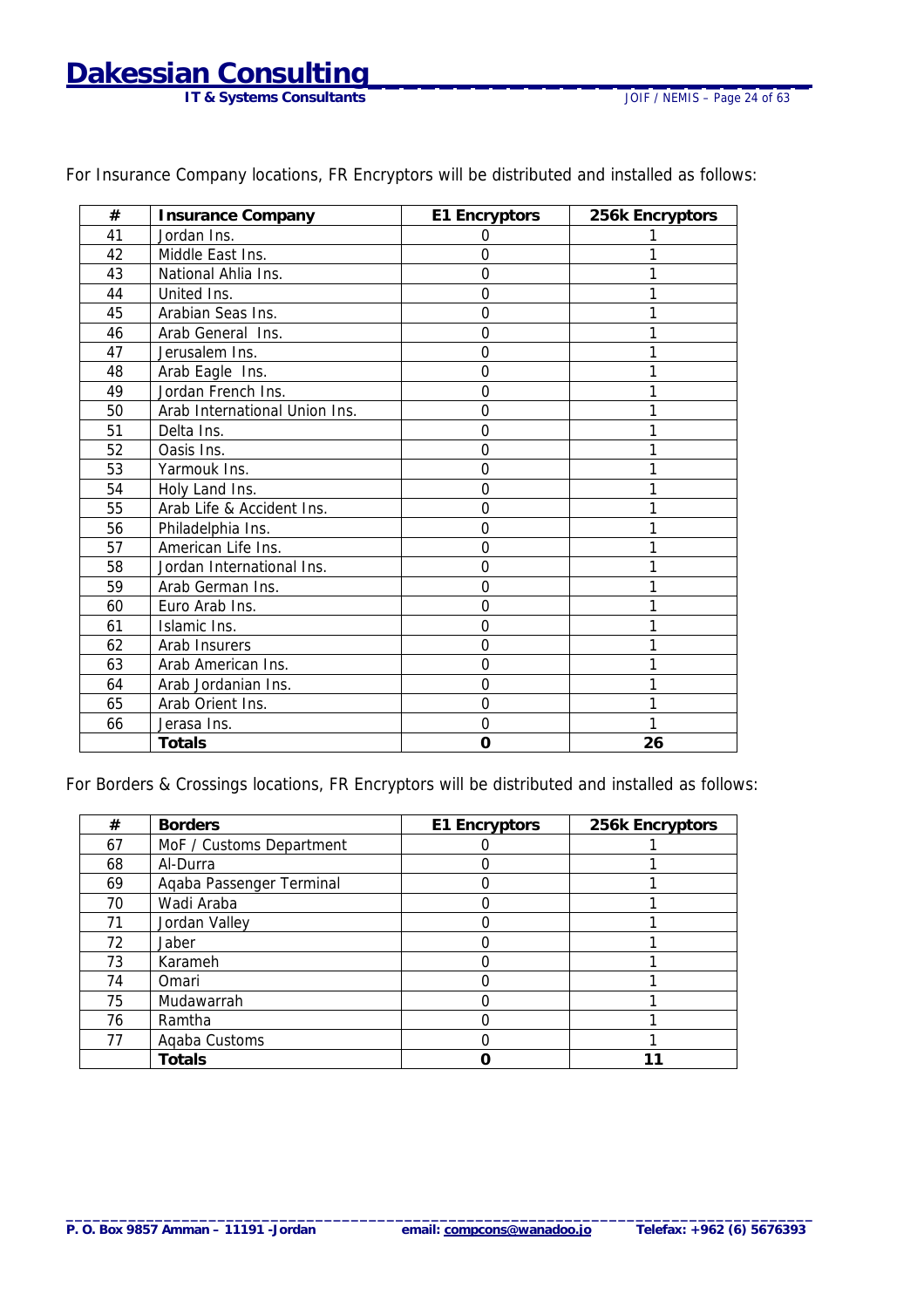**IT & Systems Consultants** JOIF / NEMIS – Page 25 of 63

### <span id="page-24-0"></span>**4. Networking & Communications**

#### **4.1 Frame Relay Access Devices**

Two types of routers are required. The first type will be installed in the main JOIF and PSD sites, while the second type will be installed in the various branches and offices. The following minimum specifications and features are required. Numbers and installation locations are listed in the section marked "[4.5 Networking & Communications Distribution List"](#page-27-0):

#### **4.1.1 Main Routers**

#### General Features

- ! Multi service router for integrated FR packet data and voice.
- ! VoIP and VoFR capability with voice compression algorithms.
- **I** Menu driven management software.
- Flexible and modular platform and desktop design.

#### Technical Specifications

- 1 x 10/100 Auto-sensing Ethernet port.
- ! 1 x Universal Serial port with SW selectable interface.
- **1 x RS-232c management port.**
- ! 1 x RS-232c serial port (300 115 kbps)
- 2 x High Speed serial ports (up to E1)
- **Expandable by adding daughter cards.**
- 32 MB DRAM and 4 MB non volatile Flash memory.
- Auto ranging universal power supply.

#### **4.1.2 Branch Routers**

#### General Features

- ! Multi service router for integrated FR packet data and voice.
- ! VoIP and VoFR capability with voice compression algorithms.
- **.** Menu driven management software.
- **EXECTE 2018** Flexible and modular platform and desktop design.

#### Technical Specifications

- **1** 1 x 10/100 Auto-sensing Ethernet port.
- **1** x Universal Serial port with SW selectable interface.
- ! 1 x RS-232c management port.
- **Expandable by adding daughter cards.**
- ! Minimum 16 MB DRAM and 4 MB non volatile Flash memory..
- Auto ranging universal power supply.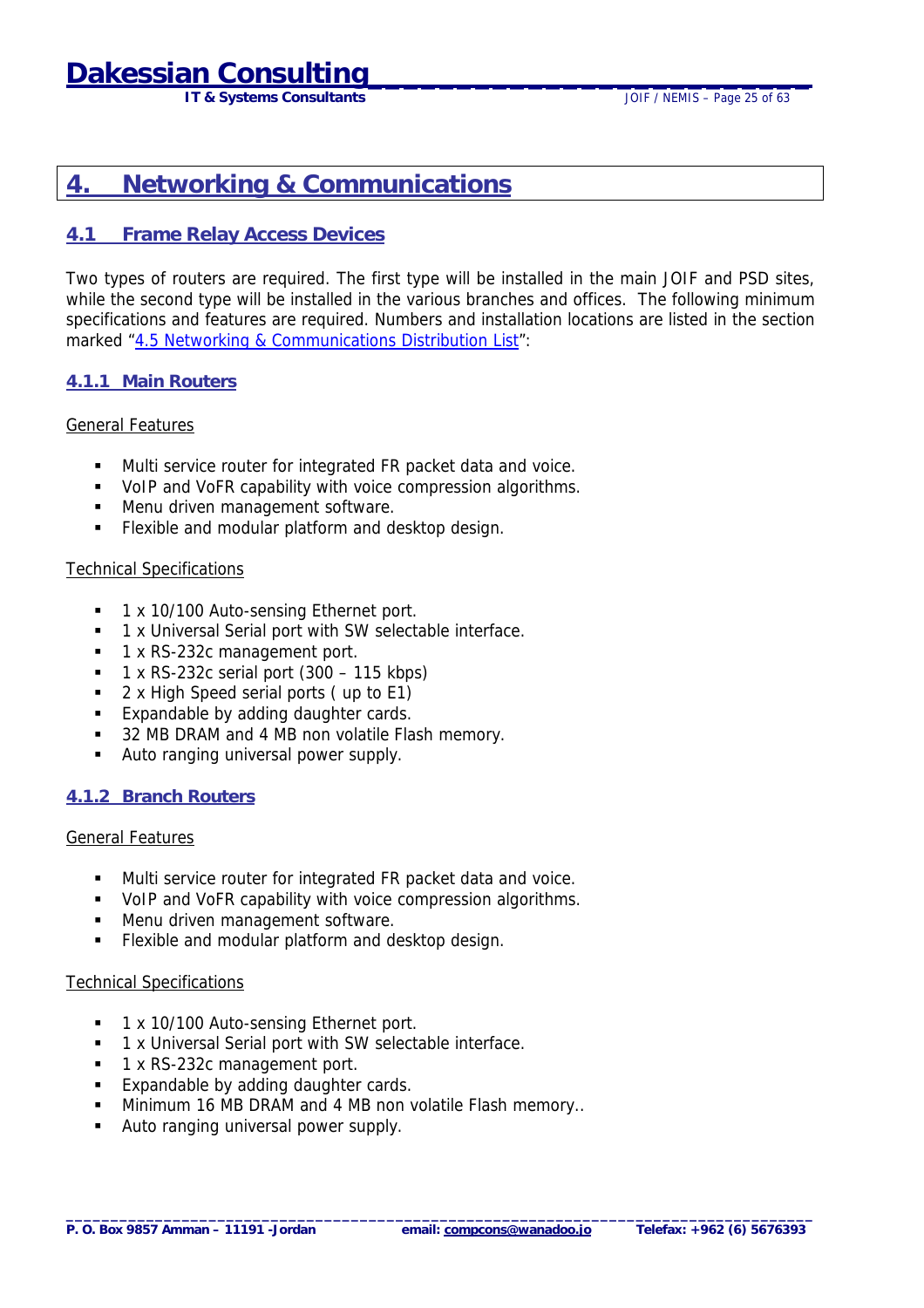## <span id="page-25-0"></span>**Dakessian Consulti**

 **IT & Systems Consultants** JOIF / NEMIS – Page 26 of 63

#### **4.2 Firewalls**

Two types of firewalls (Main & Branch) with the following minimum specifications and features are required. Numbers and installation locations are listed in the section marked "[4.5 Networking &](#page-27-0)  [Communications Distribution List"](#page-27-0):

#### **4.2.1 Main Firewalls**

#### General Features

- **Easy setup and installation.**
- **Transparent Operation.**
- ! Multiple certification authority support
- ! Dos, DDos, Malformed & Malicious Packet Protection
- **EXECO 2018** Zone Configurable Firewall Attack Protection
- **.** Policy Based Central Management

#### Technical Specifications

- ! Minimum of 100,000 concurrent sessions and 10,000 new sessions per second.
- ! 70+ Policies
- **.** Minimum 500 Mbps firewall performance
- 8 x 10/100 Base T Configurable Interfaces

#### **4.2.2 Branch Firewalls**

#### General Features

- **Easy setup and installation.**
- **Transparent Operation.**
- **I** Multiple certification authority support
- ! Dos, DDos, Malformed & Malicious Packet Protection
- **EXECO 2016** Zone Configurable Firewall Attack Protection
- Policy Based Central Management

#### Technical Specifications

- ! Minimum 1500 concurrent sessions and 1500 new sessions/second.
- 3000+ Policies
- **.** Minimum 50 Mbps Firewall Performance
- 1 x 10/100 Base T Un-trusted Interface
- 4 x 10/100 Base T Trusted Interface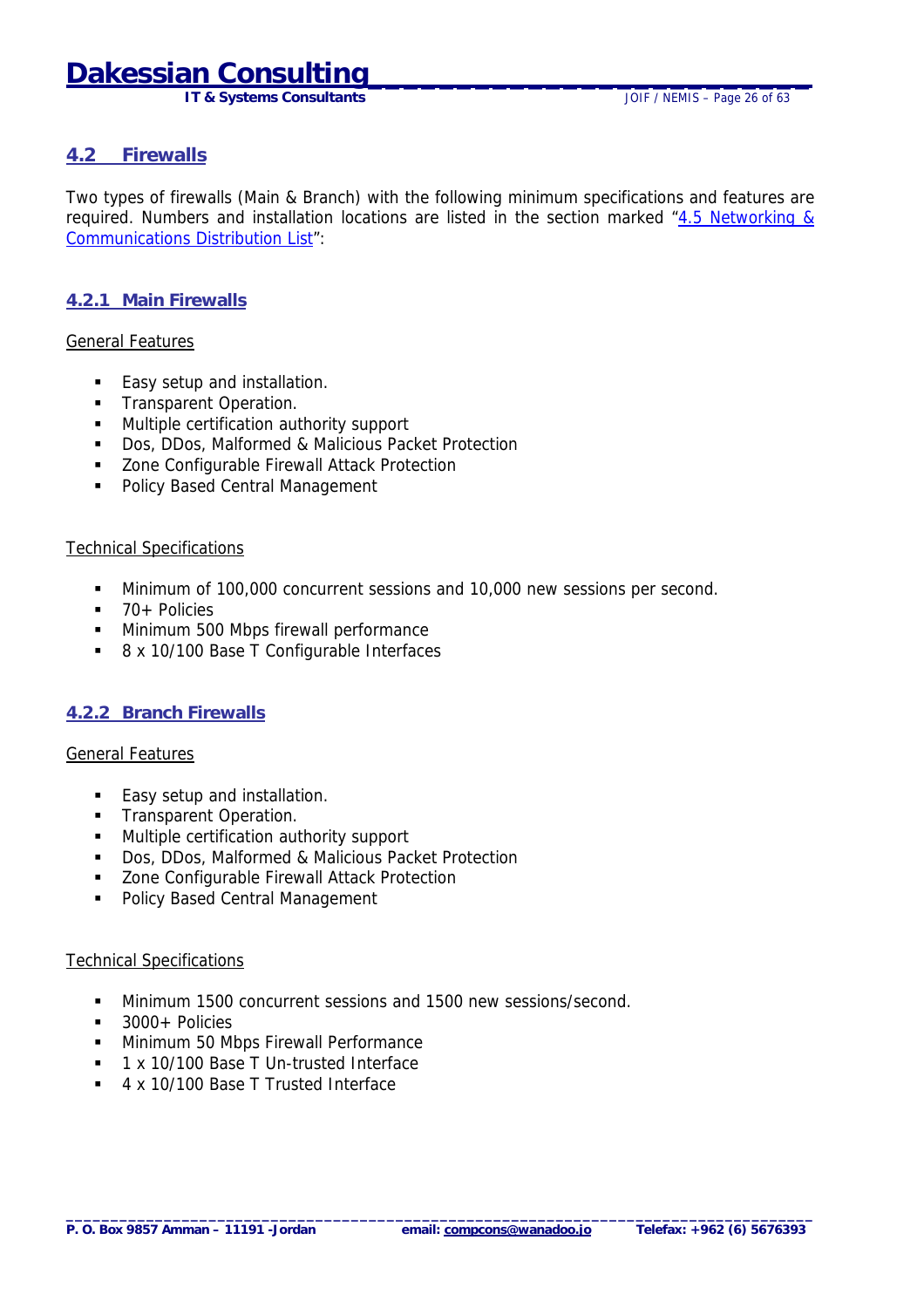## <span id="page-26-0"></span>**Dakessian Consu**

**IT & Systems Consultants IT & Systems Consultants JOIF / NEMIS – Page 27 of 63** 

#### **4.3 Ethernet Switches**

Standard, stand alone Ethernet switches with the following minimum specifications and features are required. Numbers and installation locations are listed in the section marked "[4.5 Networking &](#page-27-0)  [Communications Distribution List"](#page-27-0):

- **10/100 Mbps Auto-sensing**
- 16 Ports
- **E** LED Status Panel
- **Universal Power Supply**

#### **4.4 Uninterruptible Power Supplies**

Two capacities of UPS equipment with the following minimum specifications and features are required. Numbers and installation locations are listed in the section marked " $4.5$  Networking & [Communications Distribution List"](#page-27-0):

|                |                   | 10 KVA Unit             | 2 KVA Unit              |
|----------------|-------------------|-------------------------|-------------------------|
| 1              | Rating            |                         |                         |
|                | <b>KVA Rating</b> | <b>10 KVA</b>           | 2 KVA                   |
|                | Power Factor      | 0.8                     | 0.8                     |
| $\overline{2}$ | Design            |                         |                         |
|                | True On Line      | Yes                     | Yes                     |
|                | Precise Sine Wave | Yes                     | Yes                     |
| 3              | Input             |                         |                         |
|                | Voltage           | 220 VAC $+$ 15%         | <b>220 VAC</b>          |
|                | Phase             | AC Single Phase         | AC Single Phase         |
|                | Frequency         | 50 Hz $+$ 5%            | 50 Hz $+$ 5%            |
| 4              | Output            |                         |                         |
|                | Voltage           | 220 VAC $+$ 3%          | 220 VAC $+$ 3%          |
|                | Phase             | <b>AC Single Phase</b>  | AC Single Phase         |
|                | Frequency         | 50 Hz $+$ 1% Locked     | 50 Hz $\pm$ 1% Locked   |
|                |                   | 50 Hz $+$ 0.05 % Locked | 50 Hz $+$ 0.05 % Locked |
| 5              | <b>Distortion</b> |                         |                         |
|                | Linear Load       | Less Than 3% THD        | Less Than 3% THD        |
| 6              | <b>Batteries</b>  |                         |                         |
|                | Type              | Sealed Lead Acid        | Sealed Lead Acid        |
|                | Autonomy          | 10 Minutes Full Load    | 10 Minutes Full Load    |
| $\overline{7}$ | Interface         |                         |                         |
|                | <b>Indicators</b> | Full Set                | Full Set                |
|                | Network Interface | Ethernet                | Ethernet                |
|                | Software          | <b>Full Control</b>     | <b>Full Control</b>     |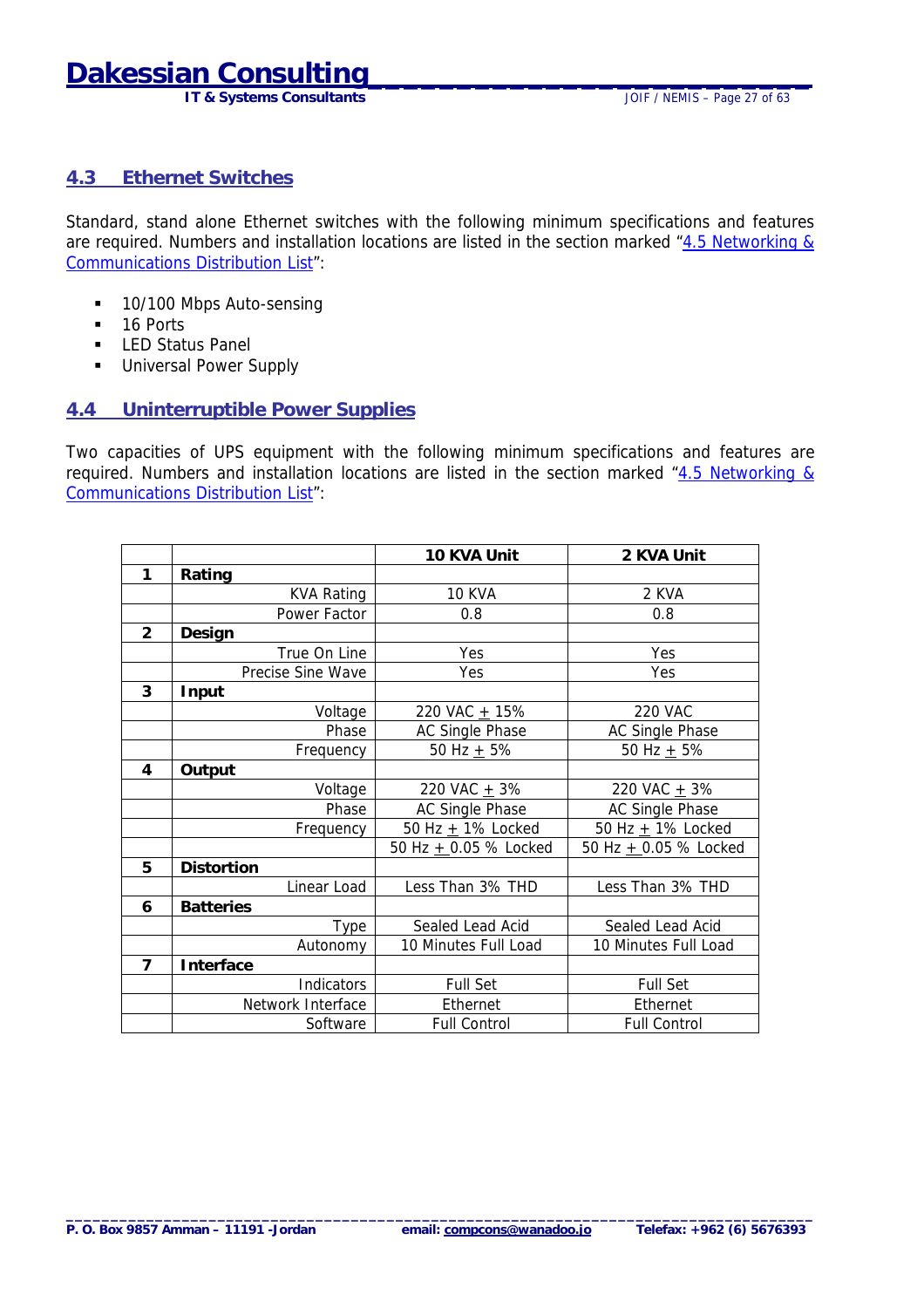## <span id="page-27-0"></span>**Dakessian Consulting\_\_\_\_\_\_\_\_\_\_\_\_\_\_\_\_\_\_\_\_\_\_\_\_\_**

**IT & Systems Consultants JOIF / NEMIS – Page 28 of 63** 

#### **4.5 Networking & Communications Distribution List**

For JOIF locations, Comms & Networking equipment will be distributed and installed as follows:

| #  | <b>JOIF Locations</b>      | <b>Routers</b> | Firewall   | Switch | <b>UPS</b> |
|----|----------------------------|----------------|------------|--------|------------|
|    | JOIF - Head Office         | 3 x Main       | 1 x Main   |        | 2 x 10 KVA |
| 2  | JOIF - Marka               | 1 x Branch     | 1 x Branch | 1      | 1 x 2 KVA  |
| 3  | JOIF - Al-Hizam            | 1 x Branch     | 1 x Branch | 1      | 1 x 2 KVA  |
| 4  | JOIF - South Amman / Sahab | 1 x Branch     | 1 x Branch | 1      | 1 x 2 KVA  |
| 5  | JOIF - Amman Customs       | 1 x Branch     | 1 x Branch | 1      | 1 x 2 KVA  |
| 6  | JOIF - Salt                | 1 x Branch     | 1 x Branch | 1      | 1 x 2 KVA  |
| 7  | JOIF - Madaba              | 1 x Branch     | 1 x Branch | 1      | 1 x 2 KVA  |
| 8  | JOIF - Zarqa               | 1 x Branch     | 1 x Branch | 1      | 1 x 2 KVA  |
| 9  | JOIF - Mafraq              | 1 x Branch     | 1 x Branch | 1      | 1 x 2 KVA  |
| 10 | JOIF - Jerash              | 1 x Branch     | 1 x Branch | 1      | 1 x 2 KVA  |
| 11 | JOIF - Irbid               | 1 x Branch     | 1 x Branch | 1      | 1 x 2 KVA  |
| 12 | JOIF - Karak               | 1 x Branch     | 1 x Branch | 1      | 1 x 2 KVA  |
| 13 | JOIF - Tafileh             | 1 x Branch     | 1 x Branch | 1      | 1 x 2 KVA  |
| 14 | JOIF - Maan                | 1 x Branch     | 1 x Branch | 1      | 1 x 2 KVA  |
| 15 | JOIF - Ajloun              | 1 x Branch     | 1 x Branch | 1      | 1 x 2 KVA  |
| 16 | JOIF - Aqaba               | 1 x Branch     | 1 x Branch | 1      | 1 x 2 KVA  |
| 17 | JOIF - Zarqa Free Zone     | 1 x Branch     | 1 x Branch | 1      | 1 x 2 KVA  |
| 18 | JOIF - Ramtha              | 1 x Branch     | 1 x Branch | 1      | 1 x 2 KVA  |
| 19 | JOIF - Irbid West          | 1 x Branch     | 1 x Branch | 1      | 1 x 2 KVA  |
|    | Totals                     | 21             | 19         | 19     | 20         |

For PSD locations, Communications & Networking equipment will be distributed and installed as follows:

| #  | <b>PSD Locations</b>       | <b>Routers</b> | <b>Firewalls</b> | <b>Ethernet</b> | <b>UPS</b>     |
|----|----------------------------|----------------|------------------|-----------------|----------------|
| 20 | PSD - Main DLC Dept.       | 2 x Main       | 1 x Main         |                 | 0              |
| 21 | PSD - Main VLC Dept.       | 0              | $\Omega$         | $\Omega$        | 0              |
| 22 | PSD - Traffic Dept.        | 1 x Branch     | 1 x Branch       | 1               | $\overline{0}$ |
| 23 | PSD - Highway Patrol Dept. | 1 x Branch     | 1 x Branch       | 1               | 0              |
| 24 | PSD - Al-Hizam             | 1 x Branch     | 1 x Branch       | 1               | $\mathbf 0$    |
| 25 | PSD - South Amman / Sahab  | 1 x Branch     | 1 x Branch       |                 | $\mathbf 0$    |
| 26 | PSD - Amman Customs        | 1 x Branch     | 1 x Branch       | 1               | 0              |
| 27 | PSD - Salt                 | 1 x Branch     | 1 x Branch       |                 | $\overline{0}$ |
| 28 | PSD - Madaba               | 1 x Branch     | 1 x Branch       |                 | $\mathbf 0$    |
| 29 | PSD - Zarga                | 1 x Branch     | 1 x Branch       |                 | $\mathbf 0$    |
| 30 | PSD - Mafraq               | 1 x Branch     | 1 x Branch       |                 | $\mathbf 0$    |
| 31 | PSD - Jerash               | 1 x Branch     | 1 x Branch       |                 | $\mathbf 0$    |
| 32 | PSD - Irbid                | 1 x Branch     | 1 x Branch       |                 | 0              |
| 33 | PSD - Karak                | 1 x Branch     | 1 x Branch       | 1               | $\overline{0}$ |
| 34 | PSD - Tafileh              | 1 x Branch     | 1 x Branch       |                 | $\mathbf 0$    |
| 35 | PSD - Maan                 | 1 x Branch     | 1 x Branch       |                 | $\mathbf 0$    |
| 36 | PSD - Ajloun               | 1 x Branch     | 1 x Branch       | 1               | $\mathbf 0$    |
| 37 | PSD - Aqaba                | 1 x Branch     | 1 x Branch       | 1               | 0              |
| 38 | PSD - Zarqa Free Zone      | 1 x Branch     | 1 x Branch       |                 | $\mathbf 0$    |
| 39 | PSD - Ramtha               | 1 x Branch     | 1 x Branch       | 1               | 0              |
| 40 | PSD - Irbid - West         | 1 x Branch     | 1 x Branch       | 1               | $\mathbf 0$    |
|    | <b>Totals</b>              | 21             | 20               | 20              | $\mathbf 0$    |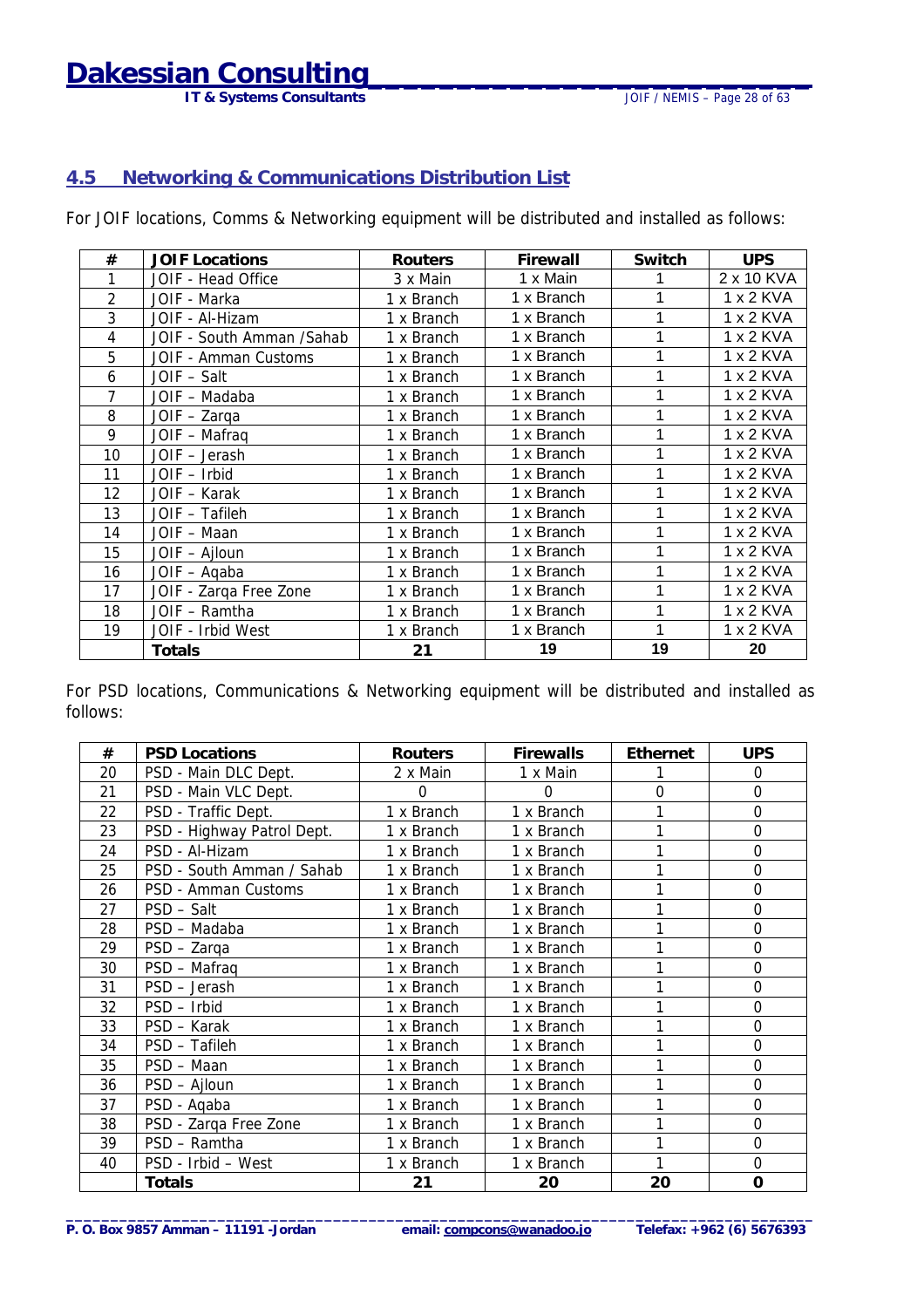### **Dakessian Consulting**

**IT & Systems Consultants IT & Systems Consultants JOIF / NEMIS – Page 29 of 63** 

|    | ror modiance company locations, commis a networking equipment will be distributed and<br>installed as follows: |                |                  |          |            |
|----|----------------------------------------------------------------------------------------------------------------|----------------|------------------|----------|------------|
| #  | <b>Insurance Company</b>                                                                                       | <b>Routers</b> | <b>Firewalls</b> | Ethernet | <b>UPS</b> |
| 41 | Jordan Ins.                                                                                                    | 1 x Branch     | 1 x Branch       |          |            |
| 42 | Middle East Ins.                                                                                               | 1 x Branch     | 1 x Branch       |          |            |
| 43 | National Ahlia Ins.                                                                                            | 1 x Branch     | 1 x Branch       |          |            |

44 United Ins. 1 x Branch 1 x Branch 1 1 0 45 | Arabian Seas Ins. | 1 x Branch | 1 x Branch | 1 | 0 46 Arab General Ins. 1 x Branch 1 x Branch 1 1 0 47 Jerusalem Ins. 1 x Branch 1 x Branch 1 1 0 48 | Arab Eagle Ins. | 1 x Branch | 1 x Branch | 1 | 0 49 Jordan French Ins. | 1 x Branch | 1 x Branch | 1 | 0 50 Arab International Union Ins. 1 1 x Branch 1 x Branch 1 1 1 0 51 Delta Ins. 1 x Branch 1 x Branch 1 1 0 52 | Oasis Ins.  $\begin{array}{|c|c|c|c|c|c|c|c|} \hline \end{array}$  1 x Branch | 1 x Branch | 1 0 53 Yarmouk Ins. 1 x Branch 1 x Branch 1 1 0 54 Holy Land Ins. 1 x Branch 1 x Branch 1 1 0 55 | Arab Life & Accident Ins. | 1 x Branch | 1 x Branch | 1 | 0 56 | Philadelphia Ins. | 1 x Branch | 1 x Branch | 1 | 0 57 American Life Ins. | 1 x Branch | 1 x Branch | 1 | 0 58 Jordan International Ins. 1 x Branch 1 x Branch 1 0 59 | Arab German Ins. | 1 x Branch | 1 x Branch | 1 | 0 60 Euro Arab Ins. 1 x Branch 1 x Branch 1 1 1 0 61 | Islamic Ins. | 1 x Branch | 1 x Branch | 1 | 0 62 | Arab Insurers | 1 x Branch | 1 x Branch | 1 | 0 63 | Arab American Ins. | 1 x Branch | 1 x Branch | 1 | 0 64 | Arab Jordanian Ins. | 1 x Branch | 1 x Branch | 1 | 0 65 | Arab Orient Ins. | 1 x Branch | 1 x Branch | 1 | 0 66 Jerasa Ins. 1 x Branch 1 x Branch 1 1 0  **Totals 26 26 26 0** 

For Insurance Company locations, Comms & Networking equipment will be distributed and

| For Borders & Crossings locations, Comms & Networking equipment will be distributed and<br>installed as follows: |  |  |  |  |  |  |  |  |  |  |
|------------------------------------------------------------------------------------------------------------------|--|--|--|--|--|--|--|--|--|--|

| #  | <b>Borders</b>           | <b>Routers</b> | <b>Firewalls</b> | <b>Ethernet</b> | <b>UPS</b> |
|----|--------------------------|----------------|------------------|-----------------|------------|
| 67 | MoF / Customs Department | 1 x Branch     | $\Omega$         | $\Omega$        | 0          |
| 68 | Al-Durra                 | 1 x Branch     | 1 x Branch       |                 | 1 x 2 KVA  |
| 69 | Agaba Passenger Terminal | 1 x Branch     | 1 x Branch       |                 | 1 x 2 KVA  |
| 70 | Wadi Araba               | 1 x Branch     | 1 x Branch       |                 | 1 x 2 KVA  |
| 71 | Jordan Valley            | 1 x Branch     | 1 x Branch       |                 | 1 x 2 KVA  |
| 72 | Jaber                    | 1 x Branch     | 1 x Branch       |                 | 1 x 2 KVA  |
| 73 | Karameh                  | 1 x Branch     | 1 x Branch       |                 | 1 x 2 KVA  |
| 74 | Omari                    | 1 x Branch     | 1 x Branch       |                 | 1 x 2 KVA  |
| 75 | Mudawarrah               | 1 x Branch     | 1 x Branch       |                 | 1 x 2 KVA  |
| 76 | Ramtha                   | 1 x Branch     | 1 x Branch       |                 | 1 x 2 KVA  |
| 77 | Agaba Customs            | 1 x Branch     | 1 x Branch       |                 | 1 x 2 KVA  |
|    | <b>Totals</b>            |                | 10               | 10              |            |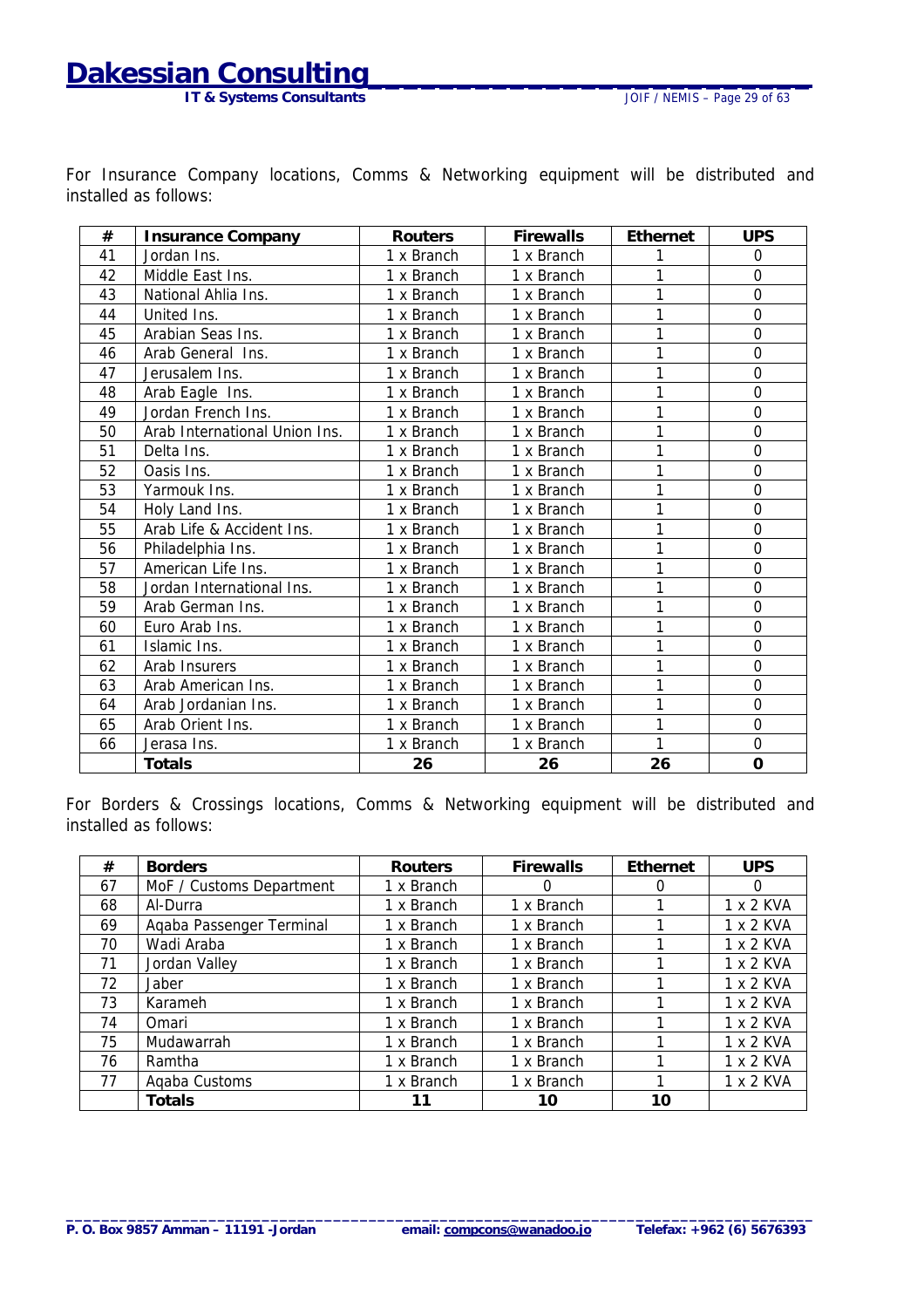## <span id="page-29-0"></span>**Dakessian Consulti**

**IT & Systems Consultants IT & Systems Consultants JOIF / NEMIS – Page 30 of 63** 

### **5. Application Software**

#### **5.1 PSD Applications**

The bulk of PSD side applications are related to the merge and on-line update of their Vehicle and Driver information currently distributed on various PSD servers in Licensing Centers nationwide. As a result, the following databases will be produced and continuously updated by PSD on a server dedicated to NEMIS at Main DVLC in Marka:

#### **5.1.1 Vehicle Information Database**

This will include all the standard information currently available on a typical Vehicle License & Registration document in addition to owner related information as required for issuing insurance policies.

#### **5.1.2 Driver Information Database**

This will include all the information currently available on a typical Driver's License in addition to Accumulated Points and Tickets related information as required for calculating insurance premiums.

Format, keys, indexing and cross- indexing for both databases will be identified during the software design phase.

PSD technical teams will undertake the development of all necessary merge and update applications on their side.

#### **5.2 JOIF Applications**

In terms of license plates and registration, the functionality of NEMIS will operate on information available at JOIF Main Server. In case such information is not readily available on JOIF Server, it will be requested from PSD Server and duplicated on JOIF Main Server.

#### **5.2.1 Insurance Policy Issue Module**

This module will differentiate between three types of vehicles:

#### 5.2.1.a Vehicles Registered in Jordan

These are vehicles already carrying Jordanian number plates. The following functions are required:

- ! Retrieve Vehicle Information
- Retrieve Driver/Owner Information
- **EXEC** Calculate Insurance Premium & Set Insurance Company
- ! Calculate & Distribute Financial Allocations (Taxes, Stamps etc)
- **EXECUTE:** Issue/Print Insurance Policy & Receipt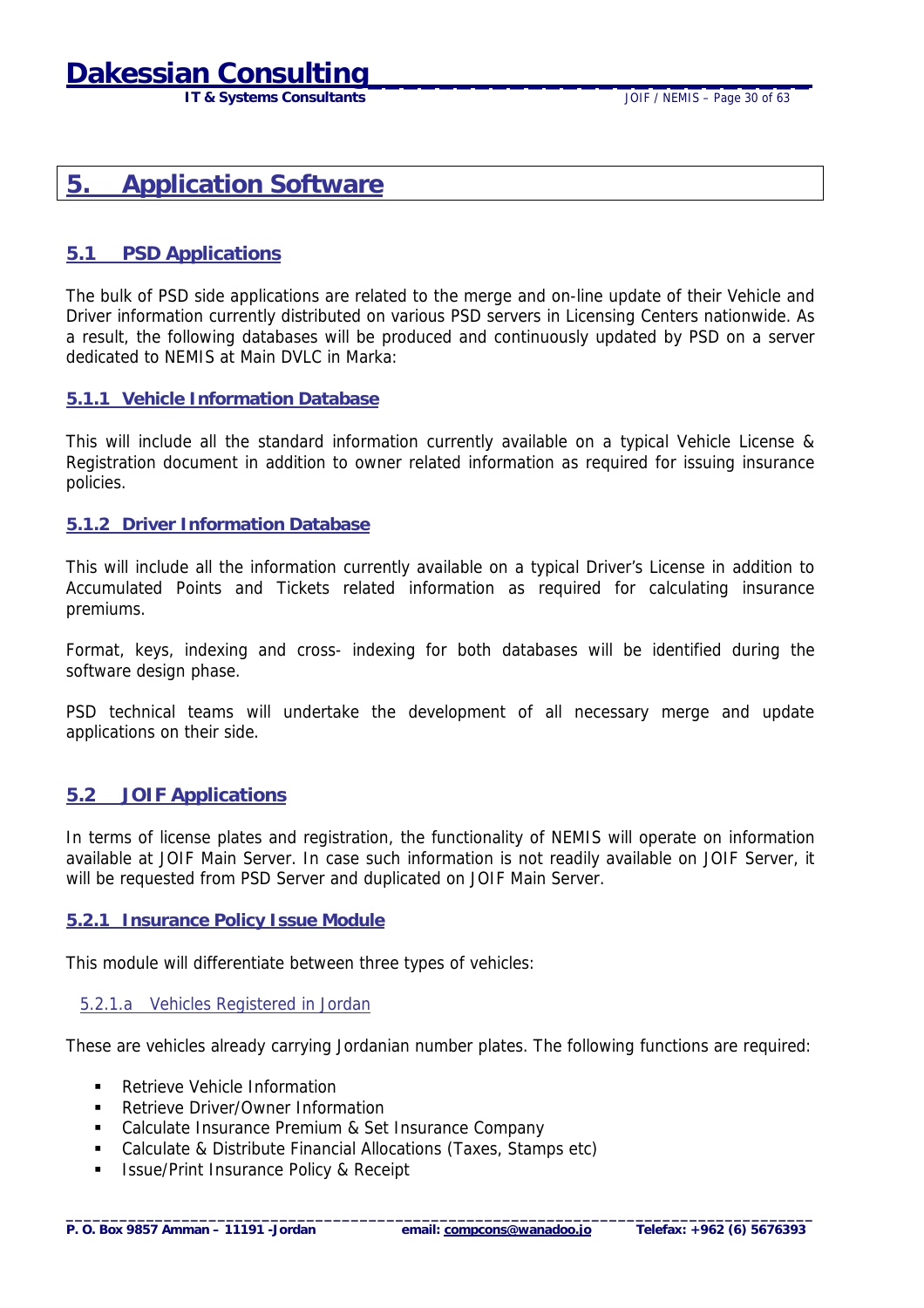**IT & Systems Consultants IT & Systems Consultants JOIF / NEMIS – Page 31 of 63** 

<span id="page-30-0"></span>**EXECT** Transmit Policy To PSD and Relevant Insurance Company Electronically.

At border crossings, the cross movement of such vehicles will also be registered:

- **Register Vehicle Exit**
- **E.** Register Vehicle Re-Entry

#### 5.2.1.b Vehicles To Registered in Jordan

These are new vehicles that do not yet carry any number plates but will be issued Jordanian number plates for the first time. The following functions are required:

- **Enter Vehicle Information**
- **E.** Retrieve Driver/Owner Information
- ! Calculate Insurance Premium & Set Insurance Company
- ! Calculate & Distribute Financial Allocations (Premium, Taxes, Stamps etc)
- **EXECUTE:** Issue/Print Insurance Policy & Receipt
- **EXECT:** Transmit Policy To PSD and Relevant Insurance Company Electronically.

#### 5.2.1.c Foreign Vehicles

The following functions are required upon entry into the country:

- **Enter Vehicle Information**
- **Enter Driver/Owner Information**
- ! Calculate Insurance Premium & Set Insurance Company
- ! Calculate & Distribute Financial Allocations (Premium, Taxes, Stamps etc)
- **Print Insurance Policy & Payment Receipt**
- ! Register Vehicle Entry Including Insurance Expiry Date
- **EXECT:** Transmit Policy To PSD and Relevant Insurance Company Electronically.

The following functions are required upon exiting the country:

- **EXECUCER IN CALCULATE:** Calculate Insurance Extension Fee if needed.
- ! Calculate & Distribute Financial Allocations (Premium, Taxes, Stamps etc)
- **Print Payment Receipt**
- **Register Vehicle Border Exit**

#### **5.2.2 Accidents & Claims Module**

This module will operate on all three types of vehicles identified above. The following functions are required:

- Register New Accident/Claim
- ! Check Claims History For Vehicle/Owner/Driver
- **Register Claim Settlement**
- ! Close Registered Accident/Claim

#### **5.2.3 Reporting Module**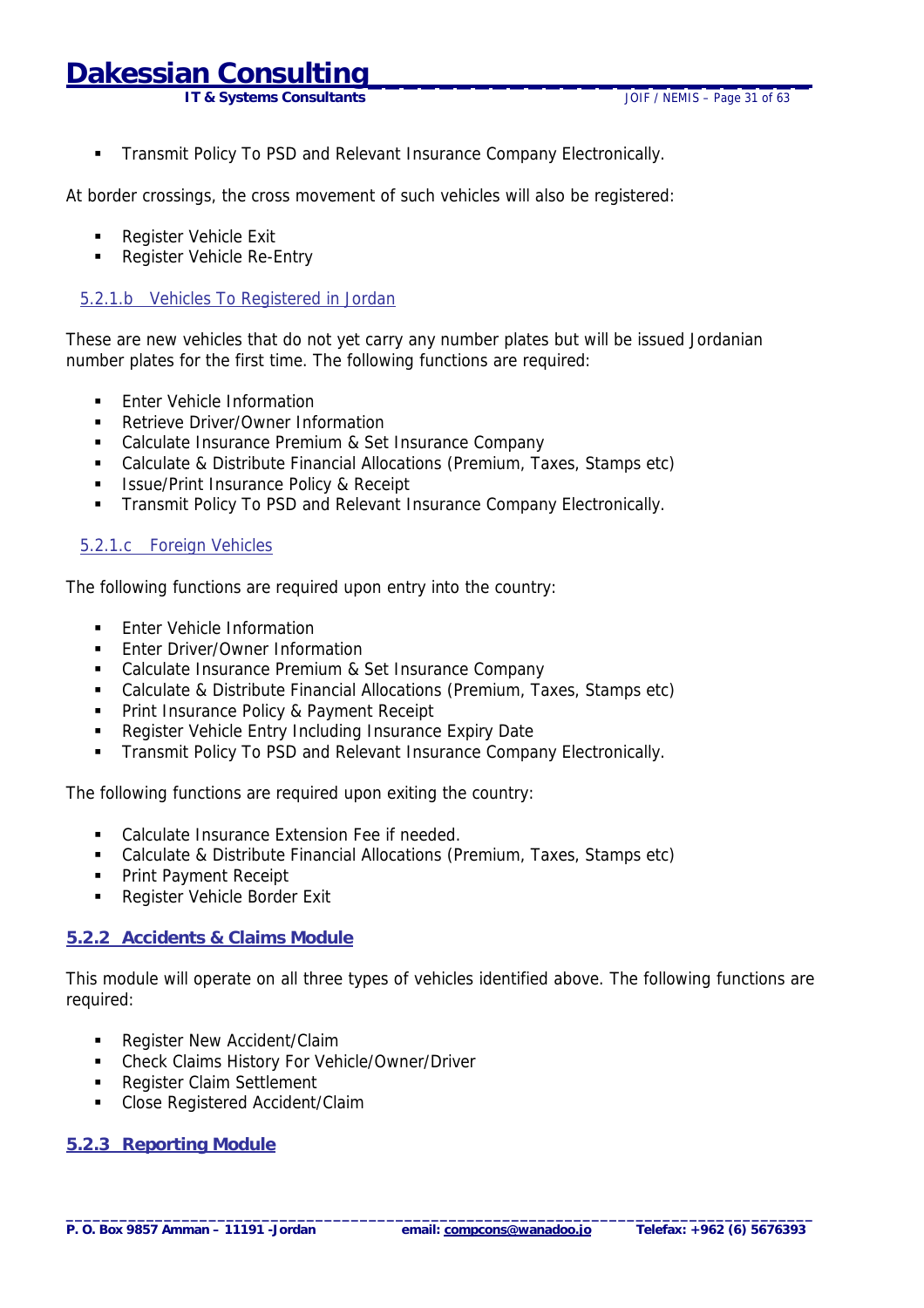### <span id="page-31-0"></span>**Dakessian Consulti**

**IT & Systems Consultants IT & Systems Consultants JOIF / NEMIS – Page 32 of 63** 

A wide range of reporting and enquiry functions are required in accordance to various stakeholder requirements. All reports whether pre-defined or requested or generated shall be made available on-line for access by users in accordance to set privileges. The following list is just a sample:

#### 5.2.3.a Periodic Operational Reports

- **•** Operations Report
- **.** Insurance Status Foreign Vehicles
- ! Border Vehicle Movement Report
- ! Accidents And Claims

#### 5.2.3.b Periodic Financial Reports

- ! Combined Financial Allocations
- ! General JOIF Income Statement
- **.** Income Statement Per Insurance Company
- ! Income Statement Sales Tax
- ! Income Statement Stamps
- ! Income Statement Insurance Commission

Functionality to produce ad-hoc on demand reports will also be required.

#### **5.2.4 Electronic Payment Processing**

A Secure Payment Gateway to process and collect Insurance Premiums, Taxes and Stamp Duties will be required in Phase III.

The Payment Gateway is expected to provide the following functions:

- **Process All Types Of Payments**
- **Transfer Allocations Electronically**

JPIF will consider the option of outsourcing this functionality to prominent service providers in Jordan.

#### **5.2.5 Security And Tacking Module**

This module will control and monitor user access to NEMIS. The following basic functions are required as a minimum:

- **Register New User**
- **Existing User**
- **•** Delete Existing User
- **EXECUTE:** Set User Functions & Privileges
- **.** Modify User Functions & Privileges
- Log Operations Performed By User (Time, Date, Location & Function Details)
- **EXECTED PERIOR I** Review Operations Performed By User

Additional functionality as may be needed in order to prevent user abuse and misuse of information available on NEMIS will be defined in due course.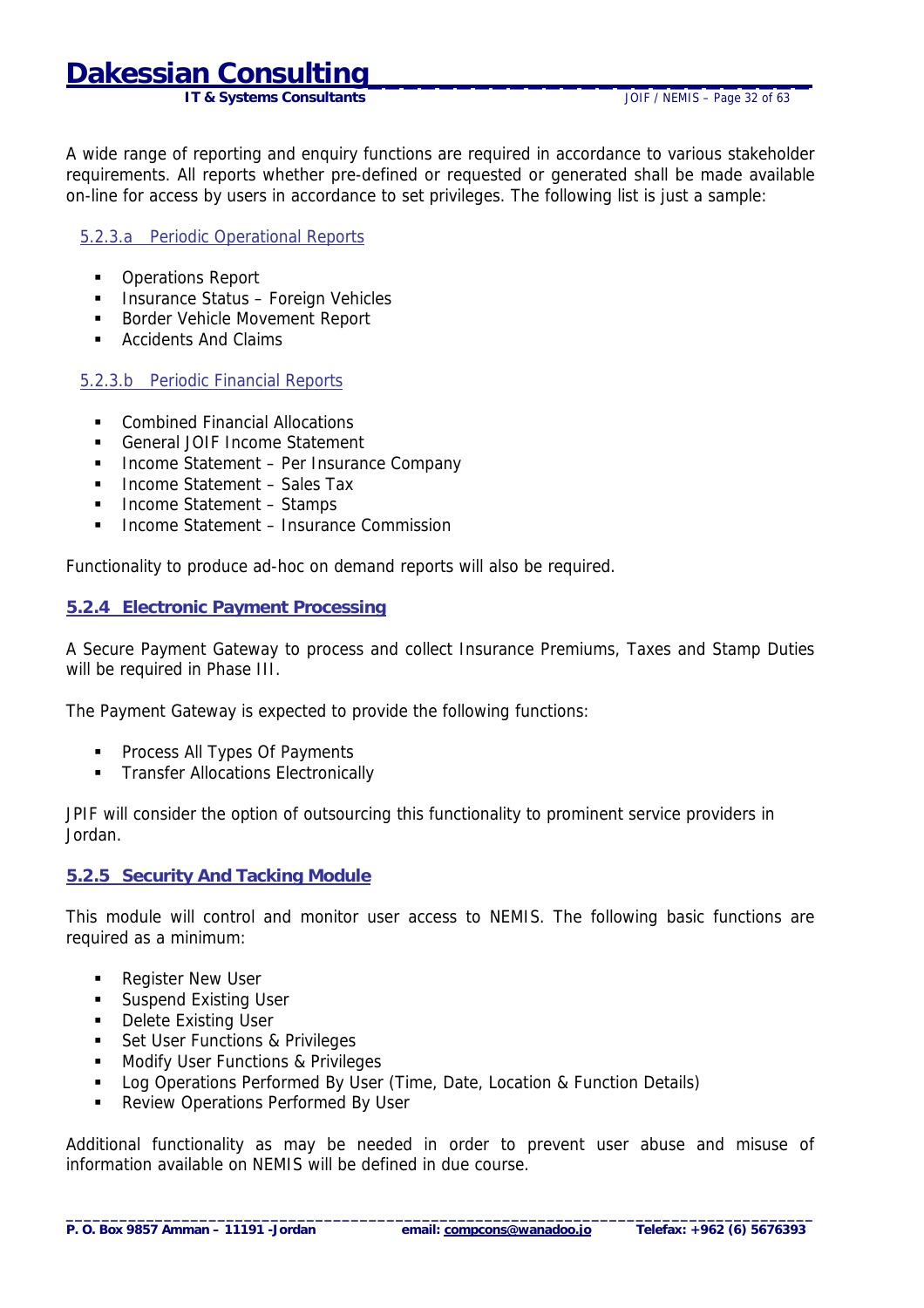## <span id="page-32-0"></span>**Dakessian Consi**

 **IT & Systems Consultants** JOIF / NEMIS – Page 33 of 63

### **6. System Software**

#### **6.1 Client Interface**

The client interface shall be standard Microsoft Browser based with bilingual text entry capability.

#### **6.2 Development Platform**

JOIF has not set a preference for any specific development platform or language. Standard SQL conformity and a modern state of the art tools are the only requirements. Licensing costs as well as locally available technical support and expertise will be taken into consideration during proposal evaluation stage.

#### **6.3 Database**

JOIF has not set a preference for any specific relational database management system (RDBMS). Licensing costs as well as locally available technical support and expertise will be taken into consideration during proposal evaluation stage.

#### **6.4 Operating Systems**

Operating system for JOIF and PSD servers shall be Windows Server 2000 or better.

Operating system for PCs shall be Windows XP Professional SP1 Arabic Enabled.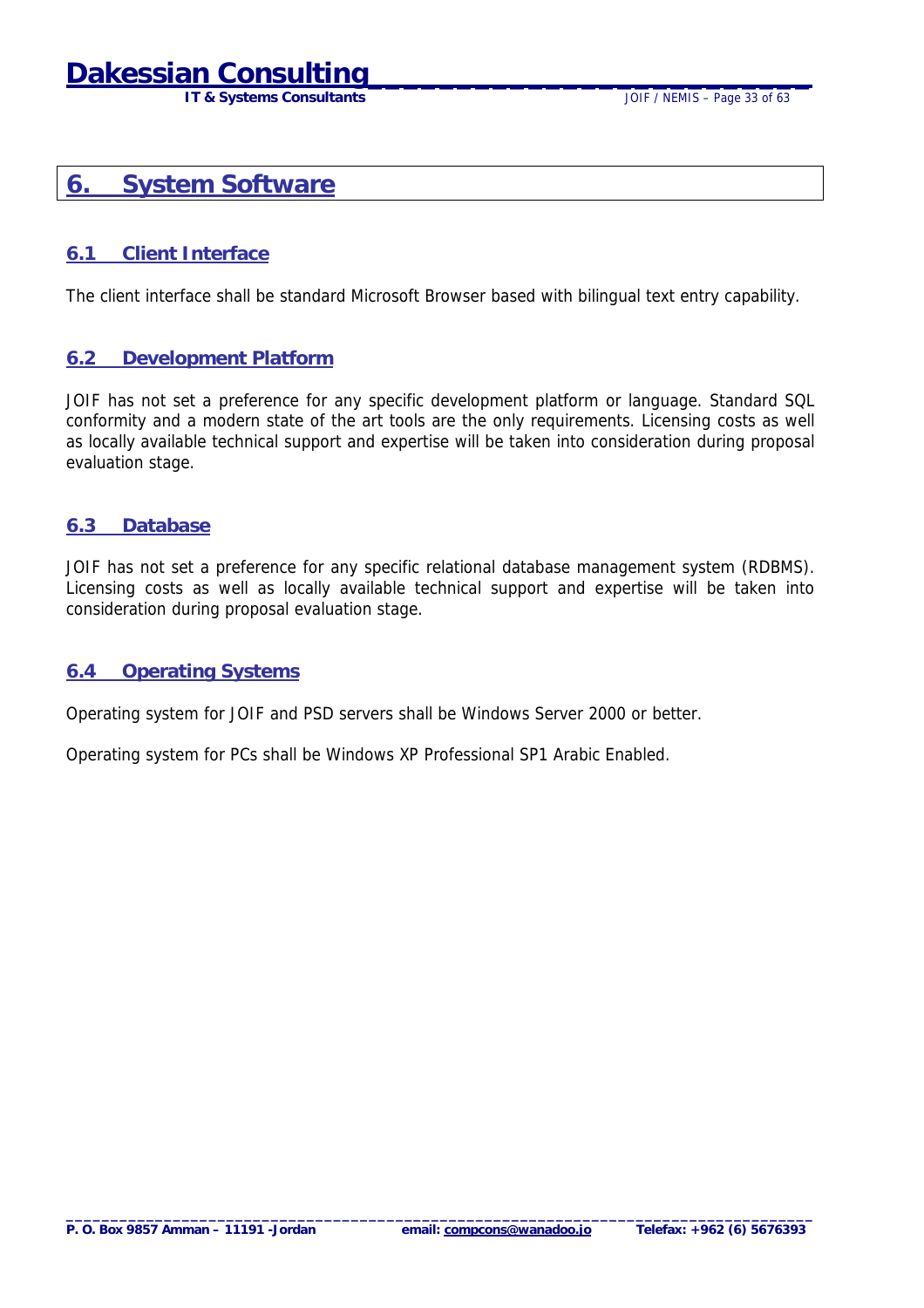**IT & Systems Consultants IT & Systems Consultants JOIF / NEMIS – Page 34 of 63** 

### <span id="page-33-0"></span>**7. Terms & Conditions**

This section is intended to provide guidance to interested bidders as well as the necessary information to prepare and submit their proposals. JOIF is prepared to answer any query submitted in writing by email regarding this document and its contents.

#### **7.1 General Terms & Conditions**

#### **7.1.1 Submittal Date, Time & Location**

Proposals should be submitted by hand delivery or by courier mail to:

 **The Jordan Insurance Federation NEMIS Proposal**  Attn: The Secretary General P.O.Box 1990 Amman – 11118 JORDAN

not later than 16:00 p.m. on Thursday March 11<sup>th</sup> 2004. Any proposal received after the specified time and date will not be evaluated.

#### **7.1.2 Validity**

Proposals should be valid for (90) ninety days from date of submittal. Bidders are required to maintain their prices, bid bonds as well as key personnel assigned to various tasks in their bids for the duration of the validity period.

#### **7.1.3 Questions And Clarifications**

Questions regarding this RFP should be submitted by email to secretary general@joif.com with a cc to [compcons@wanadoo.jo](mailto:compcons@wanadoo.jo) not later than Thursday February 19<sup>th</sup> 2004.

Responses to all questions will be circulated by email by Thursday February 29<sup>th</sup> 2004.

#### **7.1.4 Language & Copies**

All proposals shall be in the English language. Proposals shall be submitted in three identical paper copies with relevant e-versions on CDs in MS-Word or Adobe PDF formats as follows:

**\_\_\_\_\_\_\_\_\_\_\_\_\_\_\_\_\_\_\_\_\_\_\_\_\_\_\_\_\_\_\_\_\_\_\_\_\_\_\_\_\_\_\_\_\_\_\_\_\_\_\_\_\_\_\_\_\_\_\_\_\_\_\_\_\_\_\_\_\_\_\_\_\_\_\_\_\_\_\_\_\_\_\_\_** 

- The original proposal in a single large sealed envelope clearly showing the bidders name and address and marked "**Original Proposal**" containing three smaller, separately sealed envelopes marked as follows:
	- #1 Original Cover Letter & Original Bid Bond
	- #2 Original Technical Proposal with CD
	- #3 Original Financial Proposal with CD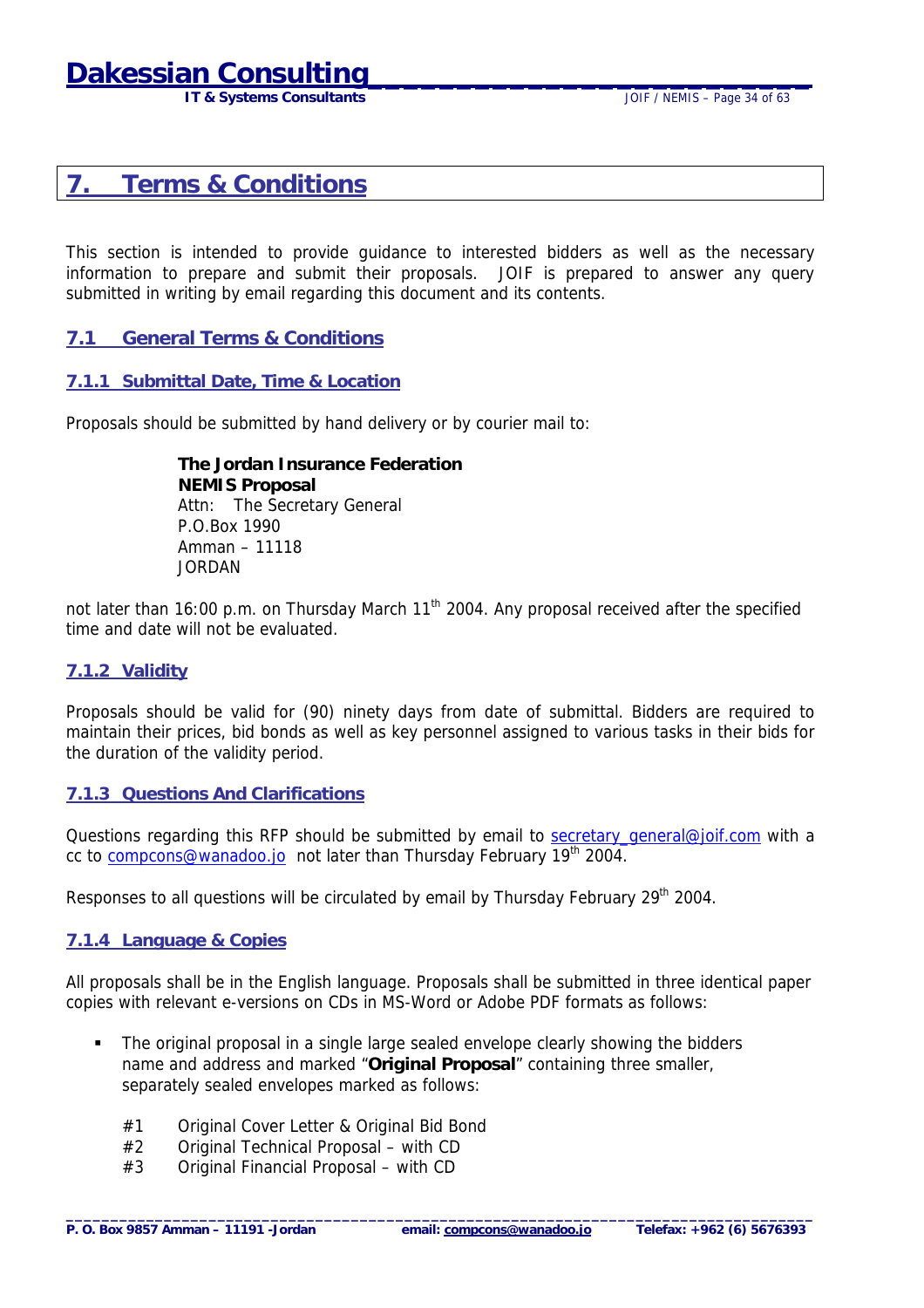**IT & Systems Consultants** JOIF / NEMIS – Page 35 of 63

- <span id="page-34-0"></span>! The first copy in a single large sealed envelope clearly showing the bidders name and address and marked "**First Copy Proposal**" containing three smaller, separately sealed envelopes marked as follows:
	- #1 First Copy Of Cover Letter
	- #2 First Copy Of Technical Proposal with CD
	- #3 First Copy Of Financial Proposal with CD
- ! The second copy in a single large sealed envelope clearly showing the bidders name and address and marked "**Second Copy Proposal**" containing three smaller, separately sealed envelopes marked as follows:
	- #1 Second Copy Of Cover Letter
	- #2 Second Copy Of Technical Proposal with CD
	- #3 Second Copy Of Financial Proposal with CD

#### **7.1.5 Authorized Signatory**

The original proposal must be signed and dated in ink by an authorized signatory of the bidder. By submitting the proposal, the bidder represents expressly that the relevant documentation has been read, understood and that the proposal complies with the specifications, terms and conditions.

#### **7.1.6 Acceptance Of Bids**

JOIF is under no obligation to accept the lowest priced bid. JOIF also reserves its right to disqualify any proposal that does not satisfy all of the RFP requirements without giving any reason for such action.

JOIF reserves its right to reconsider any bid and award parts of the RFP or reduce/increase set of the requested quantities (e.g. number of user licenses) without giving any reason.

JOIF is under no obligation to purchase the options stated in any proposal.

#### **7.1.7 Response Cover Letter**

Bidders are required to comply with the attached format of cover letter listed in [Section 7.9.](#page-45-0)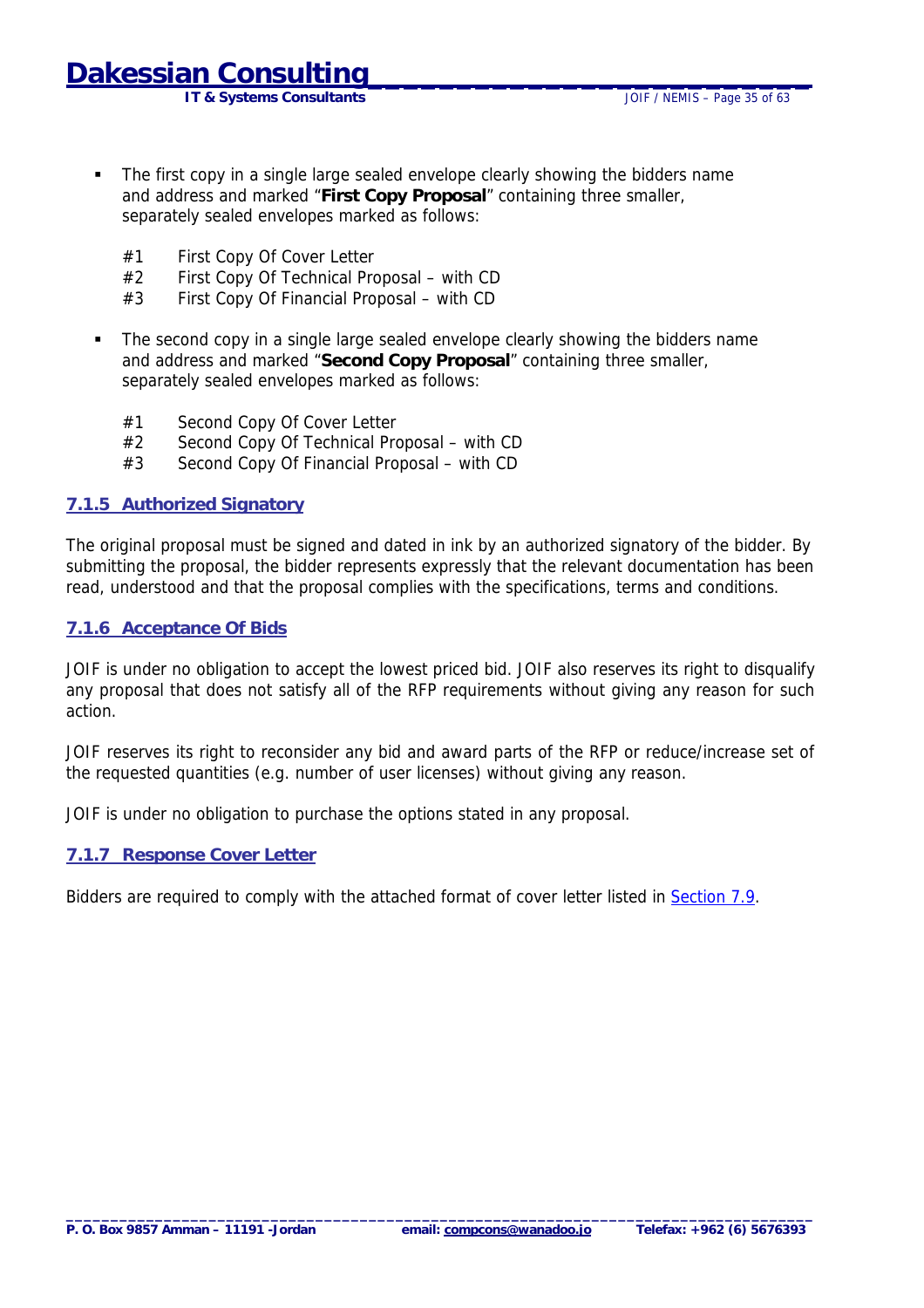## <span id="page-35-0"></span>**Dakessian Consulti**

**IT & Systems Consultants IT & Systems Consultants JOIF / NEMIS – Page 36 of 63** 

#### **7.2 Financial Terms And Conditions**

#### **7.2.1 Prices And Currency**

Prices should be clearly itemized and quoted in Jordan Dinars. Listing of lump sum prices unless otherwise requested will be considered as sufficient grounds for disqualification.

#### **7.2.2 Bid Bond**

Bidders are required to submit an unconditional Bid Bond in Jordan Dinars issued by a licensed bank in Jordan in favour of JOIF in the format listed in [Section 7.5.](#page-41-0)

The value of the Bid Bond should be equal or greater than (5%) of the bidder's total proposal price. The Bid Bond should remain valid, in full value, for (90) ninety days from the pre-set proposal submission date.

Bids Bonds shall be released and returned to the unsuccessful bidders upon final award of contract. In the case of the successful bidder, the Bid Bond shall be released and returned after:

- ! The conclusion of contractual negotiations, and
- ! Final agreement on the terms of contract is reached, and
- **.** Upon presentation of the required Performance Bond

#### **7.2.3 Performance Bond**

The successful bidder will be required to submit an unconditional Performance Bond in Jordan Dinars issued by a licensed bank in Jordan in favour of JOIF in the format listed in [Section 7.6.](#page-42-0)

The value of the Performance Bond should be greater than or equal to (10%) of the total contract value. The Performance Bond should remain valid, in full value until:

- ! Final Acceptance of NEMIS by JOIF, and
- Presentation of the required Warranty and Maintenance Bond.

The Performance Bond will be used as a guarantee for the correct and proper execution of the Contract and to cover for any extra expenses that might be incurred by JOIF due to performance delays, incomplete execution, damages and/or penalties.

#### **7.2.4 Advance Payment Bond**

The successful bidder will be required to submit an unconditional Advance Payment Bond in Jordan Dinars issued by a licensed bank in Jordan in favour of JOIF in the format listed in [Section 7.7.](#page-43-0)

The value of the Advance Payment Bond should be equal to that of the agreed advance payment. The Advance Payment Bond should remain valid, in full value until:

- ! Final Acceptance of NEMIS by JOIF, and
- Presentation of the required Warranty Bond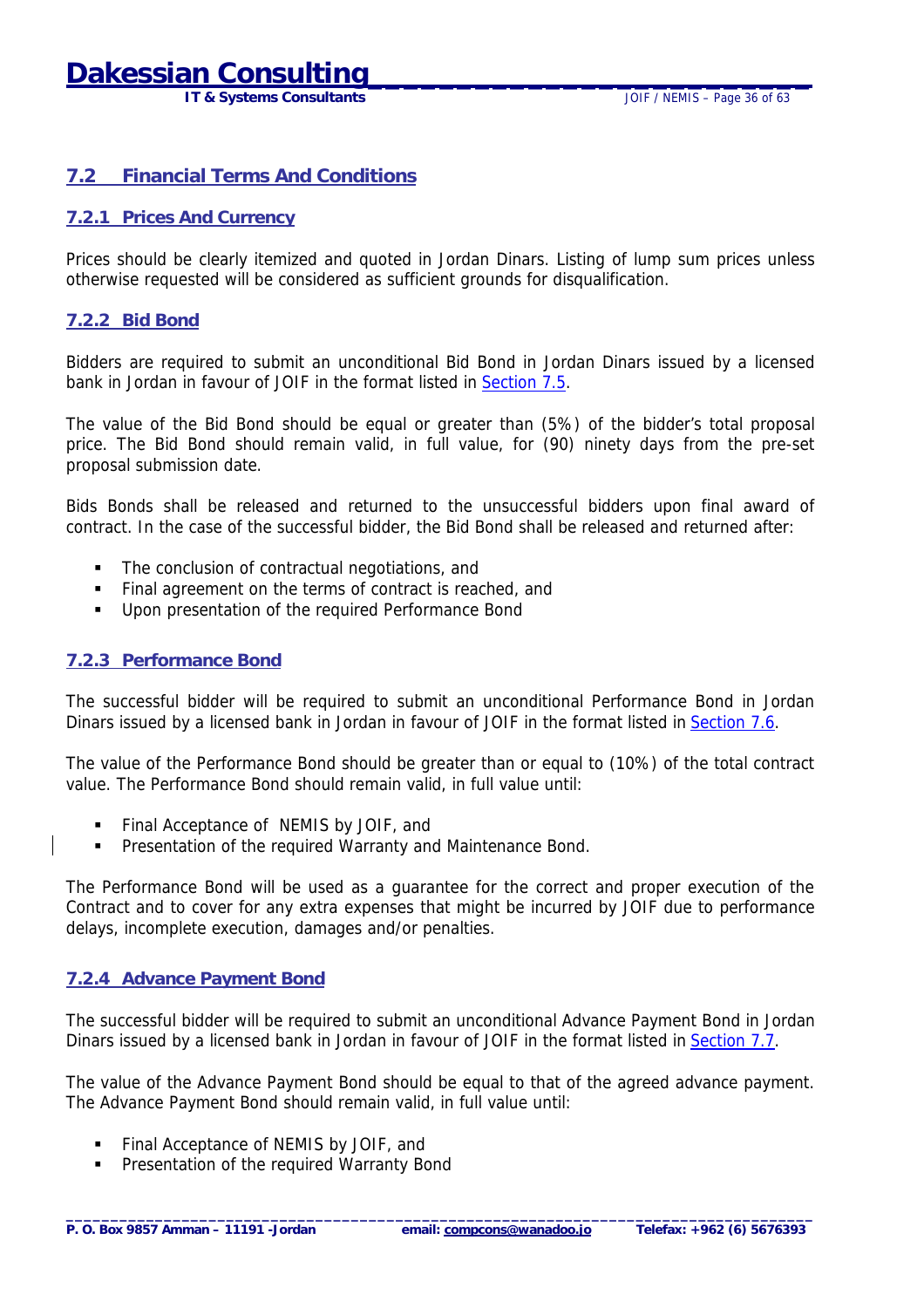<span id="page-36-0"></span>**Dakessian Consu** 

 **IT & Systems Consultants** JOIF / NEMIS – Page 37 of 63

The Advance Payment Bond will be used as a guarantee for the correct and proper execution of the Contract and to cover for any extra expenses that might be incurred by JOIF due to performance delays, incomplete execution, damages and/or penalties.

#### **7.2.5 Warranty And Maintenance Bond**

The successful bidder will be required to submit an unconditional Warranty and Maintenance Bond issued by a licensed bank in Jordan in favour of JOIF in the format listed in [Section 7.8.](#page-44-0)

The value of the Warranty And Maintenance Bond should be equal to (24) twenty-four months of Support and Warranty Charges. The Warranty Bond should remain valid, in full value until the expiry of the Warranty Period.

The Warranty And Maintenance bond will be released after (Two Years at the time of final handover).

The Warranty And Maintenance Bond will be used as a guarantee for the correct and proper execution of technical support and maintenance services and to cover for any extra expenses that might be incurred by JOIF due to performance delays, incomplete execution, damages and/or penalties.

#### **7.2.6 Sales Tax**

All prices for software and services should be inclusive of Sales Tax. This should be quoted clearly in a separate line item a specified in the [Pricing Tables.](#page-46-0)

If any taxes, levies, imposts or other charges including withholding taxes are required by Law to be withheld or deducted by JOIF, the bidder should fully and irrevocably authorize JOIF to make any such deductions.

#### **7.2.7 Payment Terms**

#### 7.2.7.a Standard Payment Terms

The following payment terms shall apply:

- ! 15% of the total contract value due within one week of signature of contract subject to presentation of a valid and acceptable Performance Bond and Advance Payment Bond covering this payment.
- ! 15% of the total contract value due within one week of JOIF's formal approval on the Applications Software Functional & Technical Design.
- ! 25% of the total contract value after delivery and complete installation of all system components and delivery of original licenses to JOIF by the mother companies/ original owners for all components of the original software package and proof of official registration of JOIF as a client/user of the original software as delivered.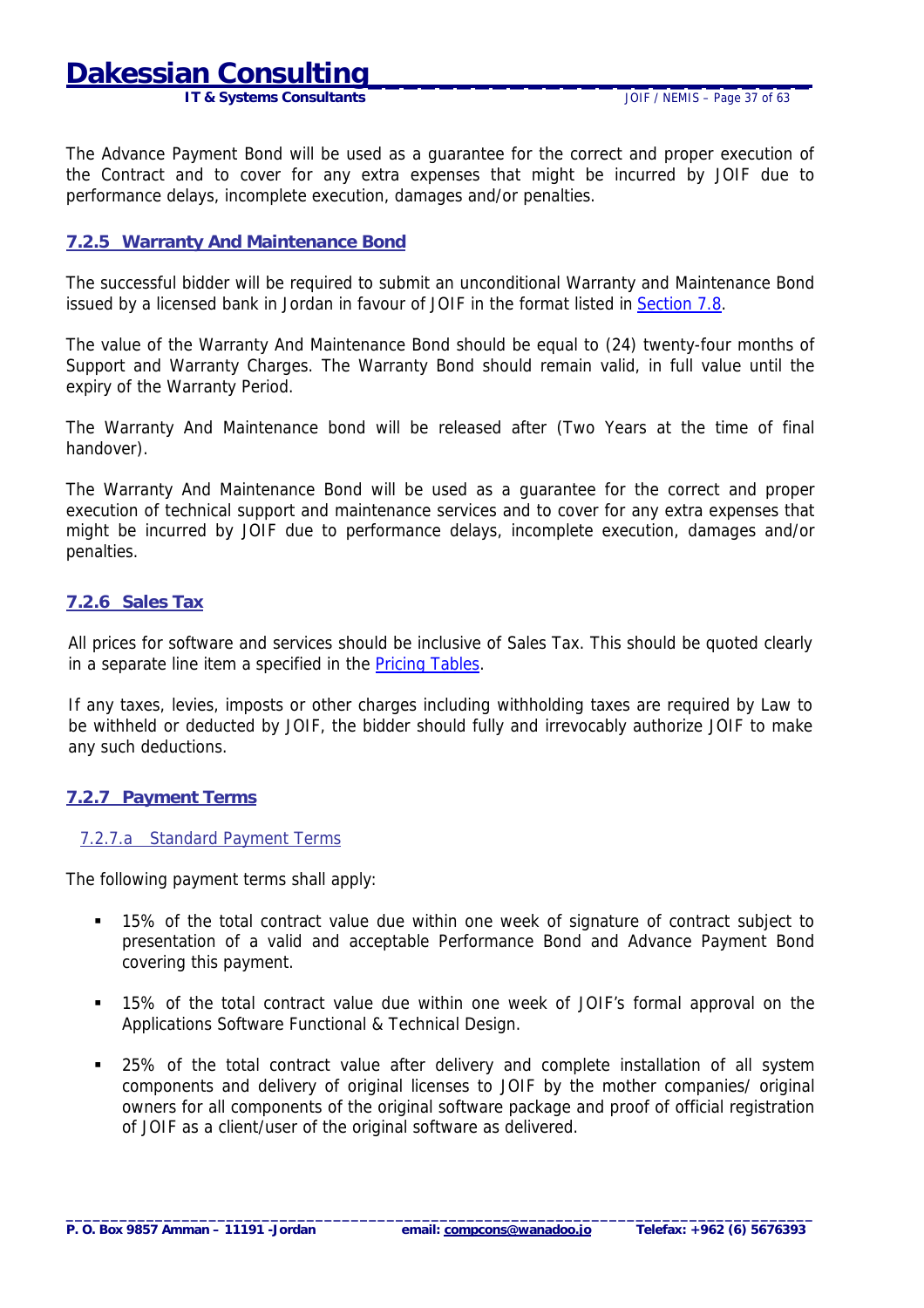## <span id="page-37-0"></span>**Dakessian**

**IT & Systems Consultants IT & Systems Consultants JOIF / NEMIS – Page 38 of 63** 

- ! 10% of the total contract value due within one week after successful completion of all training requirements as formally certified by JOIF.
- ! 20% of the total contract value due within one week of issue of Final Acceptance Certificate by JOIF subject to presentation of a valid and acceptable Warranty And Maintenance Bond.
- ! 15% of the total contract value due 90 days from final acceptance certificate.

#### 7.2.7.b Alternative Payment Terms

JOIF are willing to discuss and alternative payment term calculated on a Transaction Fee Basis. In this case the successful bidder will be require to cover the complete cost of NEMIS for a five year period in return for fixed income rate levied on financially impacting transactions.

#### **7.2.8 Warranty Period**

Bidders are required to quote a minimum Warranty Period of (24) twenty-four months from the date of formal Final Acceptance of NEMIS by JOIF.

Proposals with a Warranty Period less than that specified above will be disqualified.

#### **7.2.9 Annual Support Charges**

Bidders are required to quote an Annual Maintenance And Support Charge either as a percentage or as a lump sum figure to be applied after the expiry of the Warranty Period.

Annual Maintenance And Support Charges should be applicable to all components to be supplied by the bidder including standard applications, customizations, development tools as well as any third party software that may be required for the proper operation of the system.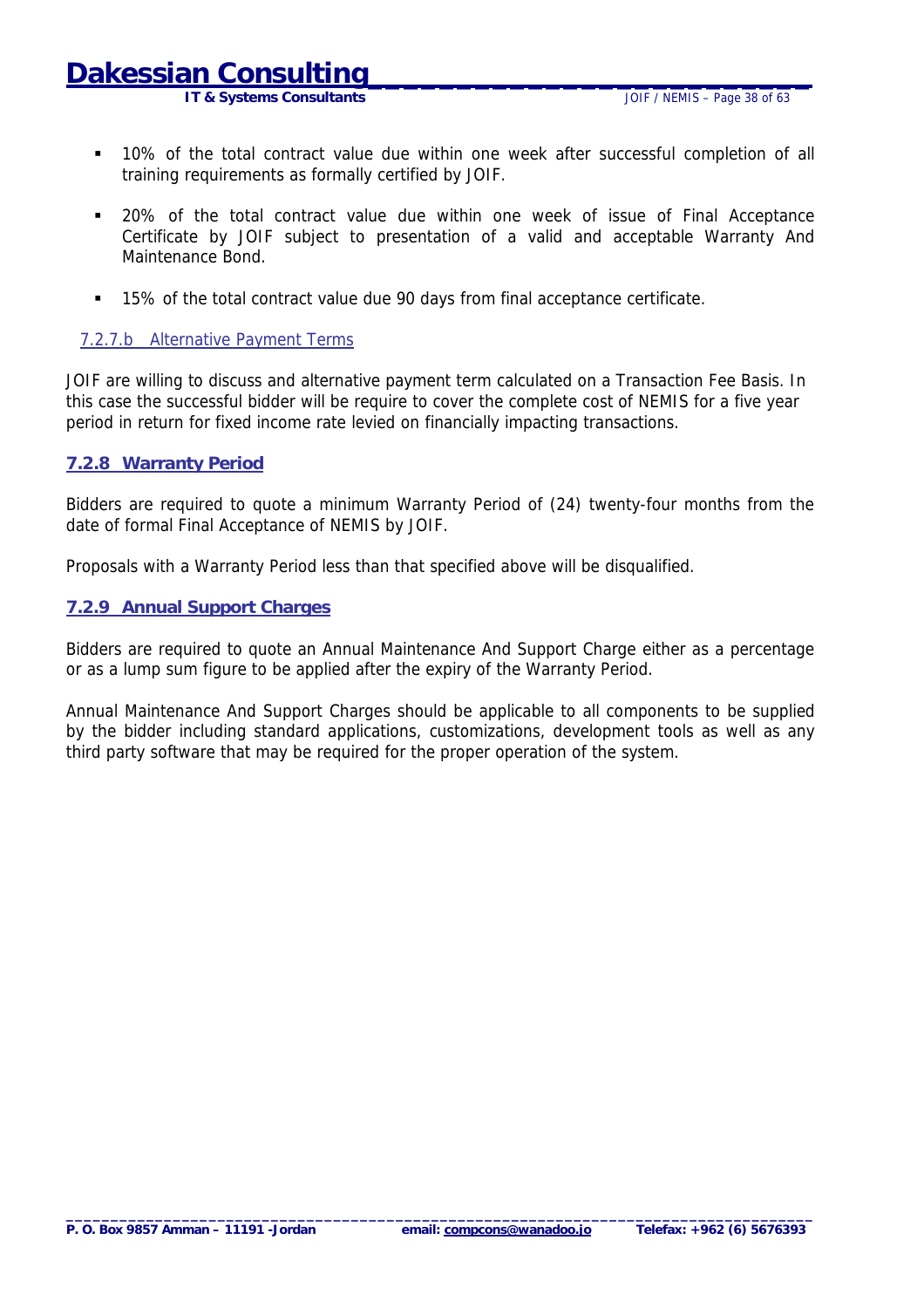### <span id="page-38-0"></span>**Dakessian Consul**

 **IT & Systems Consultants** JOIF / NEMIS – Page 39 of 63

#### **7.3 Project Execution And Technical Conditions**

#### **7.3.1 Completeness Of Proposed Solution**

Bidders are required to propose a complete solution including any software like web server software, access security application, etc that may be needed for the proper operation of the system.

All proposed software should meet the requirements indicated in this specifications document and bidders shall be ready to provide live demonstration to prove the compliance of their solutions.

#### **7.3.2 Technical Support**

Bidders must be well established and have suitable, efficient and reliable resources as well as suitable presence in Jordan for maintenance and technical support services for the proposed solution.

#### **7.3.3 Options**

Bidders can submit a maximum of two options (one main and one option) in their proposals if necessary.

#### **7.3.4 Obsolescence**

The proposed systems shall be fully supported by the bidder and the mother company/owner and must have been formally announced for marketing purposes on or before the proposal submittal date.

The proposed systems should not be technically and/or functionally obsolete. The bidder should promptly notify the possible imminent obsolescence of the proposed system during the evaluation period.

JOIF reserves the right to contact the mother company/owner to acquire information concerning the status and relationship of the bidder with the mother company/owner as well as any technical information regarding the proposal.

#### **7.3.5 Intellectual Property Rights**

The successful bidder will be required to certify that:

- ! The licensed Software and associated materials do not infringe any intellectual property rights of any third party;
- There are no actual or threatened actions against the bidder arising from, or alleged under, any intellectual property rights of any third party;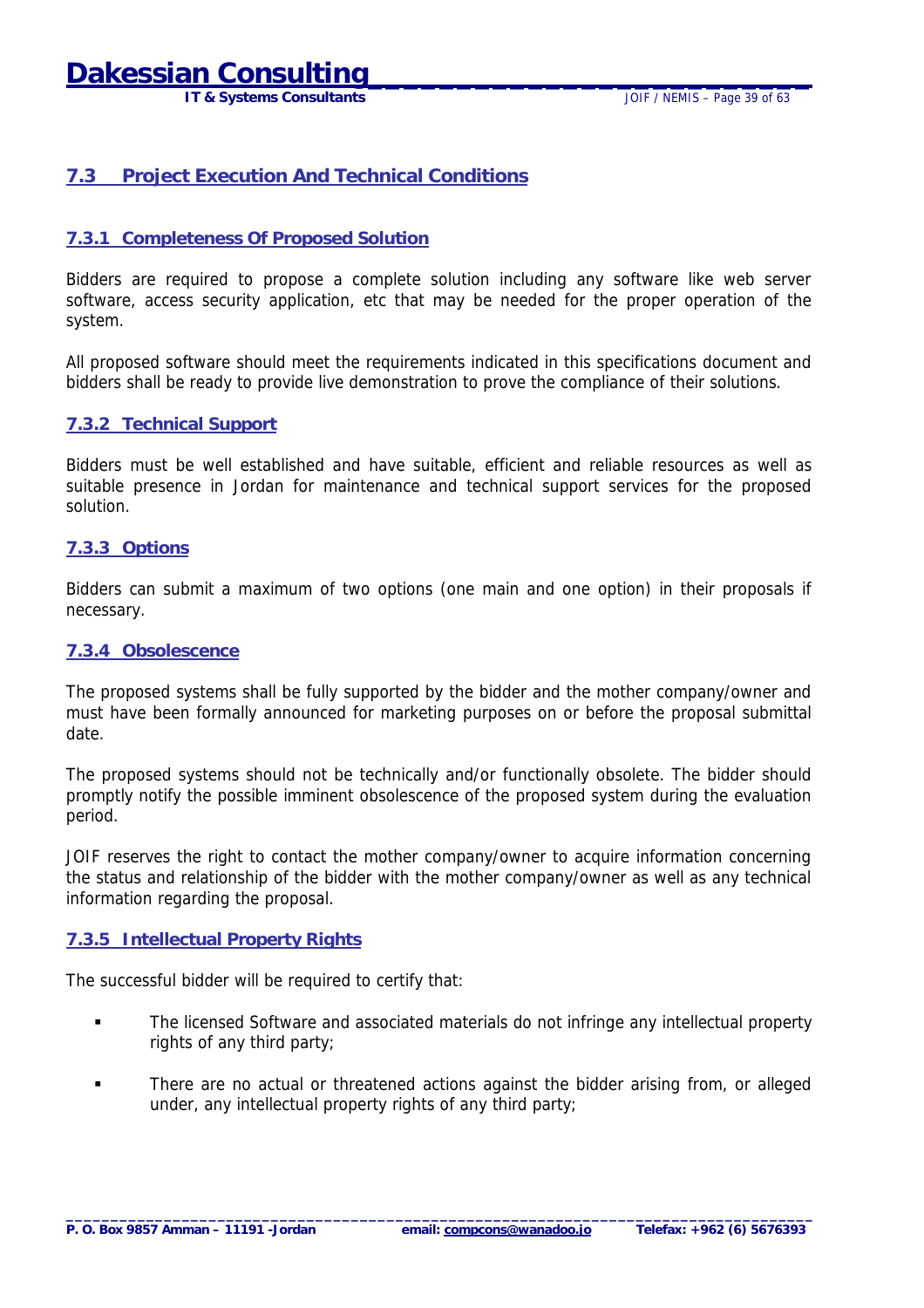**IT & Systems Consultants** JOIF / NEMIS – Page 40 of 63

#### <span id="page-39-0"></span>**7.3.6 Viruses**

The successful bidder will be required to certify that the licensed Software and associated materials do not contain any surreptitious programming codes, viruses, Trojan Horses, "back doors" or any other means to facilitate or allow unauthorized remote or local access to NEMIS and JOIF proprietary information.

#### **7.3.7 Project Plan**

Bidders are required to submit a Sample Project Implementation Plan including timescales, start dates, end dates, resources and milestones for all major tasks with their proposals. The Sample Plan should be relevant to JOIF's project in particular.

Major task shall include (but are not limited to) the following:

- ! Requirement Survey, Data Collection & Functional Mapping
- **-** Analysis & Design
- **EXECUTE:** Functional Testing
- **I** Installation
- **Quality Assurance Testing**
- **Pre-Implementation Training, in detail.**
- **·** Implementation
- **Post Implementation Training, in detail.**

#### **7.4 Proposal Evaluation Criteria**

#### **7.4.1 Points System**

The following pointing system will be used for the evaluation process:

| Technical Evaluation | 70  | Points        |
|----------------------|-----|---------------|
| Financial Evaluation | -30 | <b>Points</b> |
| Total                | 100 | Points        |

The breakdown of the Technical Points shall be as follows:

| Experience             | 20  | Points |
|------------------------|-----|--------|
| <b>Specifications</b>  | 20  | Points |
| Methodology            | 20  | Points |
| Demo                   | 10  | Points |
| Key Staff              | 20  | Points |
| Training               | 10  | Points |
|                        |     |        |
| <b>Total Technical</b> | 10O | Points |

The breakdown of Financial Points shall be as follows: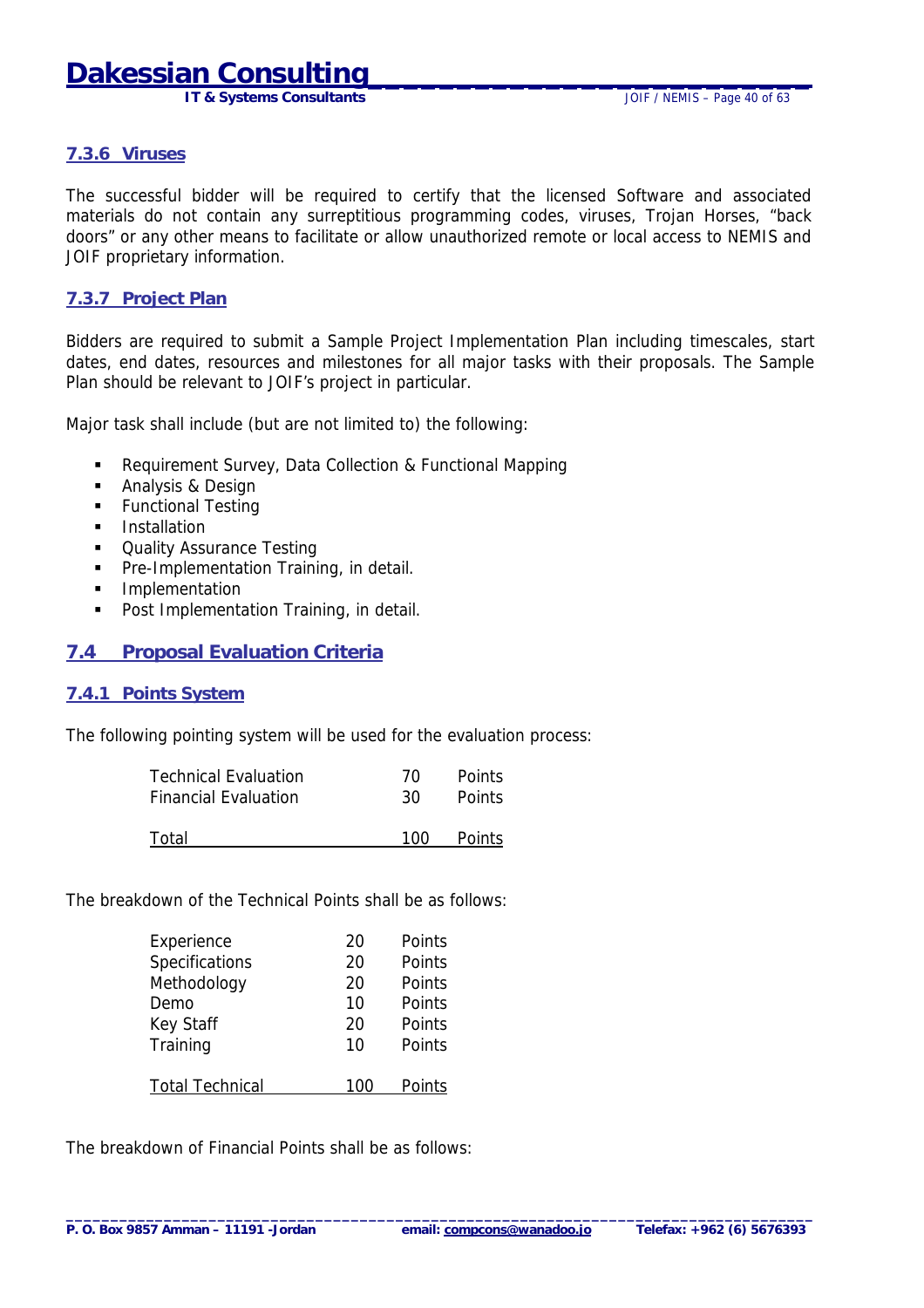<span id="page-40-0"></span>**IT & Systems Consultants JOIF / NEMIS – Page 41 of 63** 

| Proposal Price         | 15 | Points |        |
|------------------------|----|--------|--------|
| <b>Warranty Period</b> | 5  | Points |        |
| Annual Support         | 10 | Points |        |
| Total Financial        |    | 30     | Points |

In order to calculate and compile total points on a base of 100, the Total Technical Points for each proposal will be multiplied by a factor of 0.7.

#### **7.4.2 Evaluation Procedure**

The following two-stage procedure will be adopted in evaluating the submitted proposals:

#### **STAGE 1 Technical Evaluation**

- ! The technical proposals will be evaluated prior to any financial proposals being opened and analyzed. The technical evaluation criteria and the weight given to each criterion shall be as described above.
- ! JOIF upon advice from its Consultant will evaluate the technical proposals and Technical Ranking scores will be designated for each proposal.
- ! Proposals scoring total technical points of less than 70/100 shall be eliminated.
- ! Financial proposals shall remain sealed during this stage.

#### **STAGE 2 Financial Evaluation**

- ! Upon completing the technical evaluation, the financial proposals will be opened and evaluated for those proposals equaling or exceeding a total technical score of 70/100 points. The financial evaluation criteria and the weight given to each criterion shall be as described above.
- ! JOIF upon advice from its Consultant will evaluate the technical proposals and Financial Ranking scores will be designated for each qualified proposal.
- ! The Final Ranking will be established by adding the technical and the financial scores for qualified proposals.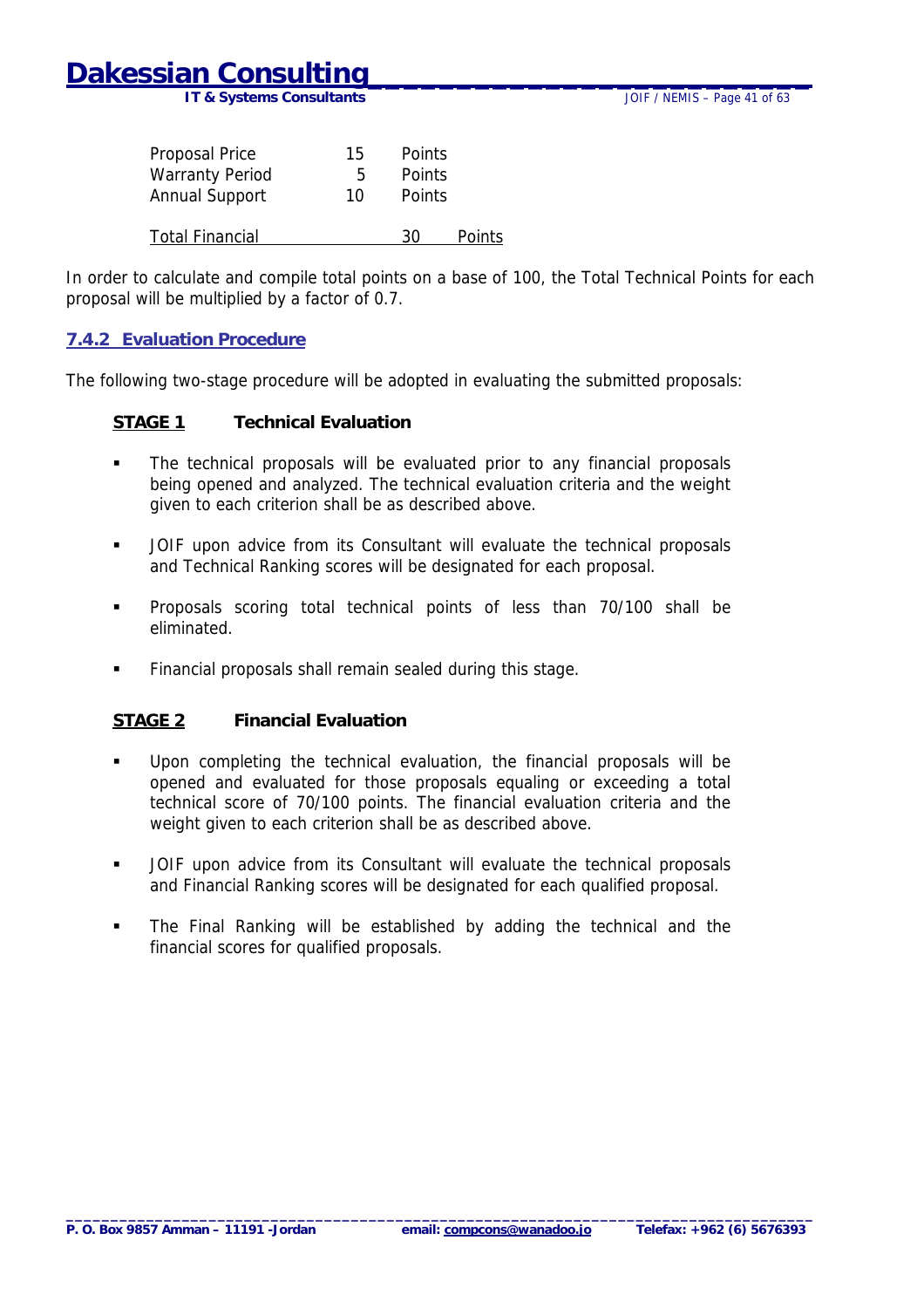## <span id="page-41-0"></span>**Dakessian Consult**

 **IT & Systems Consultants** JOIF / NEMIS – Page 42 of 63

#### **7.5 Bid Bond Format**

From the Guarantor to the Purchaser

We, the undersigned ..................................................... (the bank), in order to allow..................................................(the bidding company) to submit a bid for ...................................................... (Nationwide Electronic Motor Insurance System), subject matter of (RFP dated……), to **The Jordan Insurance Federation** hereby irrevocably, unconditionally and independently guarantee to pay **The Jordan Insurance Federation** without delay the amount of Jordan Dinars

...........................................................................

Waiving all objections and defences by the (bidding company)

We shall effect payment under this guarantee on your first written demand, which must be accompanied by your confirmation that you have received and accepted the above-mentioned bid and that the .................................................................(the bidding company) are either unwilling, unable or not prepared to abide by their bid.

This guarantee shall expire not later than ........................................, by which date we must have received any claims by letter or encoded telecommunication.

It is understood that you will return this guarantee to us on expiry or after settlement of the amount to be claimed hereunder.

Place, ……….date ……….. Guarantor

**\_\_\_\_\_\_\_\_\_\_\_\_\_\_\_\_\_\_\_\_\_\_\_\_\_\_\_\_\_\_\_\_\_\_\_\_\_\_\_\_\_\_\_\_\_\_\_\_\_\_\_\_\_\_\_\_\_\_\_\_\_\_\_\_\_\_\_\_\_\_\_\_\_\_\_\_\_\_\_\_\_\_\_\_**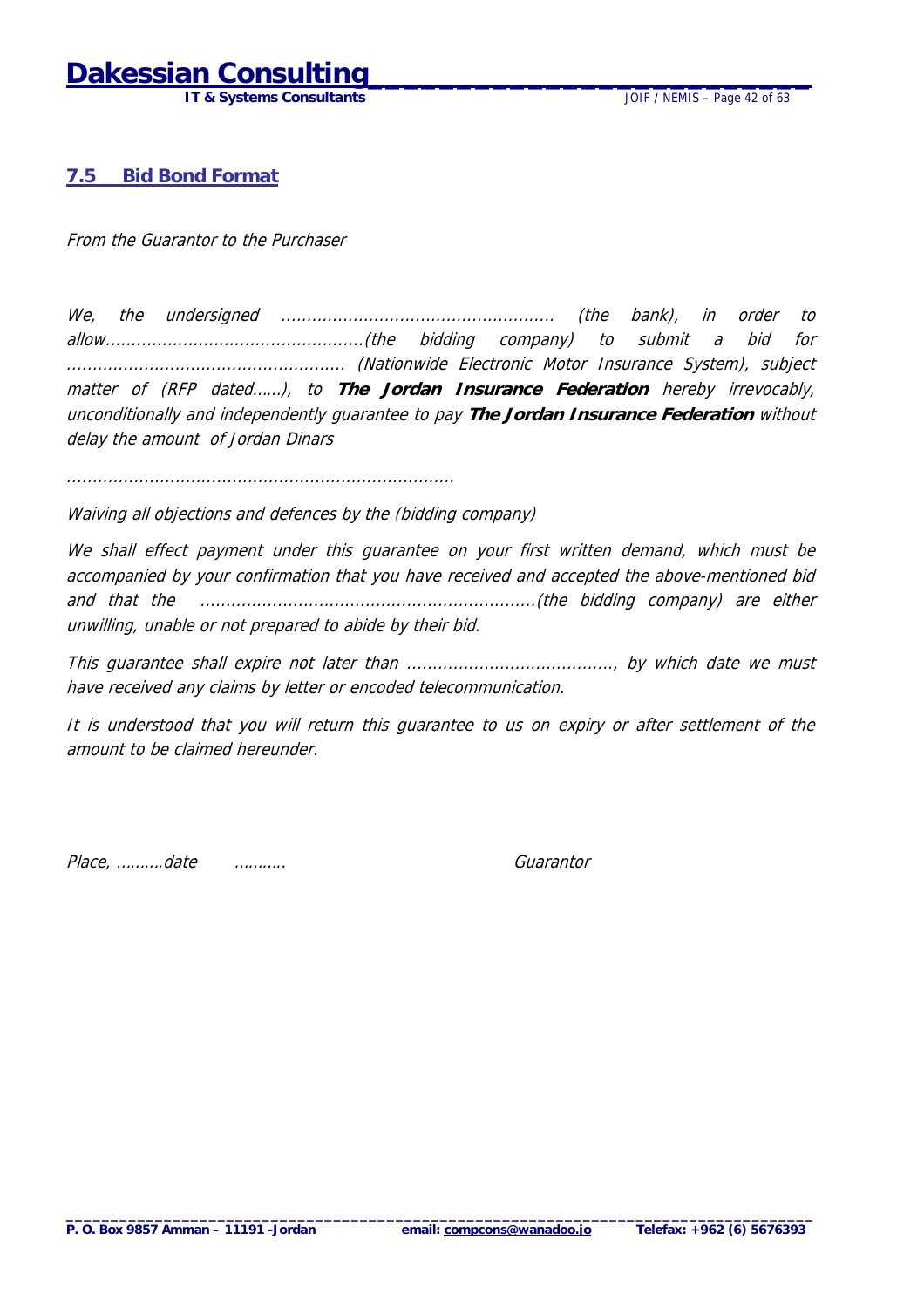## <span id="page-42-0"></span>**Dakessian Consu**

 **IT & Systems Consultants** JOIF / NEMIS – Page 43 of 63

#### **7.6 Performance Bond Format**

From the Guarantor to the Purchaser

We, the undersigned ..................................................... (the bank), in are informed that ……..(the bidding company) has entered into a contract……..(reference and date) for the supply of a Nationwide Electronic Motor Insurance System to **The Jordan Insurance Federation** and in order to guarantee the performance of .................................................(the bidding company) under the said contract, we hereby irrevocably, unconditionally and independently guarantee to pay to **The Jordan Insurance Federation** without delay an amount not exceeding Jordan **Dinars** 

...........................................................................

Waiving all objections and defences by the (bidding company)

We shall effect payment under this quarantee on your first written demand, which must be accompanied by your confirmation, that the .................................................................(the bidding company) are unwilling and/or unable and/or not prepared and/or failed to perform their obligations under the said contract.

This guarantee shall expire on ........................................, by which date we must have received any claims by letter or encoded telecommunication.

It is understood that you will return this guarantee to us on expiry or after settlement of the total amount to be claimed hereunder.

Place, ……….date ……….. Guarantor

**\_\_\_\_\_\_\_\_\_\_\_\_\_\_\_\_\_\_\_\_\_\_\_\_\_\_\_\_\_\_\_\_\_\_\_\_\_\_\_\_\_\_\_\_\_\_\_\_\_\_\_\_\_\_\_\_\_\_\_\_\_\_\_\_\_\_\_\_\_\_\_\_\_\_\_\_\_\_\_\_\_\_\_\_**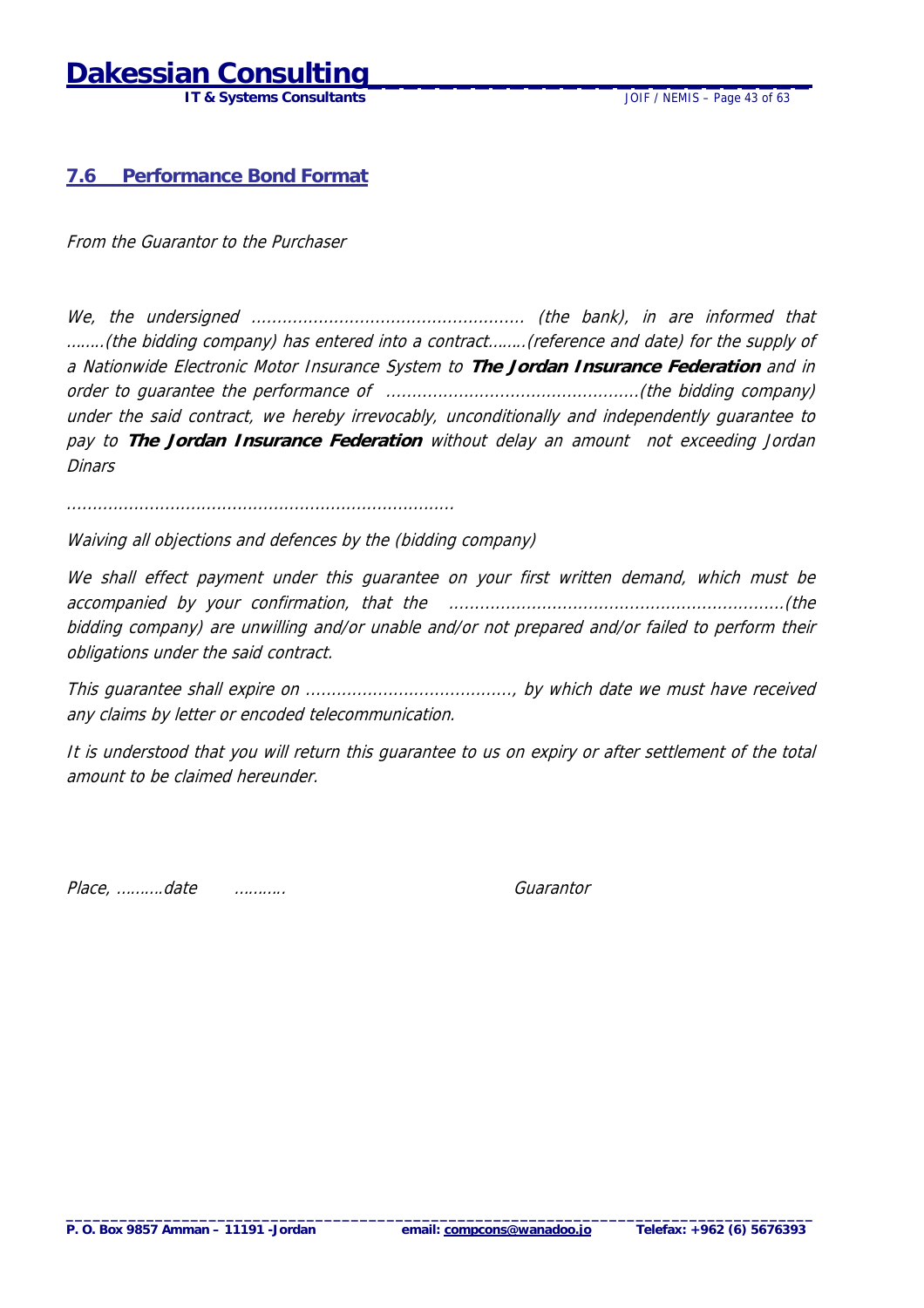## <span id="page-43-0"></span>**Dakessian Consul**

 **IT & Systems Consultants** JOIF / NEMIS – Page 44 of 63

#### **7.7 Advance Payment Bond Format**

From the Guarantor to the Purchaser

We, the undersigned ..................................................... (the bank), in are informed that ……..(the bidding company) has entered into a contract……..(reference and date) for the supply of a Nationwide Electronic Motor Insurance System to **The Jordan Insurance Federation** and in order to enable the ………(bidding company) to receive an advance payment under the said contract, we hereby irrevocably, unconditionally and independently guarantee to pay to **The Jordan Insurance Federation** without delay an amount not exceeding Jordan Dinars

...........................................................................

Waiving all objections and defences by the (bidding company)

We shall effect payment under this guarantee on your first written demand, which must be accompanied by your confirmation that you have received and accepted the above-mentioned bid and that the .................................................................(the bidding company) are either unwilling and/or unable and/or not prepared and/or failed to perform their obligations under the said contract.

This guarantee shall expire on ........................................, by which date we must have received any claims by letter or encoded telecommunication.

It is understood that you will return this guarantee to us on its expiry or after settlement of the amount to be claimed hereunder.

Place, ……….date ……….. Guarantor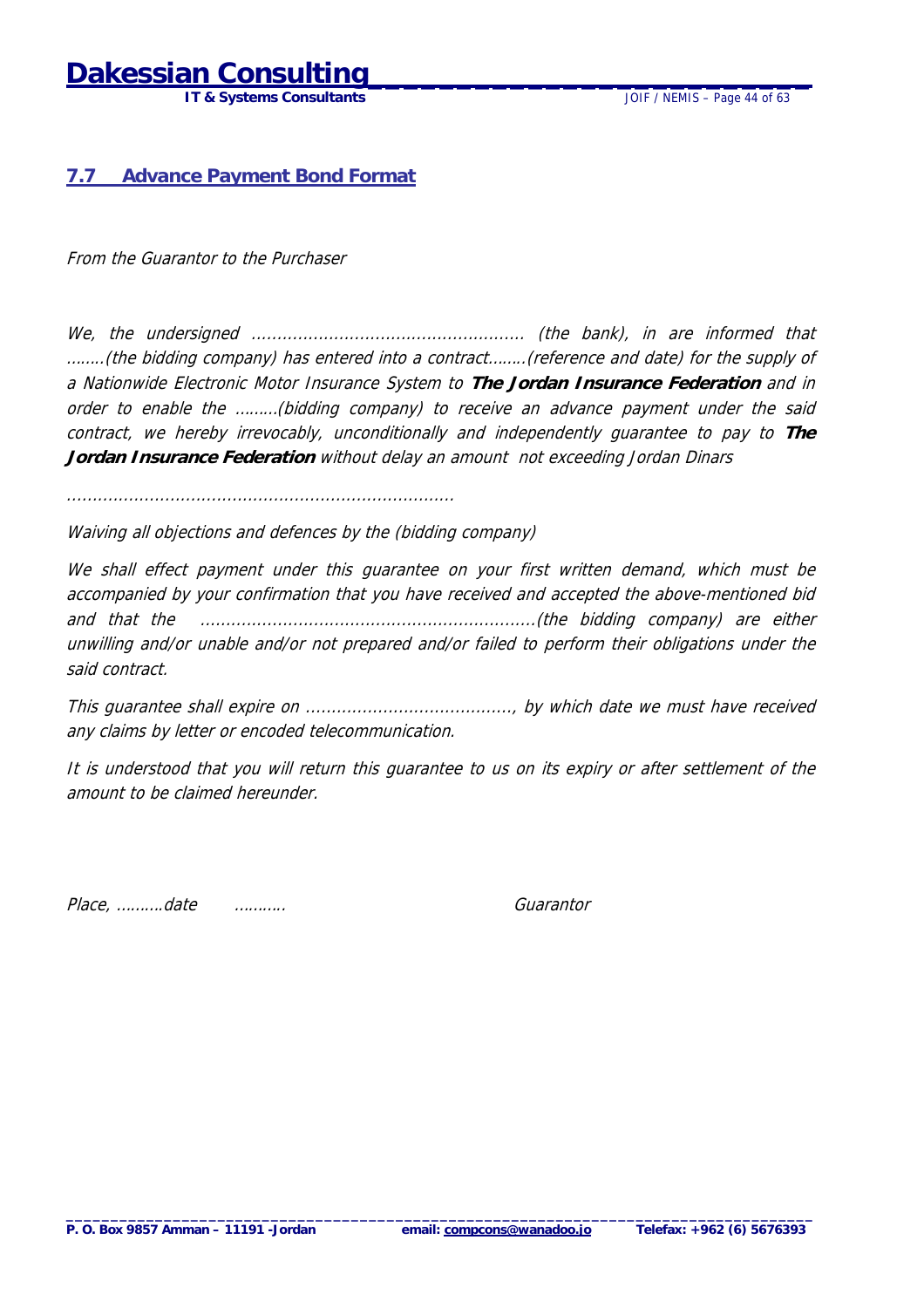### <span id="page-44-0"></span>**Dakessian Consul**

 **IT & Systems Consultants** JOIF / NEMIS – Page 45 of 63

#### **7.8 Warranty And Maintenance Bond Format**

From the Guarantor to the Purchaser

We, the undersigned ..................................................... (the bank), in are informed that ……..(the bidding company) has entered into a contract……..(reference and date) for the supply of a Nationwide Electronic Motor Insurance System to **The Jordan Insurance Federation** and that ………....(the bidding company) has successfully completed all its obligations under the said contract and in order to enable the ………(bidding company) to receive the Final Payment under the said contract and enter into the Warranty Phase, we hereby irrevocably, unconditionally and independently guarantee to pay **The Jordan Insurance Federation** without delay an amount not exceeding Jordan Dinars

...........................................................................

Waiving all objections and defences by the (bidding company)

We shall effect payment under this quarantee on your first written demand, which must be accompanied by your confirmation that you have accepted the above-mentioned Nationwide Electronic Motor Insurance System and that the .................................................................(the bidding company) are either unwilling and/or unable and/or not prepared and/or failed to perform their technical support, maintenance and warranty services obligations under the said contract.

This guarantee shall expire on ........................................, by which date we must have received any claims by letter or encoded telecommunication.

It is understood that you will return this guarantee to us on its expiry or after settlement of the amount to be claimed hereunder.

Place, ……….date ……….. Guarantor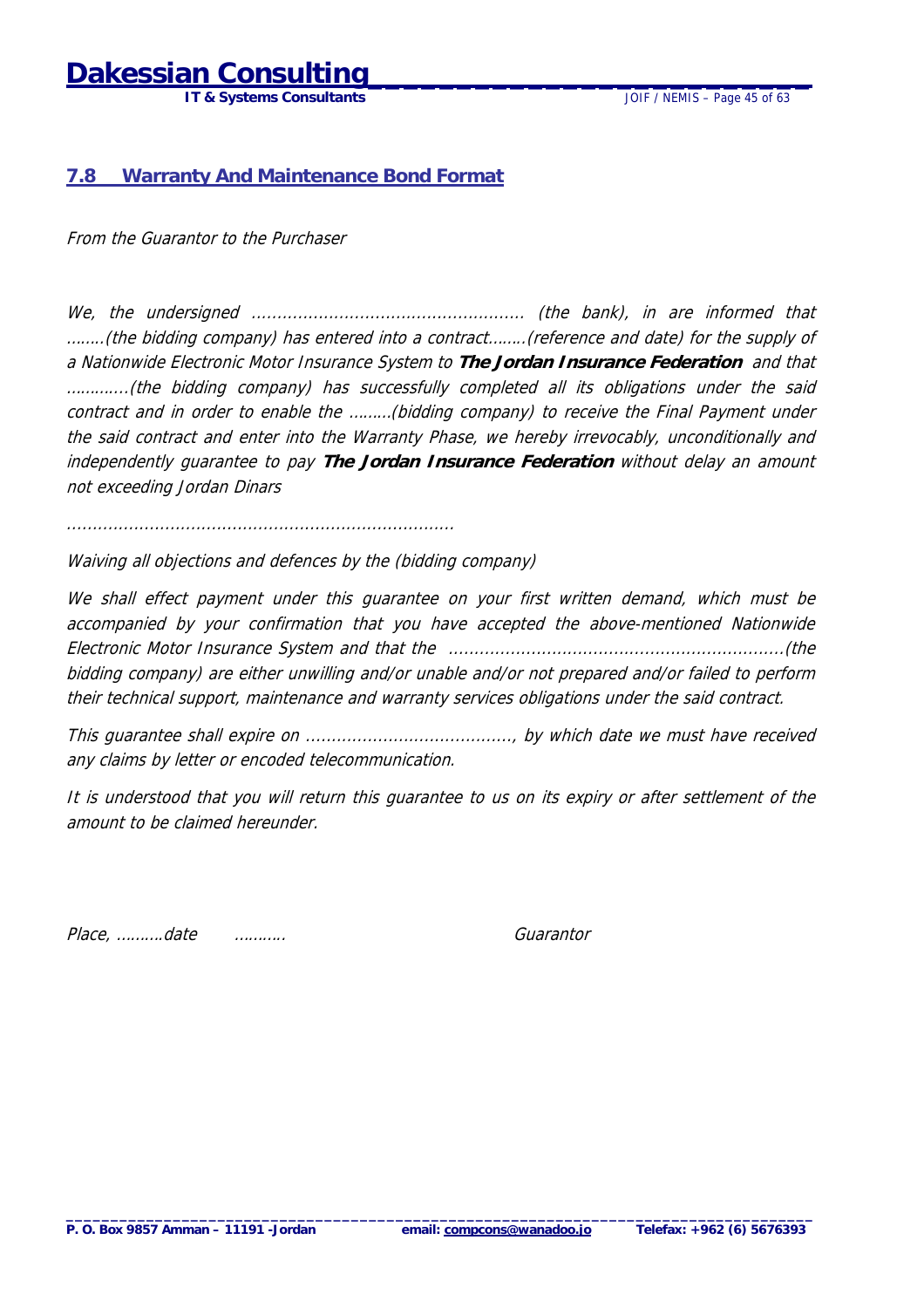## <span id="page-45-0"></span>**Dakessian Consi**

 **IT & Systems Consultants** JOIF / NEMIS – Page 46 of 63

#### **7.9 Response Cover Letter Format**

The Secretary Manager Jordan Insurance Federation Amman - Jordan

Dear Sir,

We, the undersigned, offer to provide you with the products and services in accordance with your RFP (…ref …dated……) and our attached proposal. Our proposal, in its various sections, was prepared and sealed in separate envelopes in accordance with the terms and conditions of your RFP.

We have studied your RFP in detail and have developed a good understanding of your requirements. We also confirm that our company is capable of providing the required products and services in the specializations as pre-qualified by JOIF and in accordance with internationally accepted standards for such projects.

If negotiations are held during the validity period of our proposal, or during any other period as may be officially extended, we undertake to negotiate on the basis of our proposal and the proposed staff. Our proposal is binding upon us and subject to the modifications resulting from the negotiations process.

Yours Sincerely,

Authorized Signature Name & Title Of Signatory Name Of Company **Address**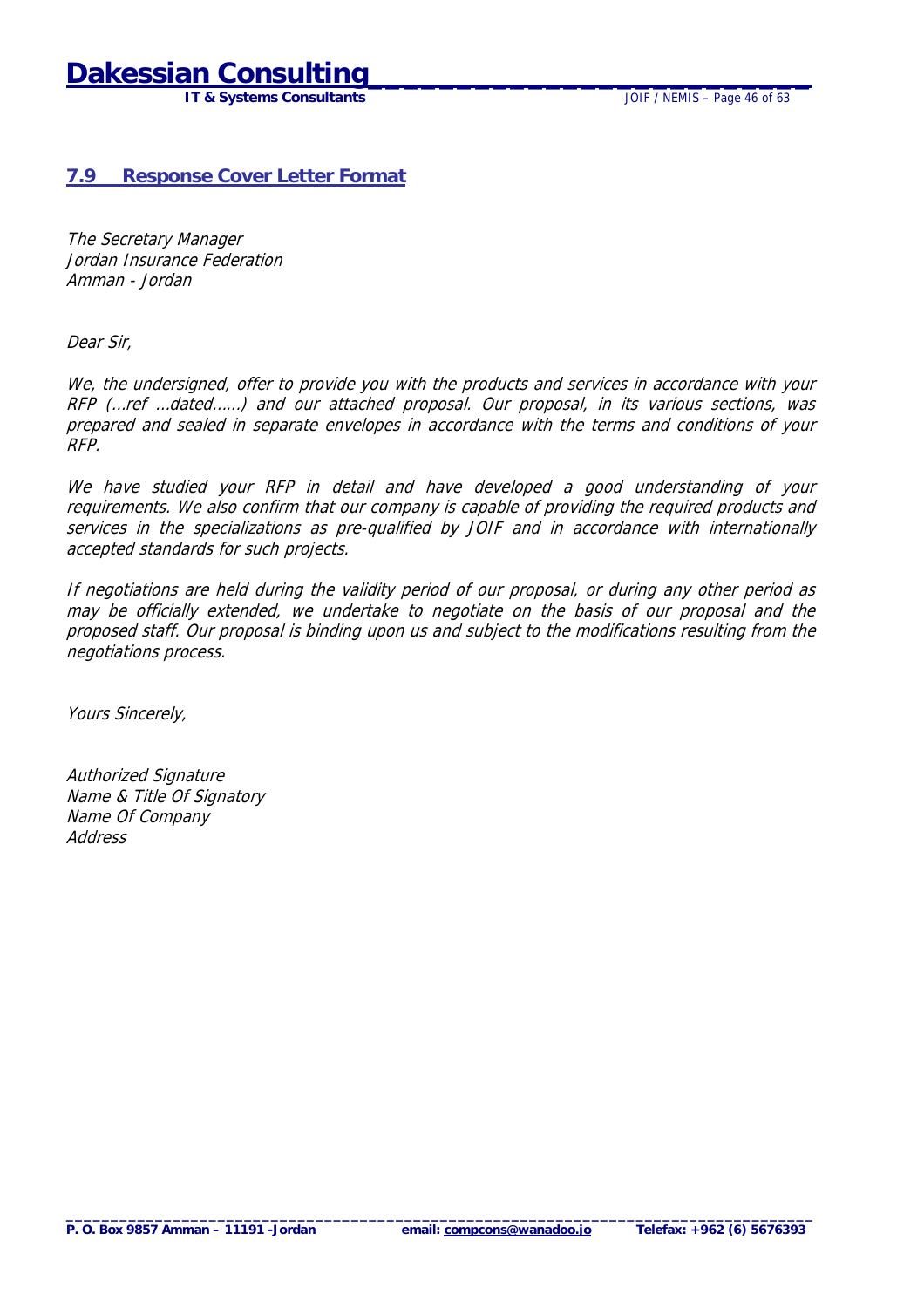## <span id="page-46-0"></span>**Dakessian Consulting**<br>IT & Systems Consultants JOIF / NEMIS - Page 47 of 63

**IT & Systems Consultants** 

### **8. Pricing Tables**

#### **8.1 Managed Frame Relay Service Pricing**

**8.1.1 Phase (I) Pricing**

#### 8.1.1.a Phase (I) – One Time Setup Charges

#### **TABLE 8.1 / Setup Charges - JOIF Locations**

| #              | <b>JOIF Locations</b>           | CIR/Burst     | Setup Cost | Sales Tax | Total |
|----------------|---------------------------------|---------------|------------|-----------|-------|
|                |                                 | kbps          | (JD)       | (JD)      | (JD)  |
| 1              | JOIF - Head Office              | $3 \times E1$ |            |           |       |
| $\overline{2}$ | JOIF - Marka                    | 1 x 64/128    |            |           |       |
| 3              | JOIF - Al-Hizam                 | 1 x 64/128    |            |           |       |
| 4              | JOIF - South Amman /Sahab       | 1 x 64/128    |            |           |       |
| 5              | JOIF - Amman Customs            | 1 x 64/128    |            |           |       |
| 6              | JOIF - Salt                     | 1 x 64/128    |            |           |       |
| 7              | JOIF - Madaba                   | 1 x 64/128    |            |           |       |
| 8              | JOIF - Zarqa                    | 1 x 64/128    |            |           |       |
| 9              | JOIF - Mafraq                   | 1 x 64/128    |            |           |       |
| 10             | JOIF - Jerash                   | 1 x 64/128    |            |           |       |
| 11             | JOIF - Irbid                    | 1 x 64/128    |            |           |       |
| 12             | JOIF - Karak                    | 1 x 64/128    |            |           |       |
| 13             | JOIF - Tafileh                  | 1 x 64/128    |            |           |       |
| 14             | JOIF - Maan                     | 1 x 64/128    |            |           |       |
| 15             | JOIF - Ajloun                   | 1 x 64/128    |            |           |       |
| 16             | JOIF - Aqaba                    | 1 x 64/128    |            |           |       |
| 17             | JOIF - Zarga Free Zone          | 1 x 64/128    |            |           |       |
| 18             | JOIF - Ramtha                   | 1 x 64/128    |            |           |       |
| 19             | JOIF - Irbid West               | 1 x 64/128    |            |           |       |
|                | <b>Total Setup Charges (JD)</b> |               |            |           |       |

**\_\_\_\_\_\_\_\_\_\_\_\_\_\_\_\_\_\_\_\_\_\_\_\_\_\_\_\_\_\_\_\_\_\_\_\_\_\_\_\_\_\_\_\_\_\_\_\_\_\_\_\_\_\_\_\_\_\_\_\_\_\_\_\_\_\_\_\_\_\_\_\_\_\_\_\_\_\_\_\_\_\_\_\_**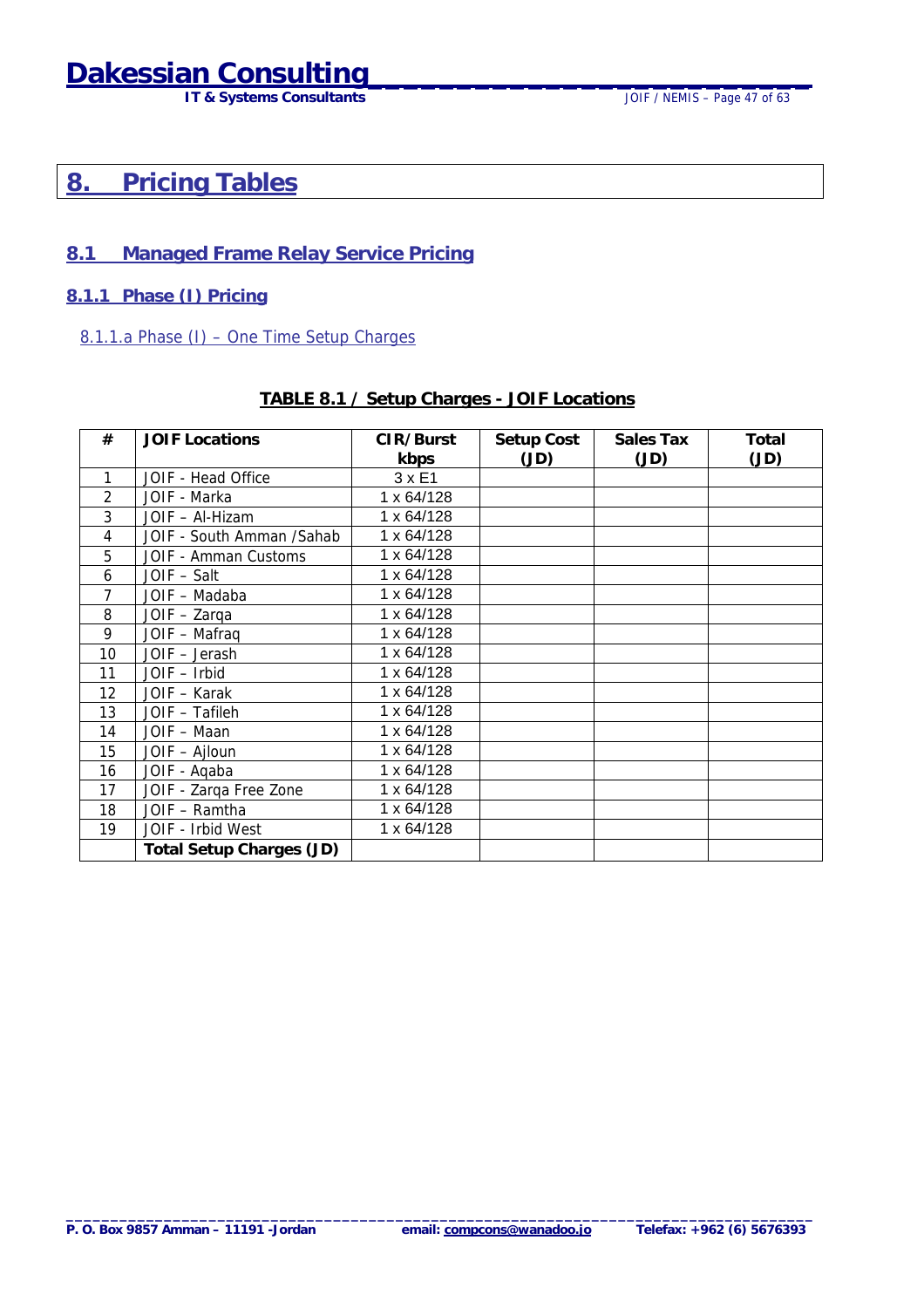**IT & Systems Consultants** 

| #  | <b>PSD Locations</b>            | CIR/Burst  | Setup Cost | <b>Sales Tax</b> | Total |
|----|---------------------------------|------------|------------|------------------|-------|
|    |                                 | kbps       | (JD)       | (JD)             | (JD)  |
| 20 | PSD - Main DLC Dept.            | 1 x E1     |            |                  |       |
| 21 | PSD - Main VLC Dept.            | 1 x E1     |            |                  |       |
| 22 | PSD - Traffic Dept.             | 1 x 64/128 |            |                  |       |
| 23 | PSD - Highway Patrol Dept.      | 1 x 64/128 |            |                  |       |
| 24 | PSD - Al-Hizam                  | 1 x 64/128 |            |                  |       |
| 25 | PSD - South Amman / Sahab       | 1 x 64/128 |            |                  |       |
| 26 | PSD - Amman Customs             | 1 x 64/128 |            |                  |       |
| 27 | PSD - Salt                      | 1 x 64/128 |            |                  |       |
| 28 | PSD - Madaba                    | 1 x 64/128 |            |                  |       |
| 29 | PSD - Zarqa                     | 1 x 64/128 |            |                  |       |
| 30 | PSD - Mafraq                    | 1 x 64/128 |            |                  |       |
| 31 | PSD - Jerash                    | 1 x 64/128 |            |                  |       |
| 32 | PSD - Irbid                     | 1 x 64/128 |            |                  |       |
| 33 | PSD - Karak                     | 1 x 64/128 |            |                  |       |
| 34 | PSD - Tafileh                   | 1 x 64/128 |            |                  |       |
| 35 | PSD - Maan                      | 1 x 64/128 |            |                  |       |
| 36 | PSD - Ajloun                    | 1 x 64/128 |            |                  |       |
| 37 | PSD - Aqaba                     | 1 x 64/128 |            |                  |       |
| 38 | PSD - Zarqa Free Zone           | 1 x 64/128 |            |                  |       |
| 39 | PSD - Ramtha                    | 1 x 64/128 |            |                  |       |
| 40 | PSD - Irbid - West              | 1 x 64/128 |            |                  |       |
|    | <b>Total Setup Charges (JD)</b> |            |            |                  |       |

#### **TABLE 8.2 / Setup Charges - PSD Locations**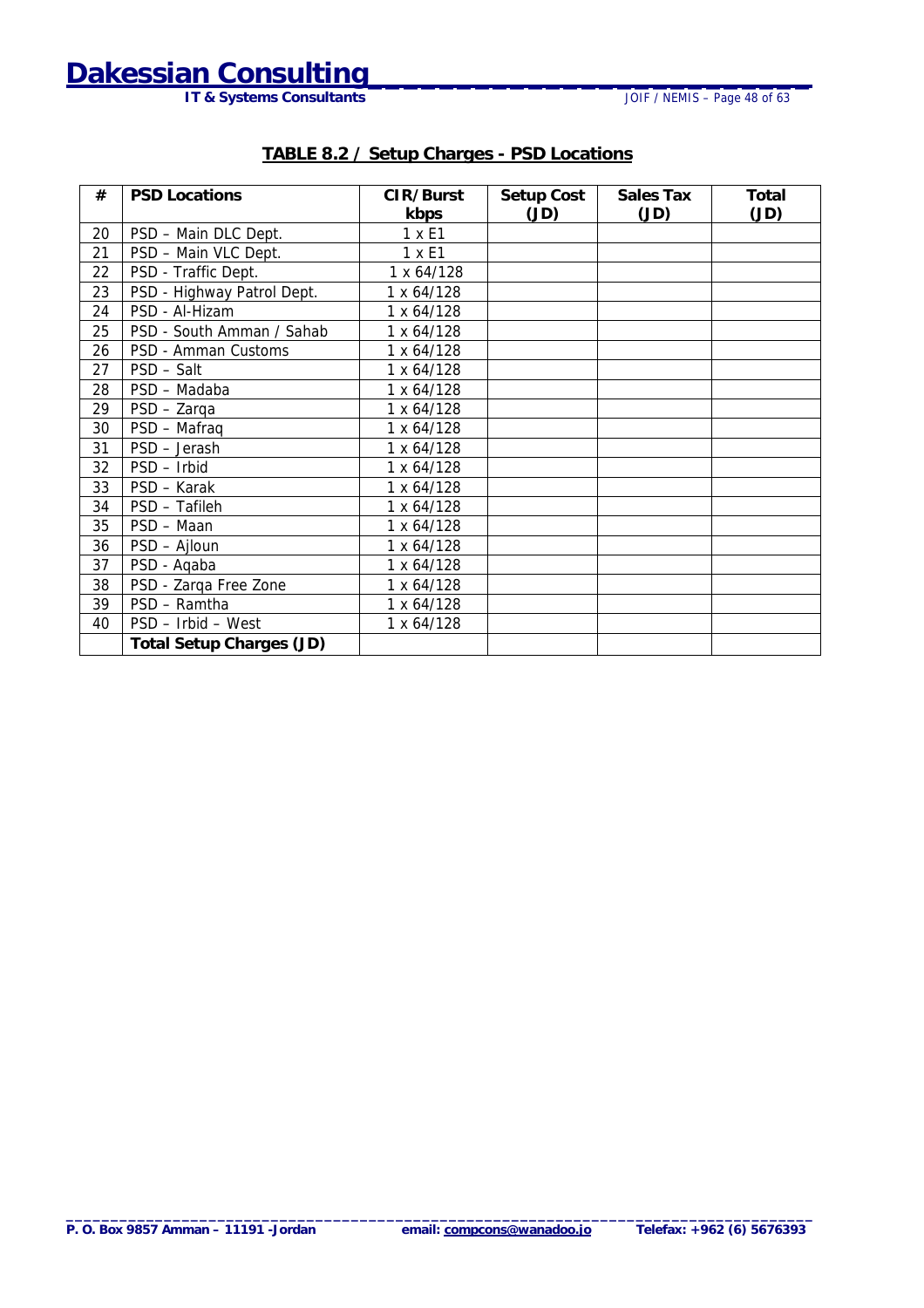**IT & Systems Consultants** 

#### **TABLE 8.3 / Setup Charges – Insurance Co. Locations**

| #  | <b>Insurance Companies</b>      | CIR/Burst         | Setup Cost | <b>Sales Tax</b> | <b>Total</b> |
|----|---------------------------------|-------------------|------------|------------------|--------------|
|    |                                 | kbps              | (JD)       | (JD)             | (JD)         |
| 41 | Jordan Ins.                     | 1 x 64/128        |            |                  |              |
| 42 | Middle East Ins.                | 1 x 64/128        |            |                  |              |
| 43 | National Ahlia Ins.             | $1 \times 64/128$ |            |                  |              |
| 44 | United Ins.                     | 1 x 64/128        |            |                  |              |
| 45 | Arabian Seas Ins.               | 1 x 64/128        |            |                  |              |
| 46 | Arab General Ins.               | $1 \times 64/128$ |            |                  |              |
| 47 | Jerusalem Ins.                  | 1 x 64/128        |            |                  |              |
| 48 | Arab Eagle Ins.                 | 1 x 64/128        |            |                  |              |
| 49 | Jordan French Ins.              | 1 x 64/128        |            |                  |              |
| 50 | Arab International Union Ins.   | 1 x 64/128        |            |                  |              |
| 51 | Delta Ins.                      | 1 x 64/128        |            |                  |              |
| 52 | Oasis Ins.                      | $1 \times 64/128$ |            |                  |              |
| 53 | Yarmouk Ins.                    | 1 x 64/128        |            |                  |              |
| 54 | Holy Land Ins.                  | 1 x 64/128        |            |                  |              |
| 55 | Arab Life & Accident Ins.       | 1 x 64/128        |            |                  |              |
| 56 | Philadelphia Ins.               | 1 x 64/128        |            |                  |              |
| 57 | American Life Ins.              | 1 x 64/128        |            |                  |              |
| 58 | Jordan International Ins.       | 1 x 64/128        |            |                  |              |
| 59 | Arab German Ins.                | 1 x 64/128        |            |                  |              |
| 60 | Euro Arab Ins.                  | 1 x 64/128        |            |                  |              |
| 61 | Islamic Ins.                    | $1 \times 64/128$ |            |                  |              |
| 62 | Arab Insurers                   | 1 x 64/128        |            |                  |              |
| 63 | Arab American Ins.              | 1 x 64/128        |            |                  |              |
| 64 | Arab Jordanian Ins.             | 1 x 64/128        |            |                  |              |
| 65 | Arab Orient Ins.                | 1 x 64/128        |            |                  |              |
| 66 | Jerasa Ins.                     | 1 x 64/128        |            |                  |              |
|    | <b>Total Setup Charges (JD)</b> |                   |            |                  |              |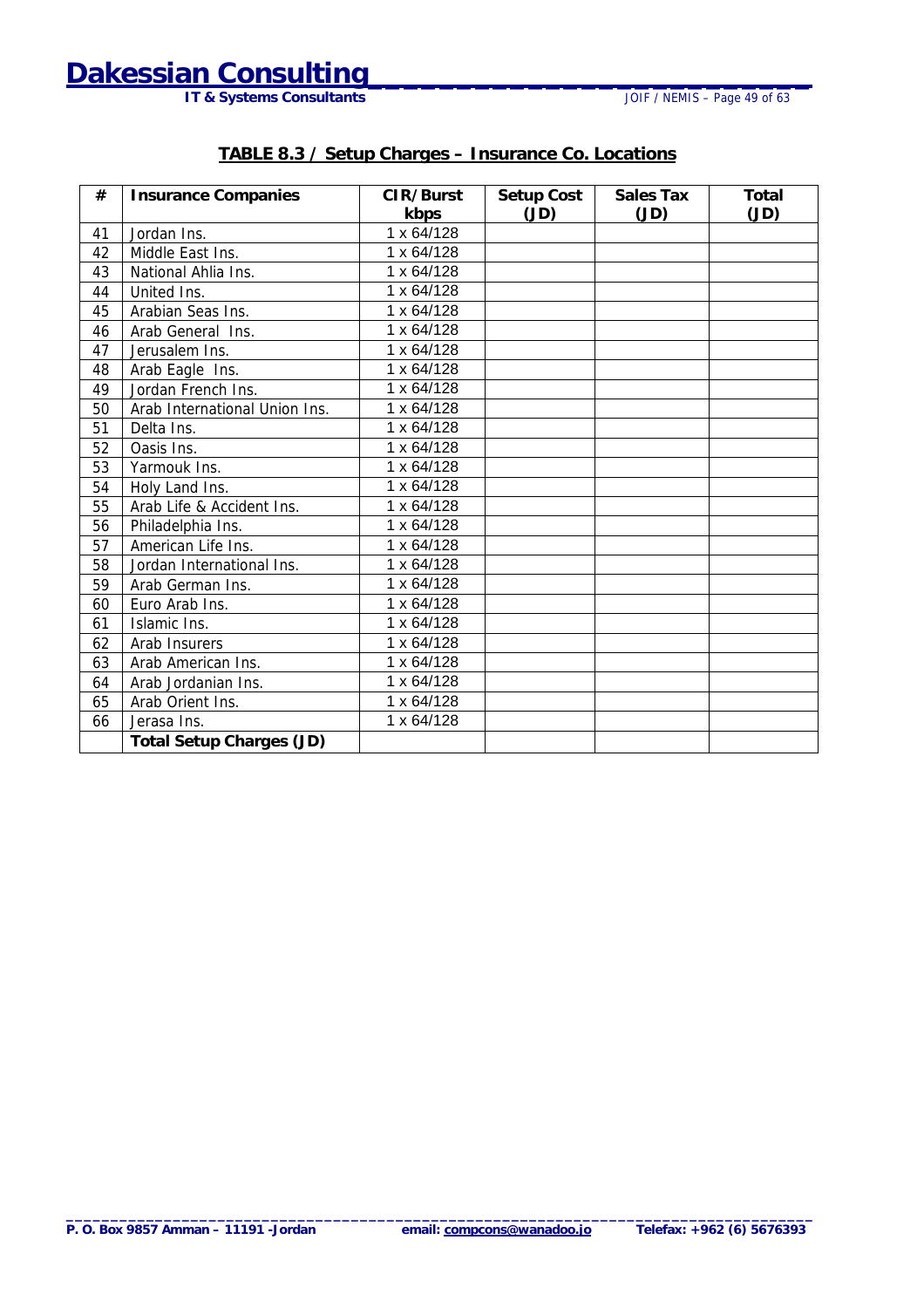## <span id="page-49-0"></span>**Dakessian Consulting**<br>IT & Systems Consultants JOIF / NEMIS - Page 50 of 63

**IT & Systems Consultants** 

#### 8.1.1.b Phase (I) – Annual Recurring Charges

| #  | <b>JOIF Locations</b>            | CIR/Burst     | Setup Cost | <b>Sales Tax</b> | Total |
|----|----------------------------------|---------------|------------|------------------|-------|
|    |                                  | kbps          | (JD)       | (JD)             | (JD)  |
| 1  | JOIF - Head Office               | $3 \times E1$ |            |                  |       |
| 2  | JOIF - Marka                     | 1 x 64/128    |            |                  |       |
| 3  | JOIF - Al-Hizam                  | 1 x 64/128    |            |                  |       |
| 4  | JOIF - South Amman / Sahab       | 1 x 64/128    |            |                  |       |
| 5  | JOIF - Amman Customs             | 1 x 64/128    |            |                  |       |
| 6  | JOIF - Salt                      | 1 x 64/128    |            |                  |       |
| 7  | JOIF - Madaba                    | 1 x 64/128    |            |                  |       |
| 8  | JOIF - Zarga                     | 1 x 64/128    |            |                  |       |
| 9  | JOIF - Mafraq                    | 1 x 64/128    |            |                  |       |
| 10 | JOIF - Jerash                    | 1 x 64/128    |            |                  |       |
| 11 | JOIF - Irbid                     | 1 x 64/128    |            |                  |       |
| 12 | JOIF - Karak                     | 1 x 64/128    |            |                  |       |
| 13 | JOIF - Tafileh                   | 1 x 64/128    |            |                  |       |
| 14 | JOIF - Maan                      | 1 x 64/128    |            |                  |       |
| 15 | JOIF - Ajloun                    | 1 x 64/128    |            |                  |       |
| 16 | JOIF - Aqaba                     | 1 x 64/128    |            |                  |       |
| 17 | JOIF - Zarqa Free Zone           | 1 x 64/128    |            |                  |       |
| 18 | JOIF - Ramtha                    | 1 x 64/128    |            |                  |       |
| 19 | JOIF - Irbid West                | 1 x 64/128    |            |                  |       |
|    | <b>Total Annual Charges (JD)</b> |               |            |                  |       |

#### **TABLE 8.4 / Annual Charges - JOIF Locations**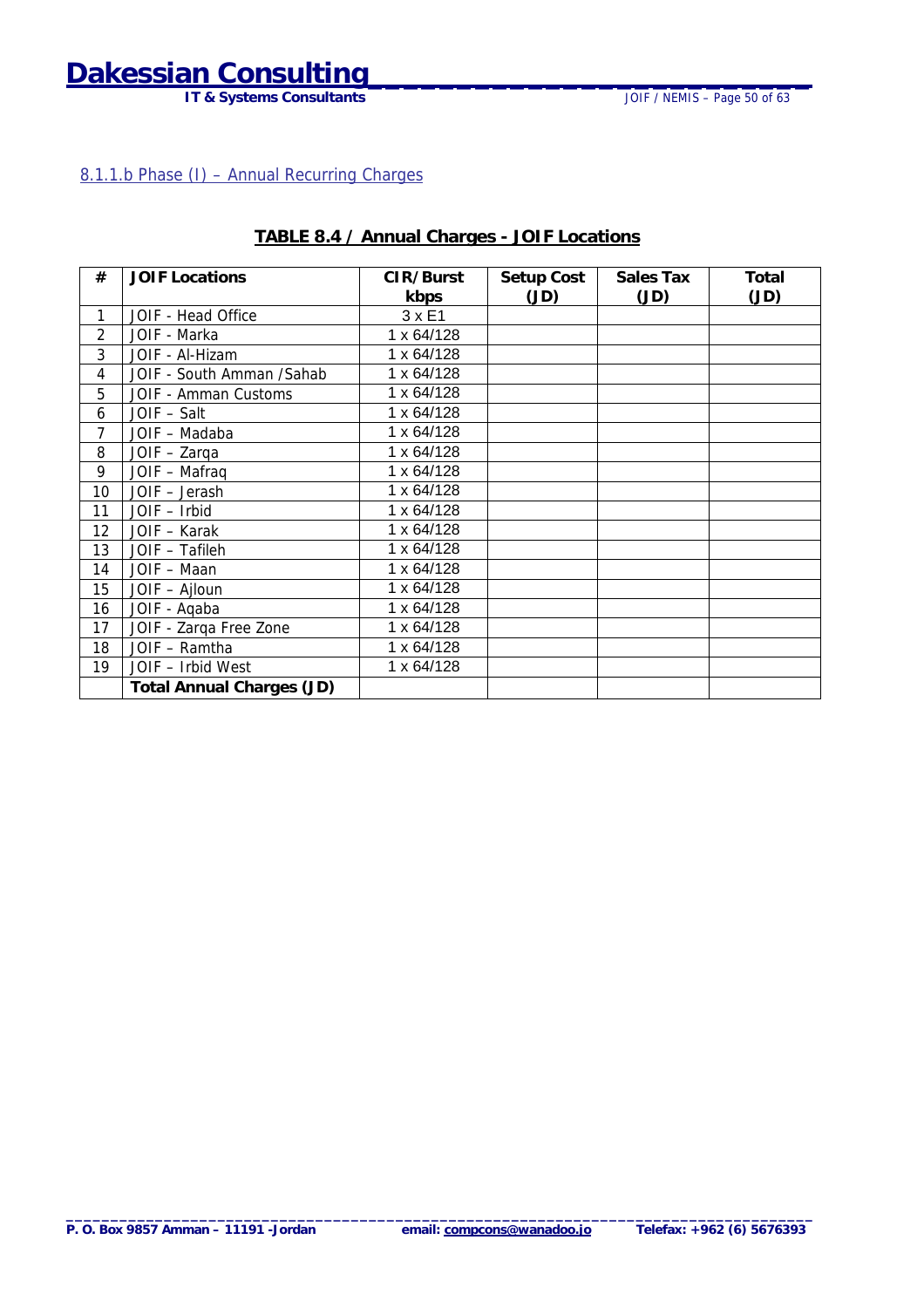## **Dakessian Consulting**<br>IT & Systems Consultants JOIF / NEMIS - Page 51 of 63

**IT & Systems Consultants** 

| #<br><b>PSD Locations</b>        | CIR/Burst  | Setup Cost | Sales Tax | Total |
|----------------------------------|------------|------------|-----------|-------|
|                                  | kbps       | (JD)       | (JD)      | (JD)  |
| PSD - Main DLC Dept.<br>20       | 1 x E1     |            |           |       |
| 21<br>PSD - Main VLC Dept.       | 1 x E1     |            |           |       |
| 22<br>PSD - Traffic Dept.        | 1 x 64/128 |            |           |       |
| 23<br>PSD - Highway Patrol Dept. | 1 x 64/128 |            |           |       |
| 24<br>PSD - Al-Hizam             | 1 x 64/128 |            |           |       |
| 25<br>PSD - South Amman / Sahab  | 1 x 64/128 |            |           |       |
| 26<br>PSD - Amman Customs        | 1 x 64/128 |            |           |       |
| 27<br>PSD - Salt                 | 1 x 64/128 |            |           |       |
| 28<br>PSD - Madaba               | 1 x 64/128 |            |           |       |
| 29<br>PSD - Zarga                | 1 x 64/128 |            |           |       |
| 30<br>PSD - Mafraq               | 1 x 64/128 |            |           |       |
| PSD - Jerash<br>31               | 1 x 64/128 |            |           |       |
| 32<br>PSD - Irbid                | 1 x 64/128 |            |           |       |
| 33<br>PSD - Karak                | 1 x 64/128 |            |           |       |
| 34<br>PSD - Tafileh              | 1 x 64/128 |            |           |       |
| 35<br>PSD - Maan                 | 1 x 64/128 |            |           |       |
| 36<br>PSD - Ajloun               | 1 x 64/128 |            |           |       |
| 37<br>PSD - Aqaba                | 1 x 64/128 |            |           |       |
| 38<br>PSD - Zarqa Free Zone      | 1 x 64/128 |            |           |       |
| PSD - Ramtha<br>39               | 1 x 64/128 |            |           |       |
| PSD - Irbid - West<br>40         | 1 x 64/128 |            |           |       |
| <b>Total Annual Charges (JD)</b> |            |            |           |       |

#### **TABLE 8.5 / Annual Charges - PSD Locations**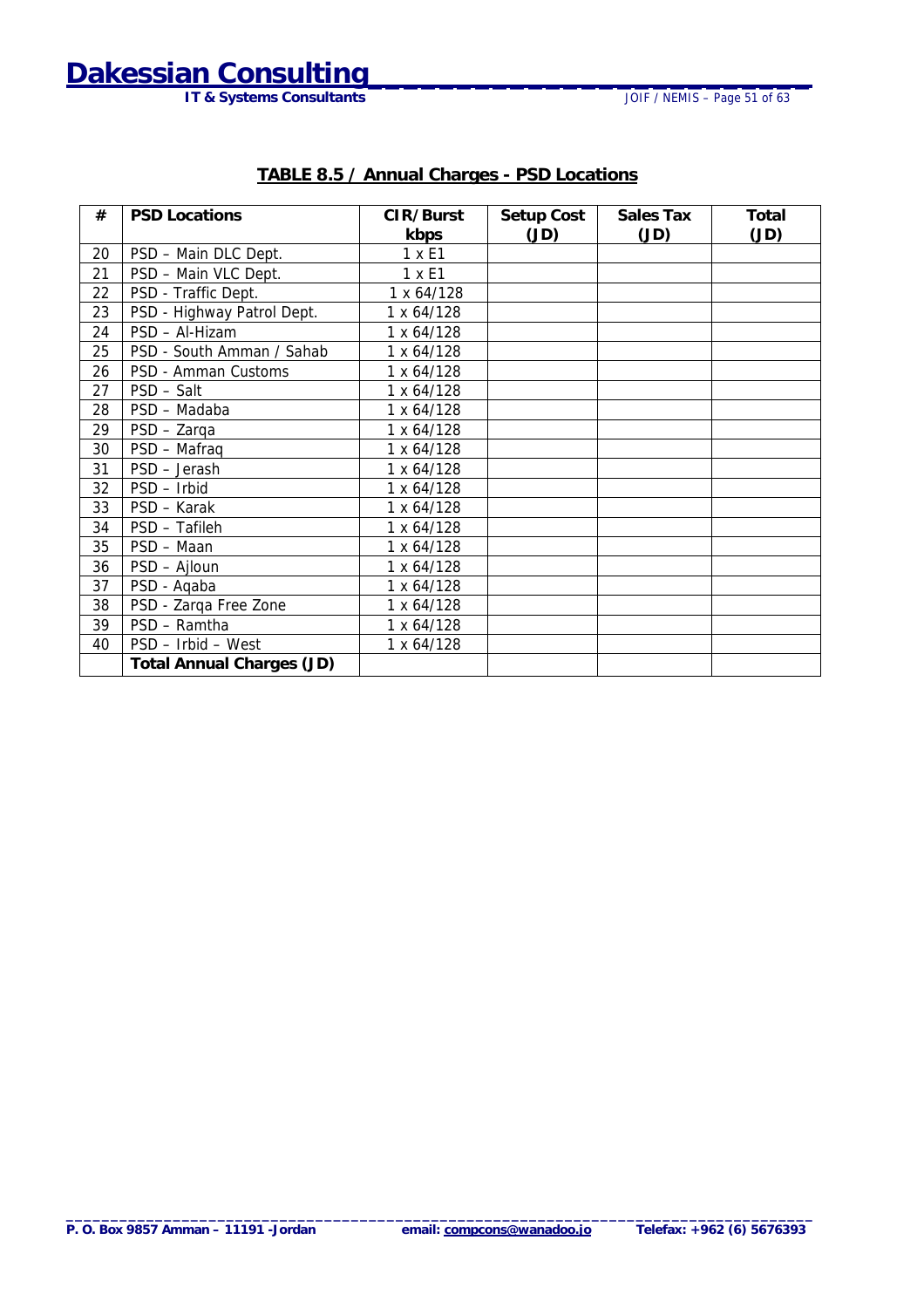## **Dakessian Consulting**<br>IT & Systems Consultants JOIF / NEMIS - Page 52 of 63

**IT & Systems Consultants** 

| #  | <b>Insurance Companies</b>       | CIR/Burst<br>kbps | Setup Cost<br>(JD) | <b>Sales Tax</b><br>(JD) | <b>Total</b><br>(JD) |
|----|----------------------------------|-------------------|--------------------|--------------------------|----------------------|
| 41 | Jordan Ins.                      | 1 x 64/128        |                    |                          |                      |
| 42 | Middle East Ins.                 | $1 \times 64/128$ |                    |                          |                      |
| 43 | National Ahlia Ins.              | 1 x 64/128        |                    |                          |                      |
| 44 | United Ins.                      | 1 x 64/128        |                    |                          |                      |
| 45 | Arabian Seas Ins.                | $1 \times 64/128$ |                    |                          |                      |
| 46 | Arab General Ins.                | 1 x 64/128        |                    |                          |                      |
| 47 | Jerusalem Ins.                   | 1 x 64/128        |                    |                          |                      |
| 48 | Arab Eagle Ins.                  | 1 x 64/128        |                    |                          |                      |
| 49 | Jordan French Ins.               | $1 \times 64/128$ |                    |                          |                      |
| 50 | Arab International Union Ins.    | 1 x 64/128        |                    |                          |                      |
| 51 | Delta Ins.                       | $1 \times 64/128$ |                    |                          |                      |
| 52 | Oasis Ins.                       | 1 x 64/128        |                    |                          |                      |
| 53 | Yarmouk Ins.                     | 1 x 64/128        |                    |                          |                      |
| 54 | Holy Land Ins.                   | 1 x 64/128        |                    |                          |                      |
| 55 | Arab Life & Accident Ins.        | 1 x 64/128        |                    |                          |                      |
| 56 | Philadelphia Ins.                | $1 \times 64/128$ |                    |                          |                      |
| 57 | American Life Ins.               | $1 \times 64/128$ |                    |                          |                      |
| 58 | Jordan International Ins.        | 1 x 64/128        |                    |                          |                      |
| 59 | Arab German Ins.                 | $1 \times 64/128$ |                    |                          |                      |
| 60 | Euro Arab Ins.                   | 1 x 64/128        |                    |                          |                      |
| 61 | Islamic Ins.                     | 1 x 64/128        |                    |                          |                      |
| 62 | Arab Insurers                    | 1 x 64/128        |                    |                          |                      |
| 63 | Arab American Ins.               | 1 x 64/128        |                    |                          |                      |
| 64 | Arab Jordanian Ins.              | $1 \times 64/128$ |                    |                          |                      |
| 65 | Arab Orient Ins.                 | 1 x 64/128        |                    |                          |                      |
| 66 | Jerasa Ins.                      | 1 x 64/128        |                    |                          |                      |
|    | <b>Total Annual Charges (JD)</b> |                   |                    |                          |                      |

#### **TABLE 8.6 / Annual Charges – Insurance Co. Locations**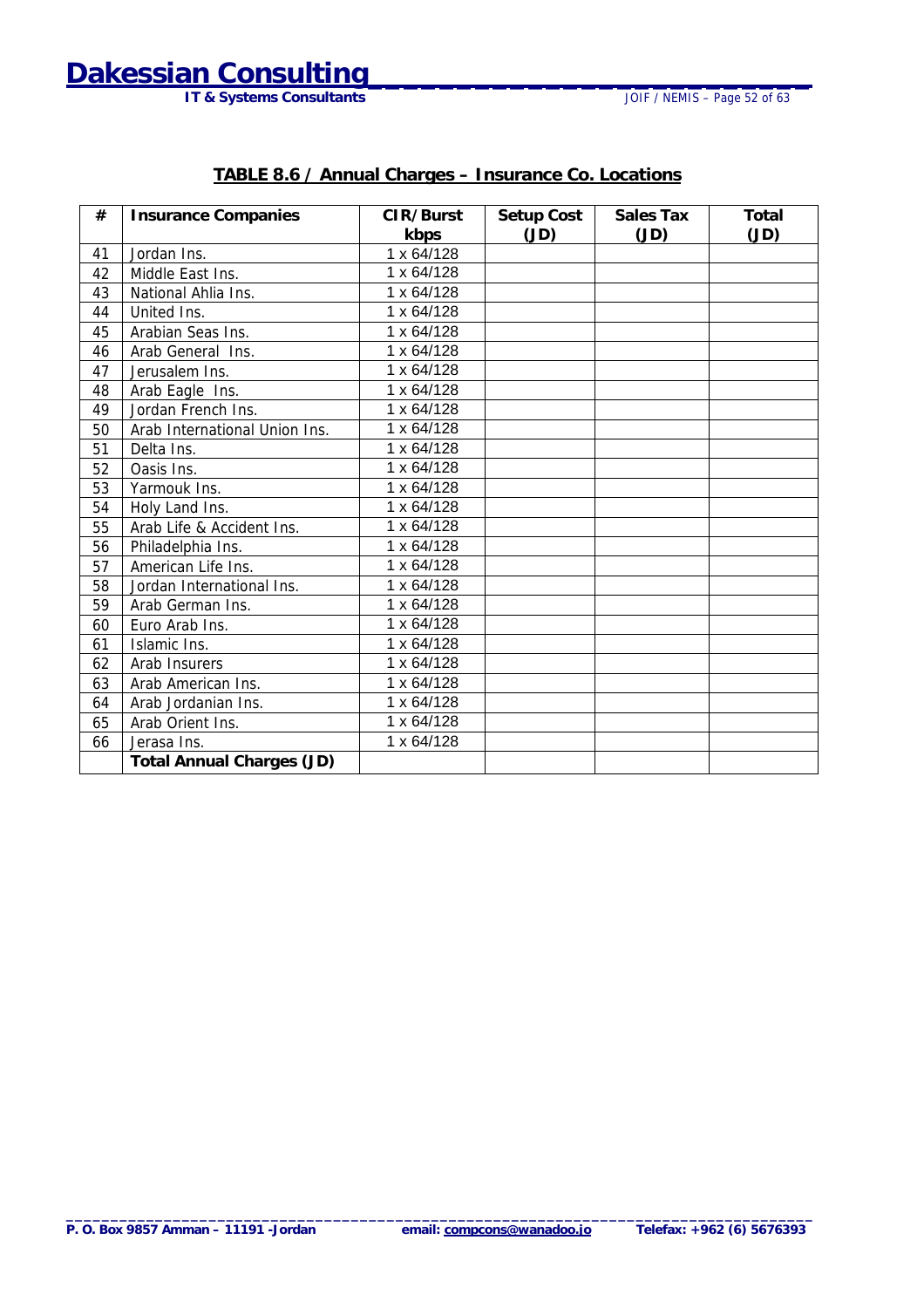## <span id="page-52-0"></span>**Dakessian Consulting**

#### **8.1.2 Phase (II) Pricing**

#### 8.1.2.a Phase (II) – One Time Setup Charges

#### **TABLE 8.7 / Setup Charges - Borders Locations**

| #  | Location                        | CIR/Burst  | Setup Cost | <b>Sales Tax</b> | <b>Total</b> |
|----|---------------------------------|------------|------------|------------------|--------------|
|    |                                 | kbps       | (JD)       | (JD)             | (JD)         |
| 67 | MoF/Customs Department          | 1 x 64/128 |            |                  |              |
| 68 | Al-Durra                        | 1 x 64/128 |            |                  |              |
| 69 | Agaba Passenger Terminal        | 1 x 64/128 |            |                  |              |
| 70 | Wadi Araba                      | 1 x 64/128 |            |                  |              |
| 71 | Jordan Valley                   | 1 x 64/128 |            |                  |              |
| 72 | Jaber                           | 1 x 64/128 |            |                  |              |
| 73 | Karameh                         | 1 x 64/128 |            |                  |              |
| 74 | Omari                           | 1 x 64/128 |            |                  |              |
| 75 | Mudawarrah                      | 1 x 64/128 |            |                  |              |
| 76 | Ramtha                          | 1 x 64/128 |            |                  |              |
| 77 | Agaba Customs                   | 1 x 64/128 |            |                  |              |
|    | <b>Total Setup Charges (JD)</b> |            |            |                  |              |

#### 8.1.2.b Phase (II) – Annual Recurring Charges

#### **TABLE 8.8 / Annual Charges - Borders Locations**

| #  | Location                         | CIR/Burst  | <b>Annual Cost</b> | Sales Tax | <b>Total</b> |
|----|----------------------------------|------------|--------------------|-----------|--------------|
|    |                                  | kbps       | (JD)               | (JD)      | (JD)         |
| 67 | MoF/Customs Department           | 1 x 64/128 |                    |           |              |
| 68 | Al-Durra                         | 1 x 64/128 |                    |           |              |
| 69 | Agaba Passenger Terminal         | 1 x 64/128 |                    |           |              |
| 70 | Wadi Araba                       | 1 x 64/128 |                    |           |              |
| 71 | Jordan Valley                    | 1 x 64/128 |                    |           |              |
| 72 | Jaber                            | 1 x 64/128 |                    |           |              |
| 73 | Karameh                          | 1 x 64/128 |                    |           |              |
| 74 | Omari                            | 1 x 64/128 |                    |           |              |
| 75 | Mudawarrah                       | 1 x 64/128 |                    |           |              |
| 76 | Ramtha                           | 1 x 64/128 |                    |           |              |
| 77 | Agaba Customs                    | 1 x 64/128 |                    |           |              |
|    | <b>Total Annual Charges (JD)</b> |            |                    |           |              |

#### **8.1.3 Phase (III) Pricing**

At this stage, no pricing is required for this phase.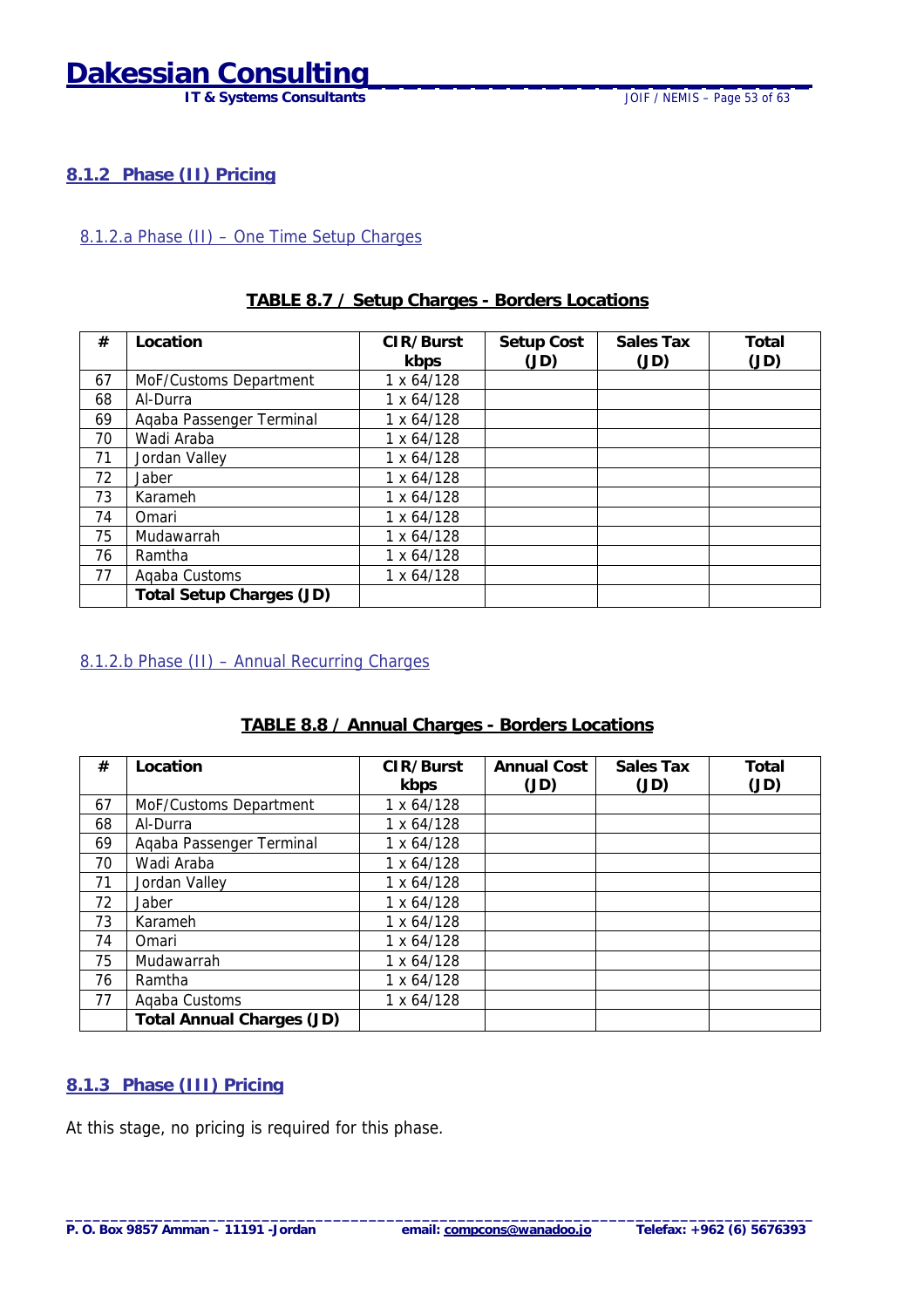## <span id="page-53-0"></span>**Dakessian Consulting**<br>IT & Systems Consultants JOIF / NEMIS - Page 54 of 63

**IT & Systems Consultants** 

#### **8.2 Hardware Pricing**

#### **TABLE 8.9 / JOIF Hardware Pricing**

|   |                            | <b>QTY</b> | <b>Unit Cost</b><br>(JD) | <b>Sales Tax</b><br>(JD) | Total<br>(JD) |
|---|----------------------------|------------|--------------------------|--------------------------|---------------|
|   | <b>Servers</b>             |            |                          |                          |               |
|   | RAID                       |            |                          |                          |               |
| ာ | <b>Backup Devices</b>      |            |                          |                          |               |
|   | PCs                        | 52         |                          |                          |               |
| 5 | Notebooks                  | ົ          |                          |                          |               |
| 6 | <b>Network Printers</b>    |            |                          |                          |               |
|   | Personal Printers          | 52         |                          |                          |               |
|   | <b>Total Hardware (JD)</b> |            |                          |                          |               |

#### **TABLE 8.10 / PSD Hardware Pricing**

|   |                            | <b>QTY</b> | <b>Unit Cost</b><br>(JD) | <b>Sales Tax</b><br>(JD) | Total<br>(JD) |
|---|----------------------------|------------|--------------------------|--------------------------|---------------|
|   | Servers                    |            |                          |                          |               |
|   | RAID                       |            |                          |                          |               |
|   | <b>Backup Devices</b>      |            |                          |                          |               |
|   | <b>PCs</b>                 | 21         |                          |                          |               |
| 5 | Notebooks                  |            |                          |                          |               |
| 6 | Printers                   | 21         |                          |                          |               |
|   | <b>Total Hardware (JD)</b> |            |                          |                          |               |

#### **TABLE 8.11 / Insurance Companies Hardware Pricing**

|   |                            | <b>QTY</b> | <b>Unit Cost</b><br>(JD) | <b>Sales Tax</b><br>(JD) | Total<br>(JD) |
|---|----------------------------|------------|--------------------------|--------------------------|---------------|
|   | <b>Servers</b>             |            |                          |                          |               |
|   | RAID                       |            |                          |                          |               |
|   | <b>Backup Devices</b>      |            |                          |                          |               |
|   | <b>PCs</b>                 | 26         |                          |                          |               |
| 5 | Notebooks                  |            |                          |                          |               |
| 6 | Printers                   | 26         |                          |                          |               |
|   | <b>Total Hardware (JD)</b> |            |                          |                          |               |

#### **TABLE 8.12 / Borders Hardware Pricing**

|   |                            | <b>QTY</b>    | <b>Unit Cost</b><br>(JD) | <b>Sales Tax</b><br>(JD) | Total<br>(JD) |
|---|----------------------------|---------------|--------------------------|--------------------------|---------------|
|   | <b>Servers</b>             |               |                          |                          |               |
|   | RAID                       |               |                          |                          |               |
|   | <b>Backup Devices</b>      |               |                          |                          |               |
|   | PCs                        | $\mathcal{D}$ |                          |                          |               |
| 5 | Notebooks                  |               |                          |                          |               |
|   | Printers                   | $2^{\cdot}$   |                          |                          |               |
|   | <b>Total Hardware (JD)</b> |               |                          |                          |               |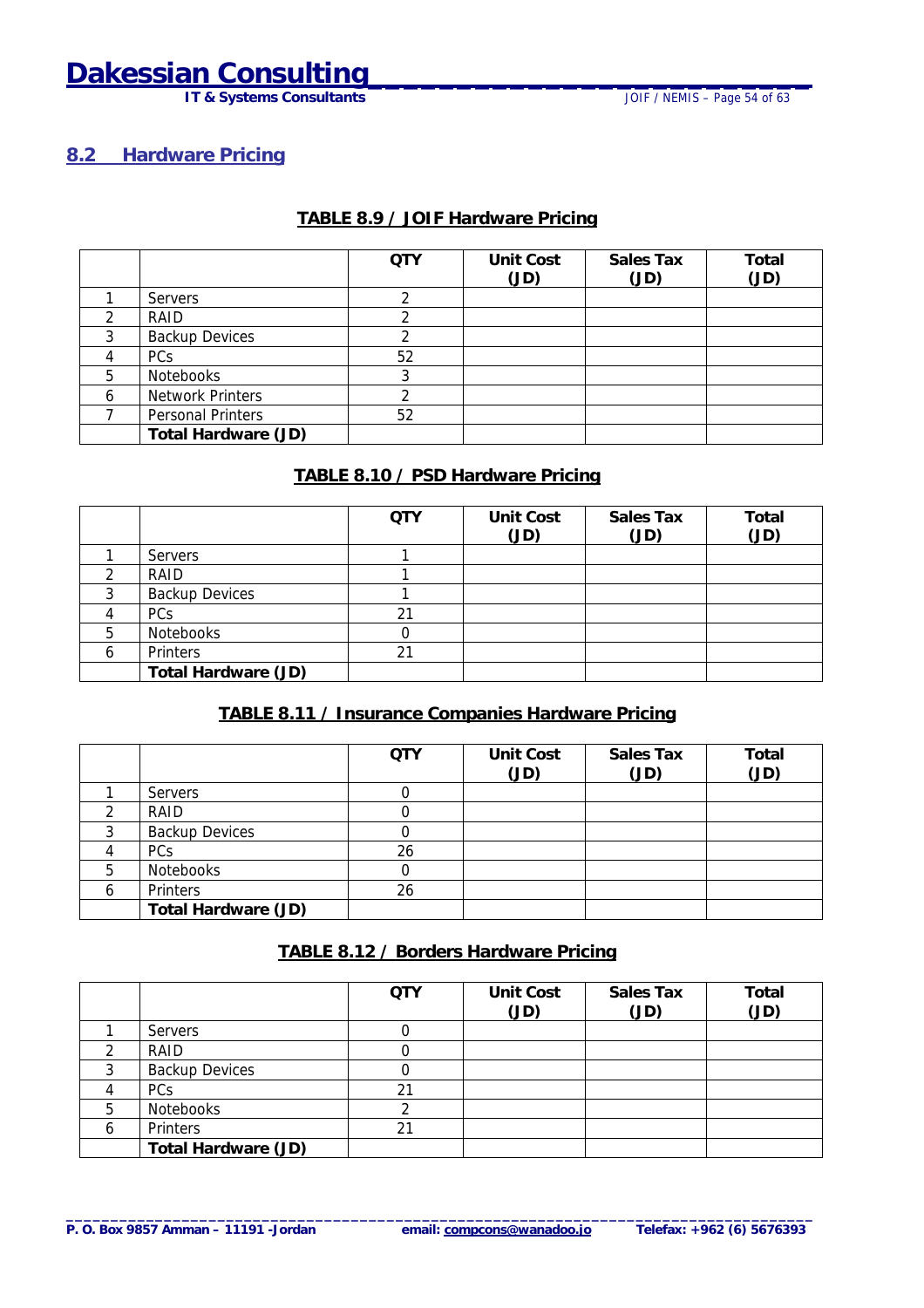## <span id="page-54-0"></span>**Dakessian Consulting**<br>IT & Systems Consultants JOIF / NEMIS - Page 55 of 63

**IT & Systems Consultants** 

#### **8.3 Frame Encryptors Pricing**

#### **TABLE 8.13 / JOIF Encryption Pricing**

|                              | OTY | Unit Cost<br>(JD) | Sales Tax<br>(JD) | Total<br>(JD) |
|------------------------------|-----|-------------------|-------------------|---------------|
| E1 Frame Encryptors          |     |                   |                   |               |
| 256kbps Frame Encryptors     | 18  |                   |                   |               |
| Security Management SW       |     |                   |                   |               |
| <b>Operating SW Licenses</b> | 21  |                   |                   |               |
| Other                        |     |                   |                   |               |
| <b>Total Hardware (JD)</b>   |     |                   |                   |               |

#### **TABLE 8.14 / PSD Encryption Pricing**

|   |                              | OTY | <b>Unit Cost</b><br>(JD) | <b>Sales Tax</b><br>(JD) | Total<br>(JD) |
|---|------------------------------|-----|--------------------------|--------------------------|---------------|
|   | E1 Frame Encryptors          |     |                          |                          |               |
|   | 256kbps Frame Encryptors     | 19  |                          |                          |               |
|   | Security Management SW       |     |                          |                          |               |
|   | <b>Operating SW Licenses</b> | 21  |                          |                          |               |
| 5 | Other                        |     |                          |                          |               |
|   | <b>Total Hardware (JD)</b>   |     |                          |                          |               |

#### **TABLE 8.15 / Insurance Companies Encryption Pricing**

|                              | OTY | <b>Unit Cost</b><br>(JD) | <b>Sales Tax</b><br>(JD) | Total<br>(JD) |
|------------------------------|-----|--------------------------|--------------------------|---------------|
| E1 Frame Encryptors          |     |                          |                          |               |
| 256kbps Frame Encryptors     | 26  |                          |                          |               |
| Security Management SW       |     |                          |                          |               |
| <b>Operating SW Licenses</b> | 26  |                          |                          |               |
| Other                        |     |                          |                          |               |
| <b>Total Hardware (JD)</b>   |     |                          |                          |               |

#### **TABLE 8.16 / Borders Encryption Pricing**

|                             | OTY | <b>Unit Cost</b><br>(JD) | <b>Sales Tax</b><br>(JD) | Total<br>(JD) |
|-----------------------------|-----|--------------------------|--------------------------|---------------|
| E1 Frame Encryptors         |     |                          |                          |               |
| 256kbps Frame Encryptors    |     |                          |                          |               |
| Security Management SW      |     |                          |                          |               |
| <b>Operating SW License</b> |     |                          |                          |               |
| Other                       |     |                          |                          |               |
| <b>Total Hardware (JD)</b>  |     |                          |                          |               |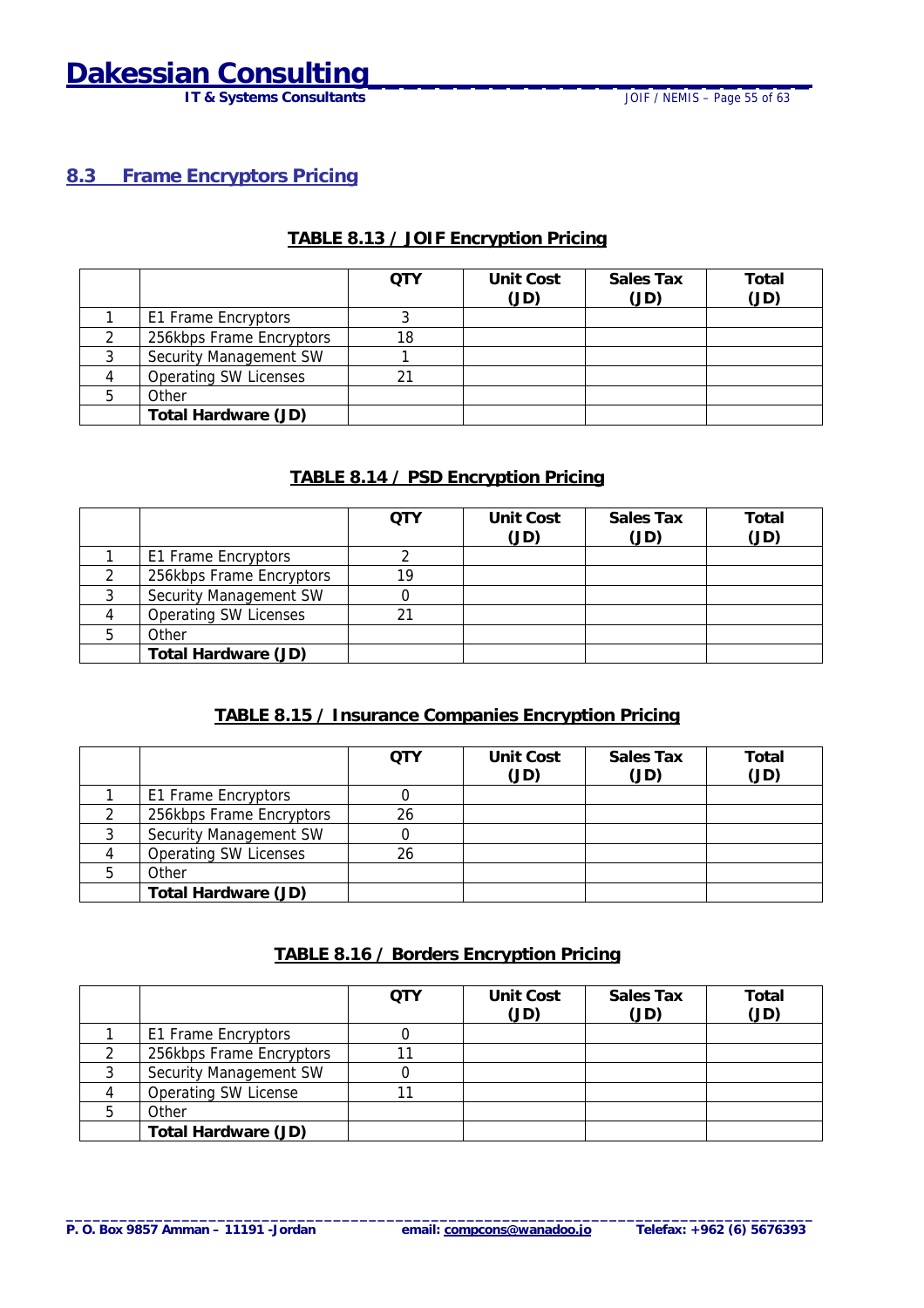## <span id="page-55-0"></span>**Dakessian Consulting**<br>IT & Systems Consultants JOIF / NEMIS - Page 56 of 63

**IT & Systems Consultants** 

#### **8.4 Networking & Communications Pricing**

#### **TABLE 8.17 / JOIF Sites Pricing**

|   |                            | <b>QTY</b> | <b>Unit Cost</b><br>(JD) | <b>Sales Tax</b><br>(JD) | Total<br>(JD) |
|---|----------------------------|------------|--------------------------|--------------------------|---------------|
|   | Large Multi service Router |            |                          |                          |               |
|   | Small Multi service Router | 18         |                          |                          |               |
|   | Firewalls (Main)           |            |                          |                          |               |
|   | Firewalls (Branch)         | 18         |                          |                          |               |
| 5 | <b>Ethernet Switches</b>   | 19         |                          |                          |               |
| 6 | UPS 10 KVA                 |            |                          |                          |               |
|   | UPS 2.0 KVA                | 18         |                          |                          |               |
|   | <b>Total Hardware (JD)</b> |            |                          |                          |               |

#### **TABLE 8.18 / PSD Sites Pricing**

|   |                            | <b>QTY</b> | <b>Unit Cost</b><br>(JD) | <b>Sales Tax</b><br>(JD) | Total<br>(JD) |
|---|----------------------------|------------|--------------------------|--------------------------|---------------|
|   | Large Multi service Router |            |                          |                          |               |
|   | Small Multi service Router | 20         |                          |                          |               |
|   | Firewalls (Main)           |            |                          |                          |               |
|   | Firewalls (Branch)         | 19         |                          |                          |               |
| 5 | <b>Ethernet Switches</b>   | 20         |                          |                          |               |
| 6 | UPS 10 KVA                 |            |                          |                          |               |
|   | UPS 2.0 KVA                |            |                          |                          |               |
|   | <b>Total Hardware (JD)</b> |            |                          |                          |               |

#### **TABLE 8.19 / Insurance Companies Sites Pricing**

|   |                            | <b>QTY</b> | <b>Unit Cost</b><br>(JD) | <b>Sales Tax</b><br>(JD) | Total<br>(JD) |
|---|----------------------------|------------|--------------------------|--------------------------|---------------|
|   | Large Multi service Router |            |                          |                          |               |
|   | Small Multi service Router | 26         |                          |                          |               |
|   | Firewalls (Branch)         | 26         |                          |                          |               |
|   | <b>Ethernet Switches</b>   | 26         |                          |                          |               |
|   | UPS 10 KVA                 |            |                          |                          |               |
| b | UPS 2.0 KVA                |            |                          |                          |               |
|   | <b>Total Hardware (JD)</b> |            |                          |                          |               |

#### **TABLE 8.20 / Borders Sites Pricing**

|   |                            | <b>QTY</b> | <b>Unit Cost</b><br>(JD) | <b>Sales Tax</b><br>(JD) | Total<br>(JD) |
|---|----------------------------|------------|--------------------------|--------------------------|---------------|
|   | Large Multi service Router |            |                          |                          |               |
| ◠ | Small Multi service Router |            |                          |                          |               |
| ົ | Firewalls (Branch)         | 10         |                          |                          |               |
|   | <b>Ethernet Switches</b>   | 10         |                          |                          |               |
| 5 | UPS 10 KVA                 |            |                          |                          |               |
|   | UPS 2.0 KVA                | 10         |                          |                          |               |
|   | <b>Total Hardware (JD)</b> |            |                          |                          |               |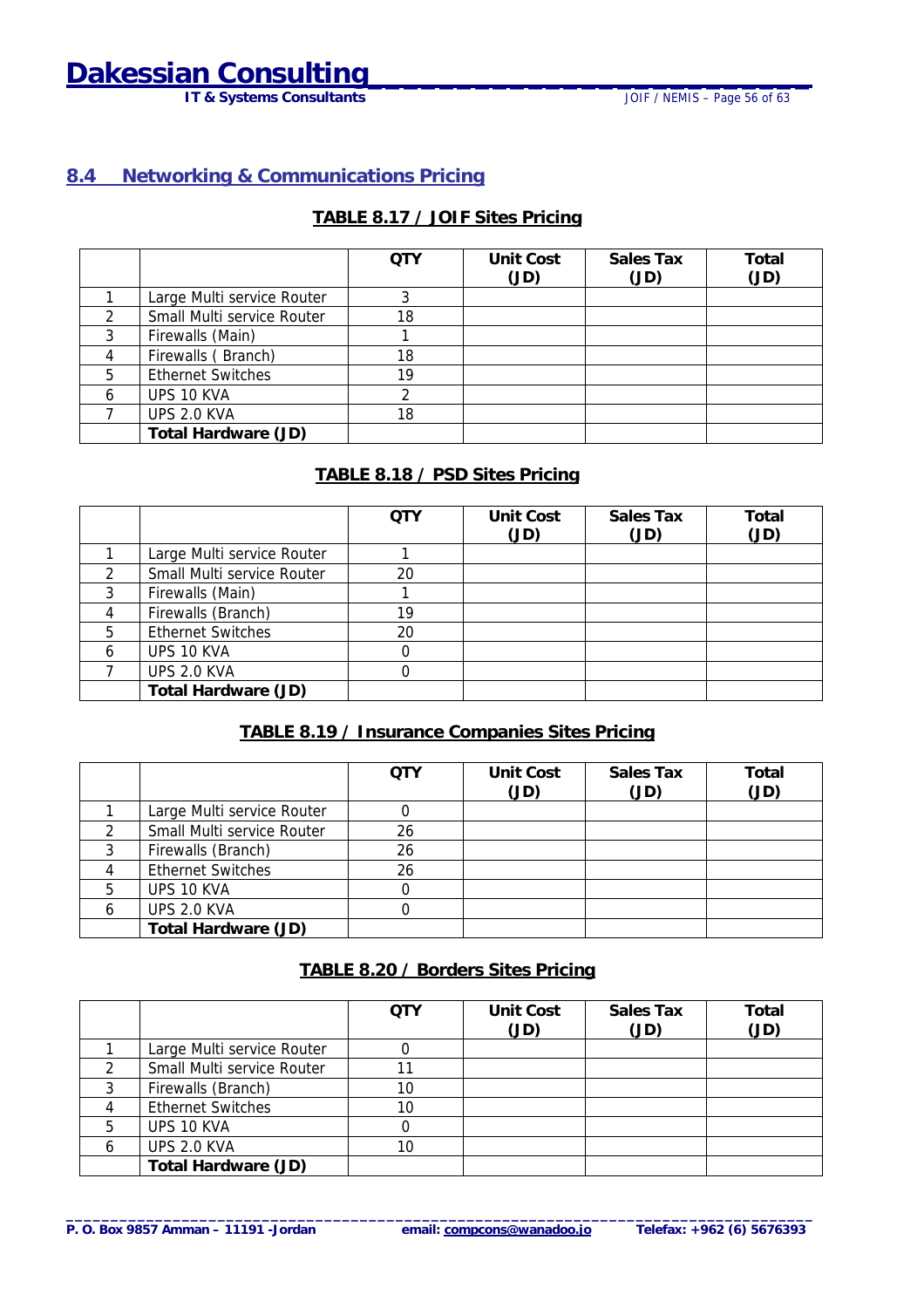## <span id="page-56-0"></span>**Dakessian Consulting\_\_\_\_\_\_\_\_\_\_\_\_\_\_\_\_\_\_\_\_\_\_\_\_\_**

**IT & Systems Consultants JOIF / NEMIS – Page 57 of 63** 

#### **8.5 Applications Software Pricing**

#### **TABLE 8.21 / Applications Software Pricing**

|   |                                         | <b>QTY</b> | <b>Unit Cost</b> | Sales Tax | Total |
|---|-----------------------------------------|------------|------------------|-----------|-------|
|   |                                         |            | (JD)             | (JD)      | (JD)  |
|   | <b>PSD Applications</b>                 | N/A        | N/A              | N/A       | N/A   |
| 2 | Insurance Policy Issue Module           |            |                  |           |       |
| 3 | Vehicle Tracking Module                 |            |                  |           |       |
| 4 | Payment Processing Module               |            |                  |           |       |
| 5 | <b>Reporting Module</b>                 |            |                  |           |       |
| 6 | Security Module                         |            |                  |           |       |
|   |                                         |            |                  |           |       |
| 8 |                                         |            |                  |           |       |
|   | <b>Total Applications Software (JD)</b> |            |                  |           |       |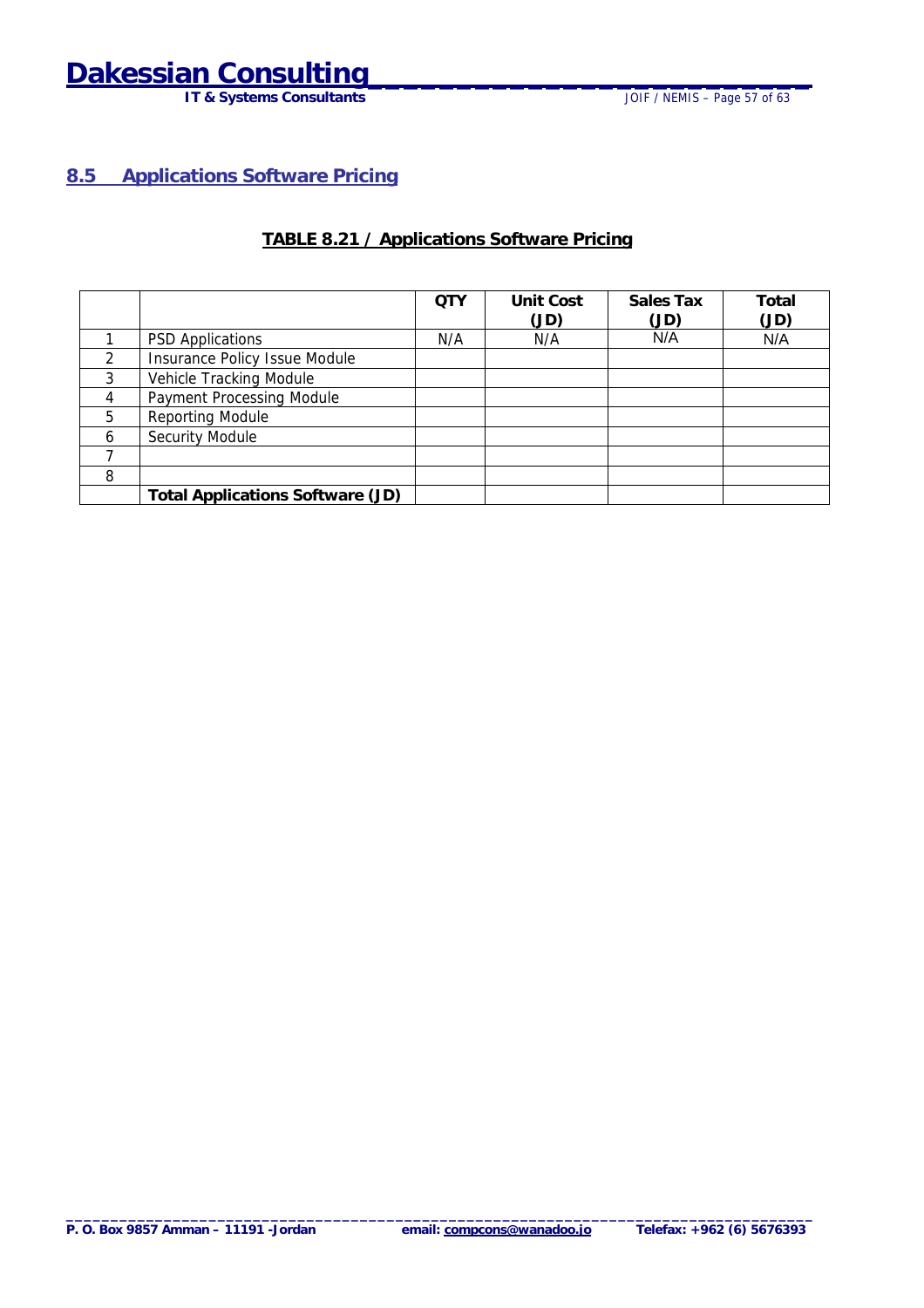## <span id="page-57-0"></span>**Dakessian Consulting\_\_\_\_\_\_\_\_\_\_\_\_\_\_\_\_\_\_\_\_\_\_\_\_\_**

**IT & Systems Consultants CONSULTABLE 10 CONSULTABLE 10 CONSULTABLE 10 CONSULTABLE 10 CONSULTABLE 10 CONSULTABLE 10 CONSULTABLE 10 CONSULTABLE 10 CONSULTABLE 10 CONSULTABLE 10 CONSULTABLE 10 CONSULTABLE 10 CONSULTABLE 10** 

**8.6 System Software Pricing**

#### **TABLE 8.22 / System Software Pricing**

|               |                                   | <b>QTY</b> | <b>Unit Cost</b> | Sales Tax | Total |
|---------------|-----------------------------------|------------|------------------|-----------|-------|
|               |                                   |            | (JD)             | (JD)      | (JD)  |
|               | <b>RDBMS Development Licenses</b> |            |                  |           |       |
| $\mathcal{P}$ | Development Tools                 |            |                  |           |       |
| 3             | <b>RDBMS User Licenses</b>        |            |                  |           |       |
| 4             | Windows Server 2000               | 3          |                  |           |       |
| 5             | Windows Server 2000 Clients       |            |                  |           |       |
| 6             | Windows XP Arabic Enabled SP1     | Incl.      | Incl.            | Incl.     | Incl. |
|               |                                   |            |                  |           |       |
| 8             |                                   |            |                  |           |       |
|               | <b>Total System Software (JD)</b> |            |                  |           |       |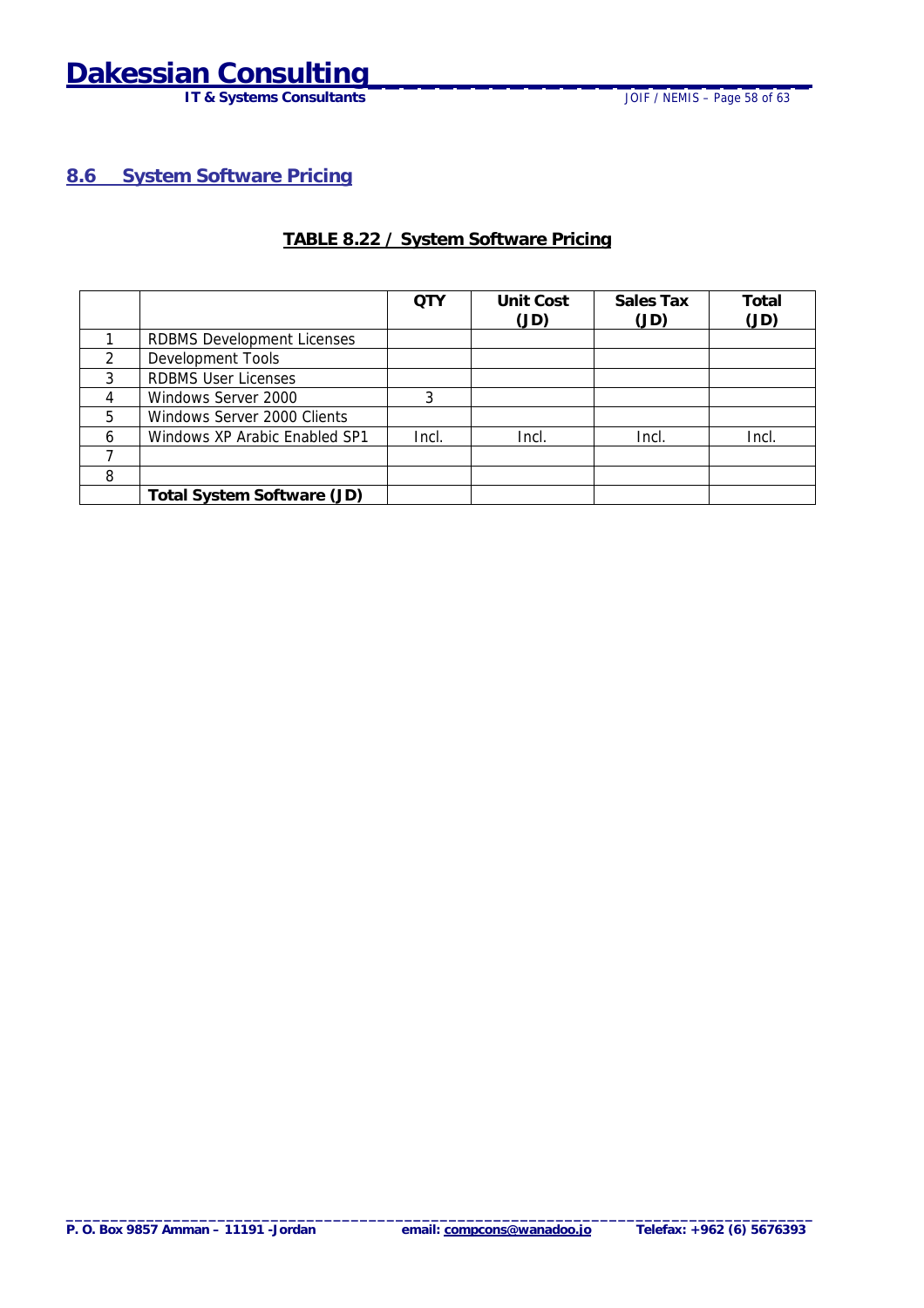## <span id="page-58-0"></span>**Dakessian Consulting**

### **9. Network Diagrams**

The following network diagrams are listed for clarification purposes only. Some JOIF branches and borders points will differ in terms of number of PCs and printers.

#### **9.1 JOIF Main Site**

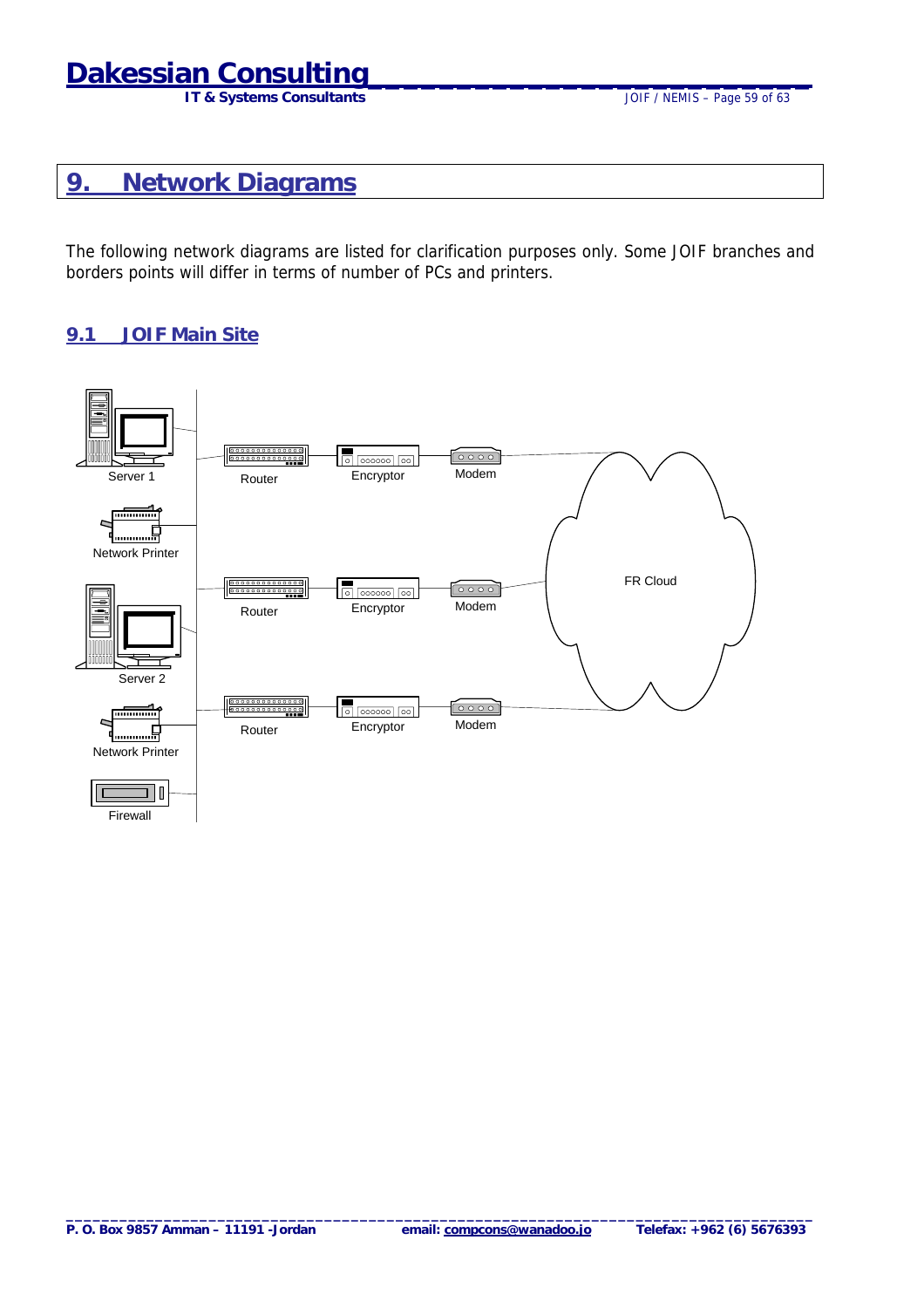**IT & Systems Consultants** 

### <span id="page-59-0"></span>**9.2 JOIF Branch / Border Sites**

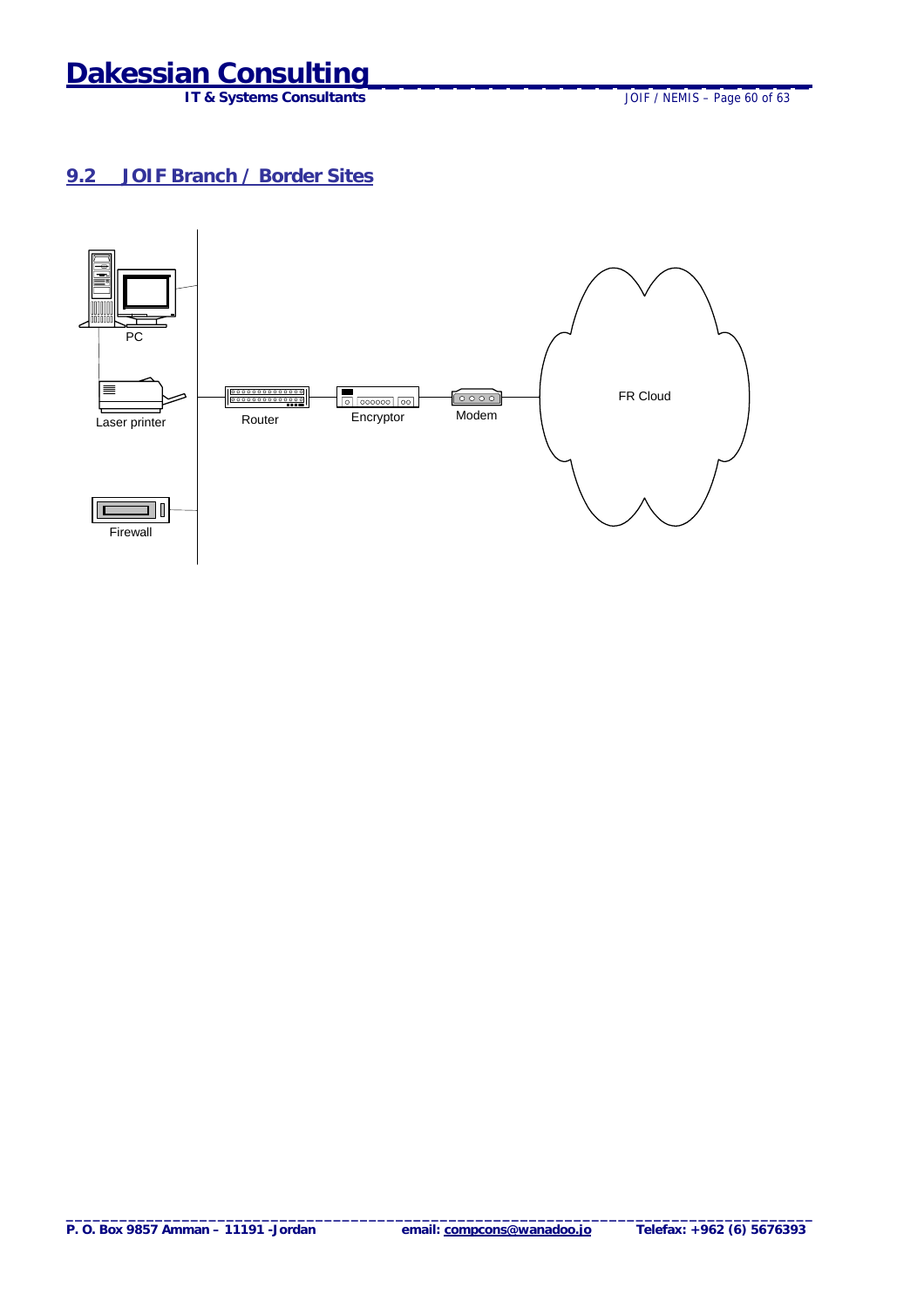**IT & Systems Consultants** 

#### <span id="page-60-0"></span>**9.3 PSD Main Site**

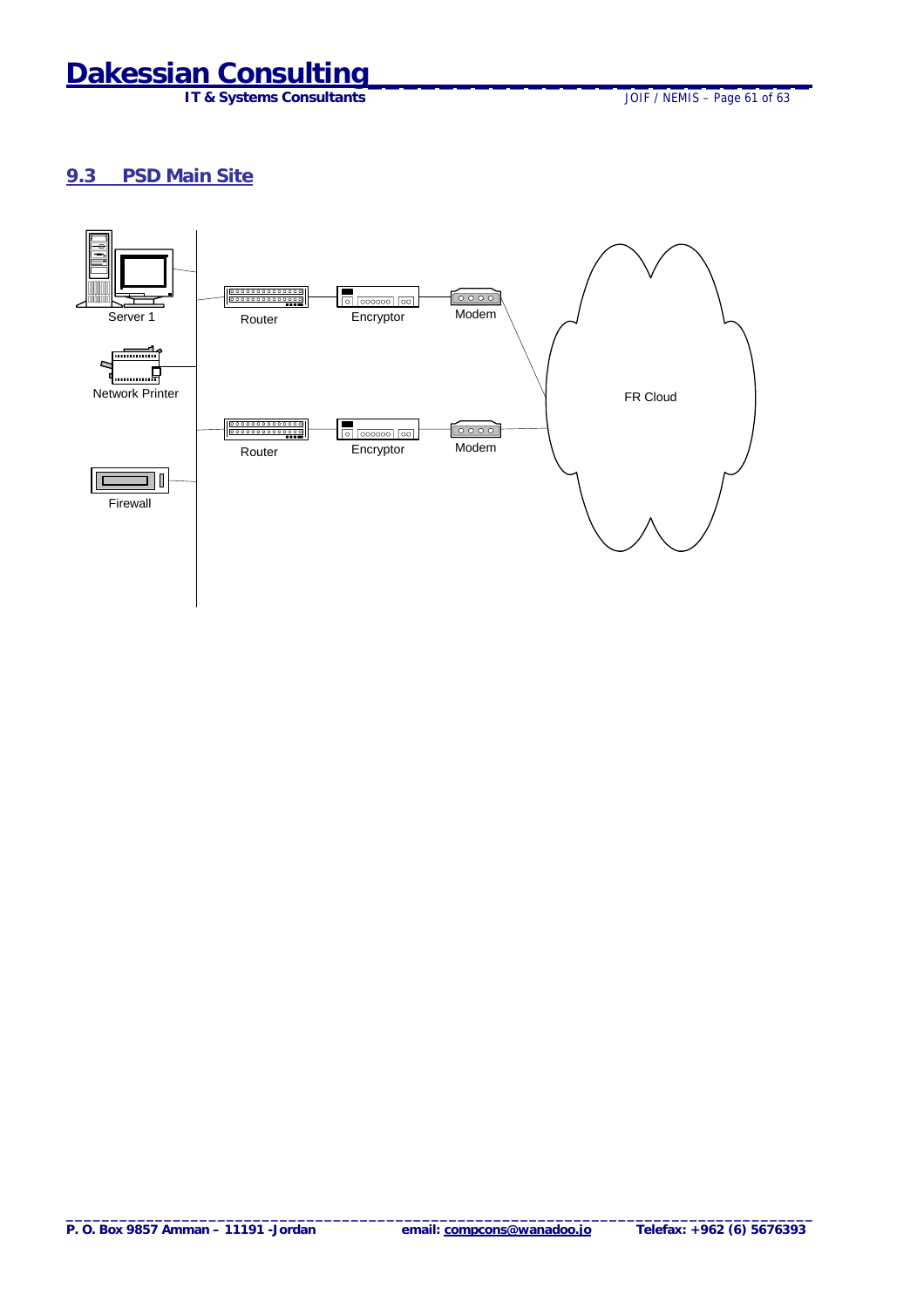**IT & Systems Consultants** 

#### <span id="page-61-0"></span>**9.4 PSD Branch Sites**